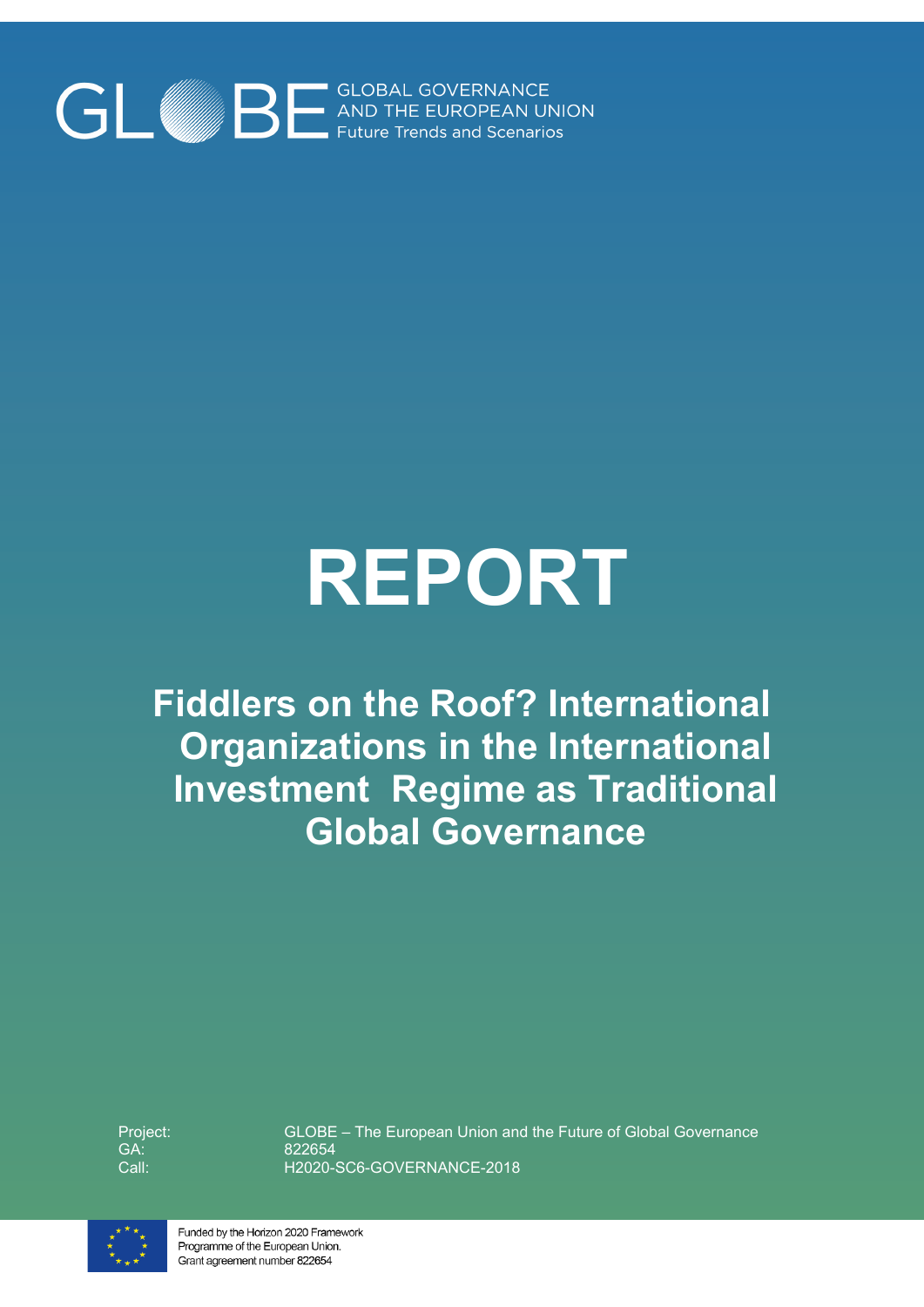

## **DISCLAIMER**

This project has received funding from the European Union's Horizon 2020 Research & Innovation programme under Grant Agreement no. 822654. The information in this deliverable reflects only the authors' views and the European Union is not liable for any use that may be made of the information contained therein.

#### **DISSEMINATION LEVEL**

**Confidential** 

| Due date:         |
|-------------------|
| Submission date:  |
| Lead beneficiary: |
| Authors:          |

Due date: 31.1.2022 Submission date: 30.1.2022 The Hebrew University of Jerusalem Yoram Z. Haftel and Tomer Broude

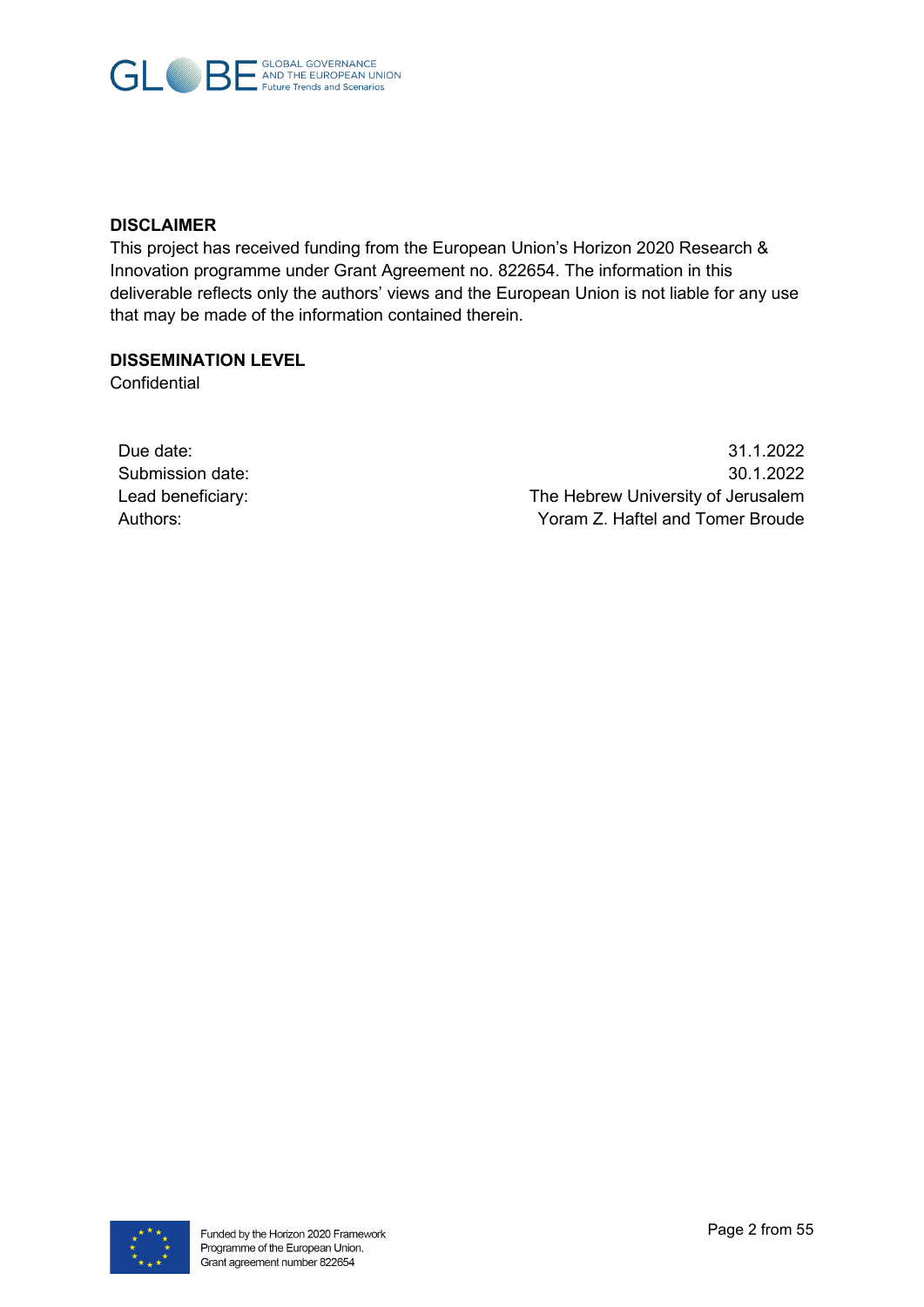

**Fiddlers on the Roof? International Organizations in the International Investment Regime as** 

### **Traditional Global Governance**

Yoram Haftel Hebrew University of Jerusalem [yoram.haftel@gmail.com](mailto:yoram.haftel@gmail.com) &

Tomer Broude Hebrew University of Jerusalem [tomerbroude@gmail.com](mailto:tomerbroude@gmail.com)

**Authors' Note:** authors' names appear in a reversed alphabetical order and reflect equal coauthorship. We thank David Levi-Faur for helpful comments and suggestions.

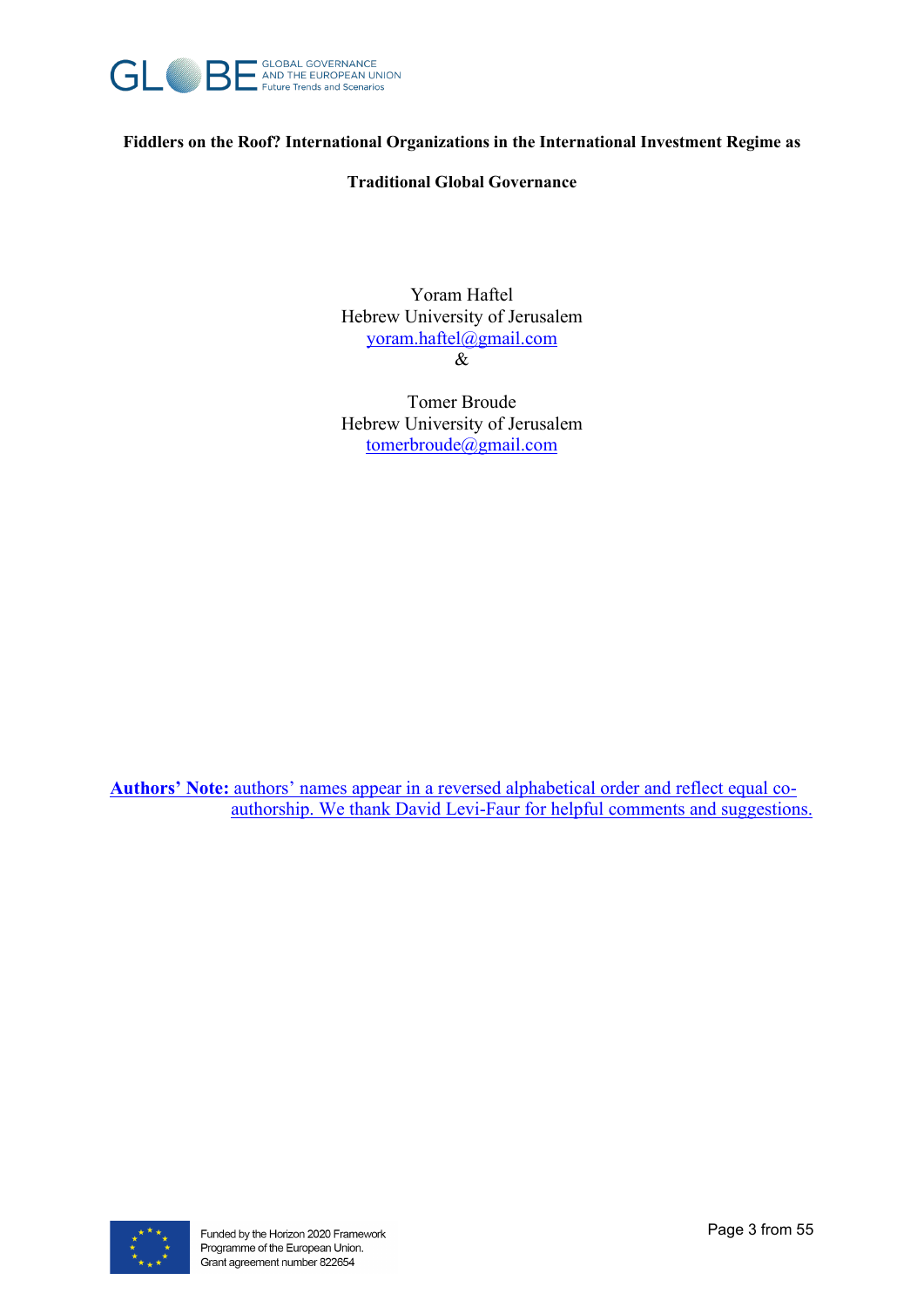

## **Table of Contents**

| 3. UNCITRAL and the International Investment Regime27 |
|-------------------------------------------------------|
|                                                       |
|                                                       |

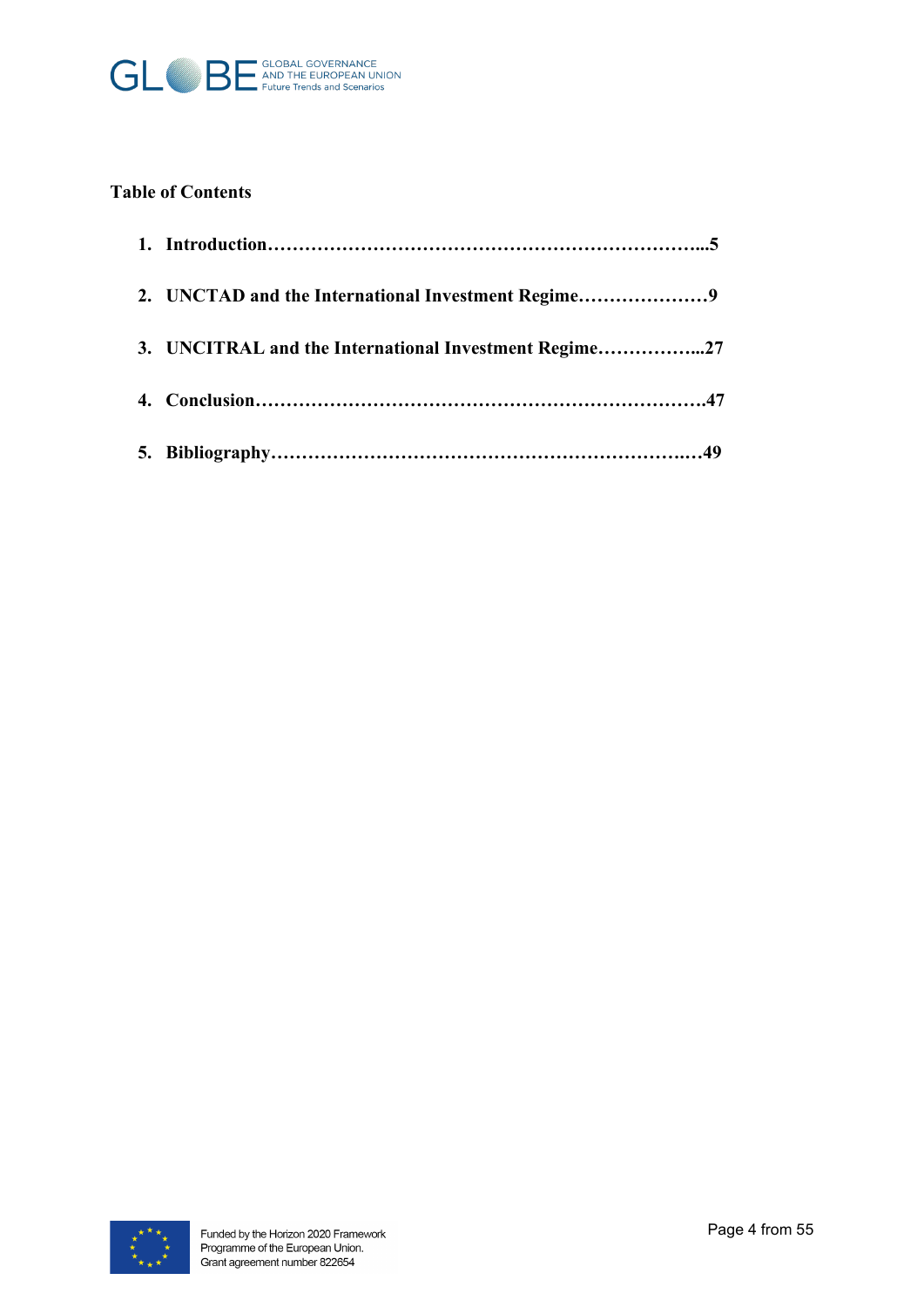

## **Abstract:**

The main elements of the international investment regime include decentralized networks of thousands of mostly bilateral international investment agreements (IIAs) and ad hoc investorstate dispute settlement (ISDS) tribunals. Nevertheless, a handful of international organizations (IOs) also take part in the regime and strive to shape its rules and direction. This paper seeks to assess the role of such IOs in this context, taking into account recent theoretical insights with respect to possible flexible and informal modes of global governance, such as experimentalism, orchestration, and public-private partnerships (PPPs). After mapping several modes of governance, we examine and compare the role of two United Nations (UN) bodies, the UN Conference on Trade and Development (UNCTAD) and the UN Commission on International Trade Law (UNCITRAL), in the regime. We find that they play an important part in it, but mostly in capacities traditionally reserved to IO, such as collection and dissemination of information, policy advice, forums for inter-state negotiations and discussions, and rule and norms entrepreneurs. Even though we identify some elements of PPP, especially in the case of UNCTAD, the functions of these two IOs fit more comfortably with coordination and centralization rather than experimentalization and orchestration modes of governance.

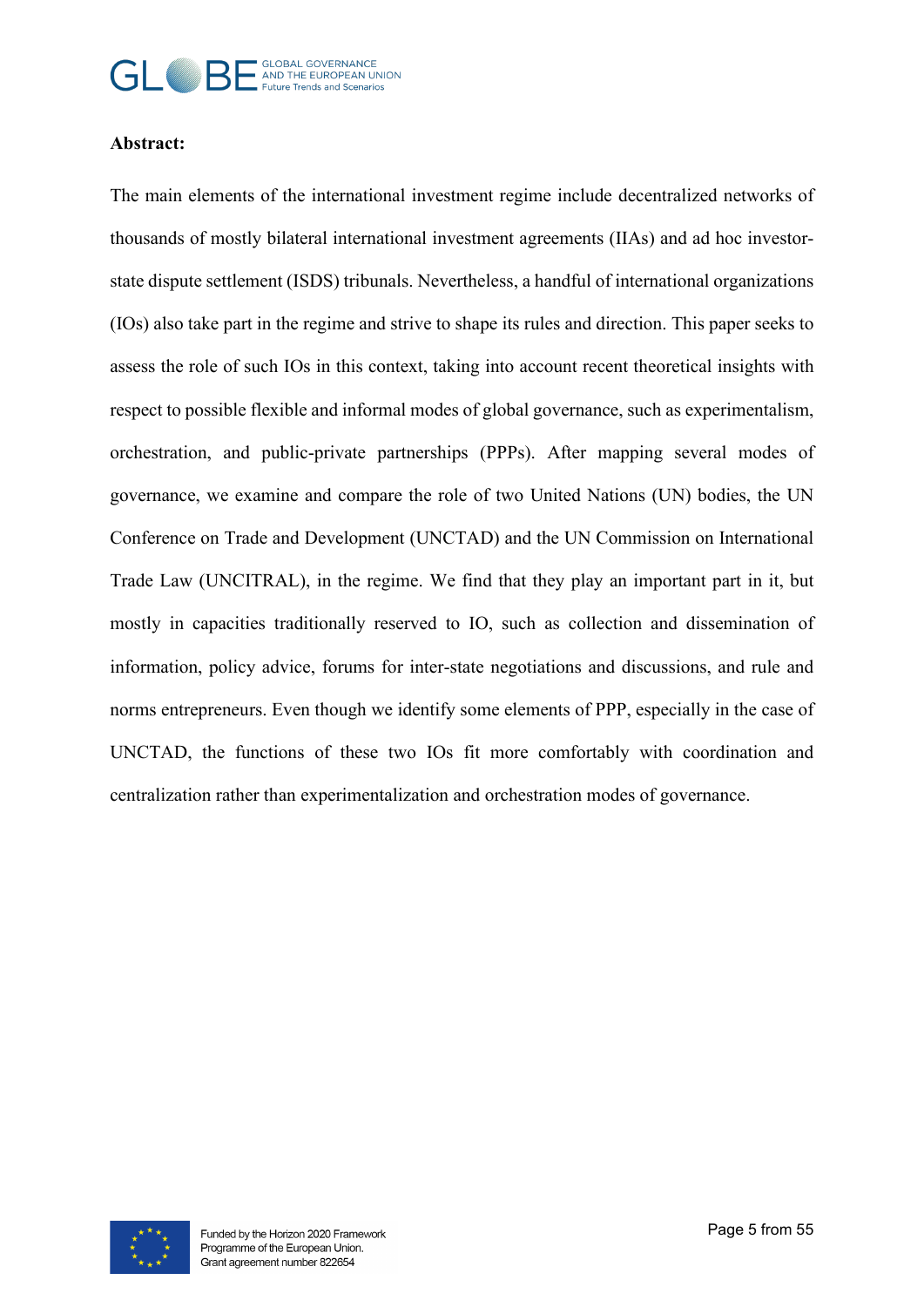- *"Here in Anatevka, we have traditions for everything"*, Tevye the Milkman, from the *Fiddler on the Roof*.

## **1. Introduction**

What are the governance roles of IOs in the international investment regime? This regime – that is "the set of implicit or explicit principles, norms, rules, and decision-making procedures around which actors' expectations converge" (Krasner 1982, 2) in the area of foreign direct investment (FDI) and the activities of multinational corporations (MNCs) – is a 'radically decentralized' one (Wagner 2014, 75). For better or for worse, in contrast to other issue-areas of global concern, such as trade, finance, and health, a multilateral institution that regulates FDI and MNCs is nowhere in sight. Despite several attempts to advance global regulation, often within the confines of an international organization (IO), at least since the late 1940s, neither a would-be 'World Investment Organization' (Bonnitcha et al. 2017, 19-22) nor even a multilateral agreement on rules and procedures is in existence, with the failure of negotiations in the 1990s towards a Multilateral Agreement on Investment (MAI) (Muchlinski 2000) still serving as a cautionary tale, to say the least.

Instead, cross-border capital flows are tackled by more than three-thousand international investment agreements (IIAs), most of which are bilateral investment treaties (BITs), many of which were signed in the [1](#page-5-0)990s.<sup>1</sup> In addition, and largely based on these treaties, more than a thousand investment disputes between investors and host states have been (or still are) adjudicated by international arbitrators in an institutionally dispersed system known as investor-state dispute settlement (ISDS). Importantly, these IIAs, while generally similar to each other in their functions, rules and structure, have significant, if nuanced, differences in their normative content, often because of experience by states gained in ISDS with respect to the restrictions that they impose on state regulatory autonomy and space (Thompson et al. 2019). Nevertheless, over the years, several global intergovernmental IOs, or rather subsidiary bodies within them, moved into this issue-area and have engaged in efforts to shape the

<span id="page-5-0"></span><sup>&</sup>lt;sup>1</sup> Other IIAs are treaties with investment provisions (TIPs), most commonly free trade agreements (FTAs) with an investment chapter.

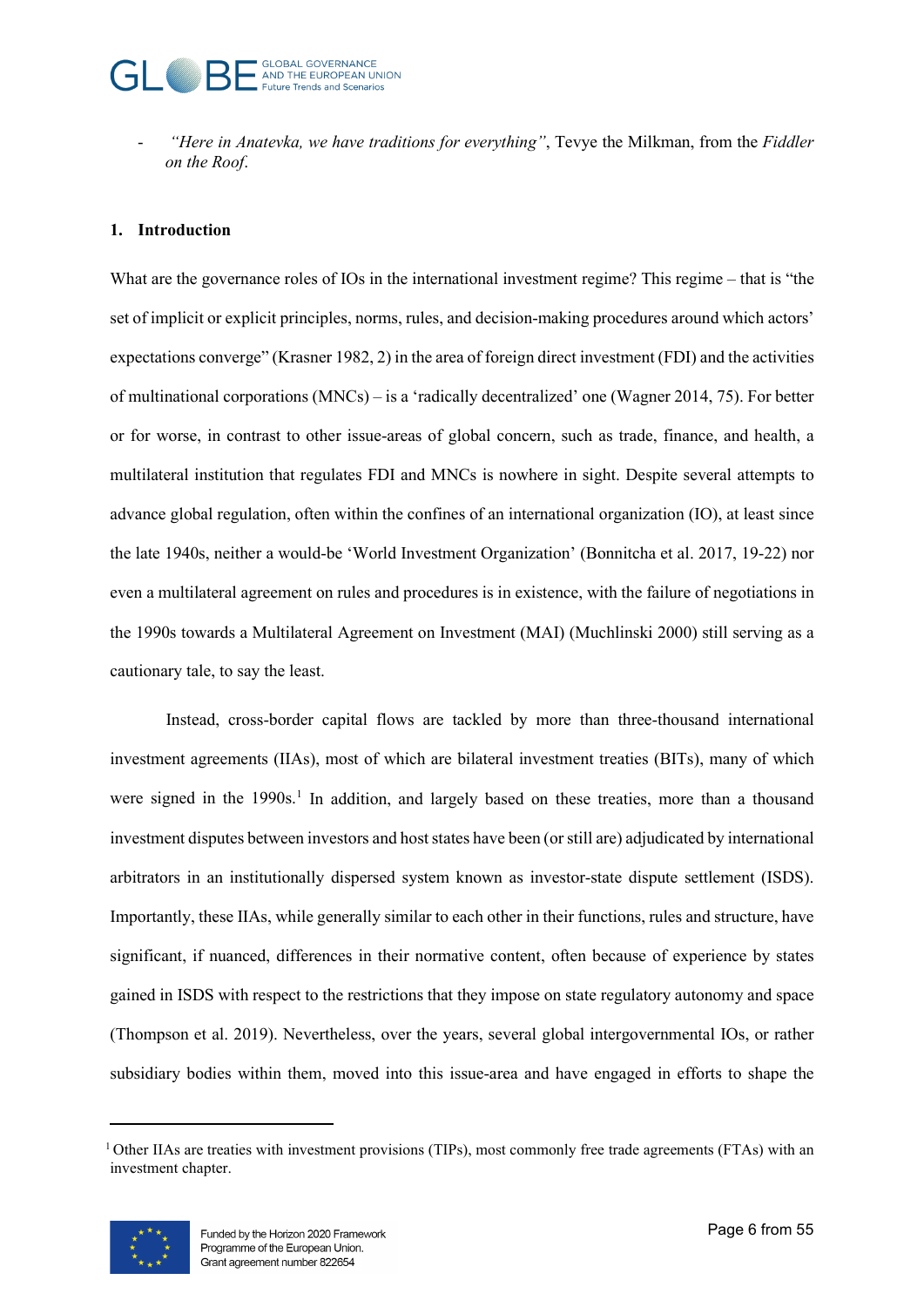

international investment regime in a number of different and important ways. These include, at different levels, the International Centre for Settlement of Investment Disputes (ICSID), which is a part of the World Bank Group, the World Trade Organization (WTO), and two United Nations (UN) bodies: the UN Conference on Trade and Development (UNCTAD) and the UN Commission on International Trade Law (UNCITRAL).

Investigating the latter two  $IOS<sub>2</sub><sup>2</sup>$  $IOS<sub>2</sub><sup>2</sup>$  $IOS<sub>2</sub><sup>2</sup>$  this paper examines and compares the role of these actors in the regime. The selection of UNCTAD and UNCITRAL for analysis is useful because both are salient fora for discussion of norms and rules, but the former, with its broader mandate regarding international development, devotes much of its attention in the field of investment to IIA substantive rules, while the latter, with its broader mandate on commercial law, including dispute settlement, insofar as investment is concerned, is focused on ISDS.<sup>[3](#page-6-1)</sup> Moreover, while UNCTAD lacks a lawmaking mandate, UNCITRAL is considered the principal trade lawmaking organ of the UN system (as distinguished and explained below). In addition, these two bodies have attracted scant scholarly attention, largely referred to in subsequent sections, especially in the context of the international investment regime and global governance. This paper is the first, to the best of our knowledge, to fill this research gap, in the comparative sense, with respect to global governance. Generally, we seek to identify the ways in which these IOs, as such, have contributed to the ongoing formation of the international investment regime.

Understanding the manners by and degrees to which these two IOs affect international investment policies ideally requires an analytical framework that links IOs to global governance more broadly. While such a unified framework is currently not at hand, recent writing on global governance

<span id="page-6-1"></span><sup>&</sup>lt;sup>3</sup> The WTO's main interaction with the regime is through the Trade-Related Investment Measures (TRIMs) agreement, signed in 1994. This agreement deals with a rather narrow aspect of investment rules and is therefore excluded from the analysis. Significant interactions also exist with the WTO's General Agreement on Trade in Services (GATS), signed at the same time, through GATS 'Mode 3' (Broude 2011) but these have unraveled over the last decade (Alschner 2019). ICSID, for its part, played a crucial role in setting up ISDS rules and procedures in the early days of the regime (St John 2018), but currently has more of an administrative role. We elaborate on this point in the discussion of UNCITRAL below. Another multilateral, but not global, IO that engages with investment policies is the Organization of Economic Cooperation and Development (OECD). Given its restricted membership and relatively limited involvement in this issue area at the time, it is excluded as well.



<span id="page-6-0"></span><sup>&</sup>lt;sup>2</sup> We treat these bodies as IOs even though they are part of the UN 'family.' As we shall see, they have independent secretariats and, in many ways, function as independent IOs.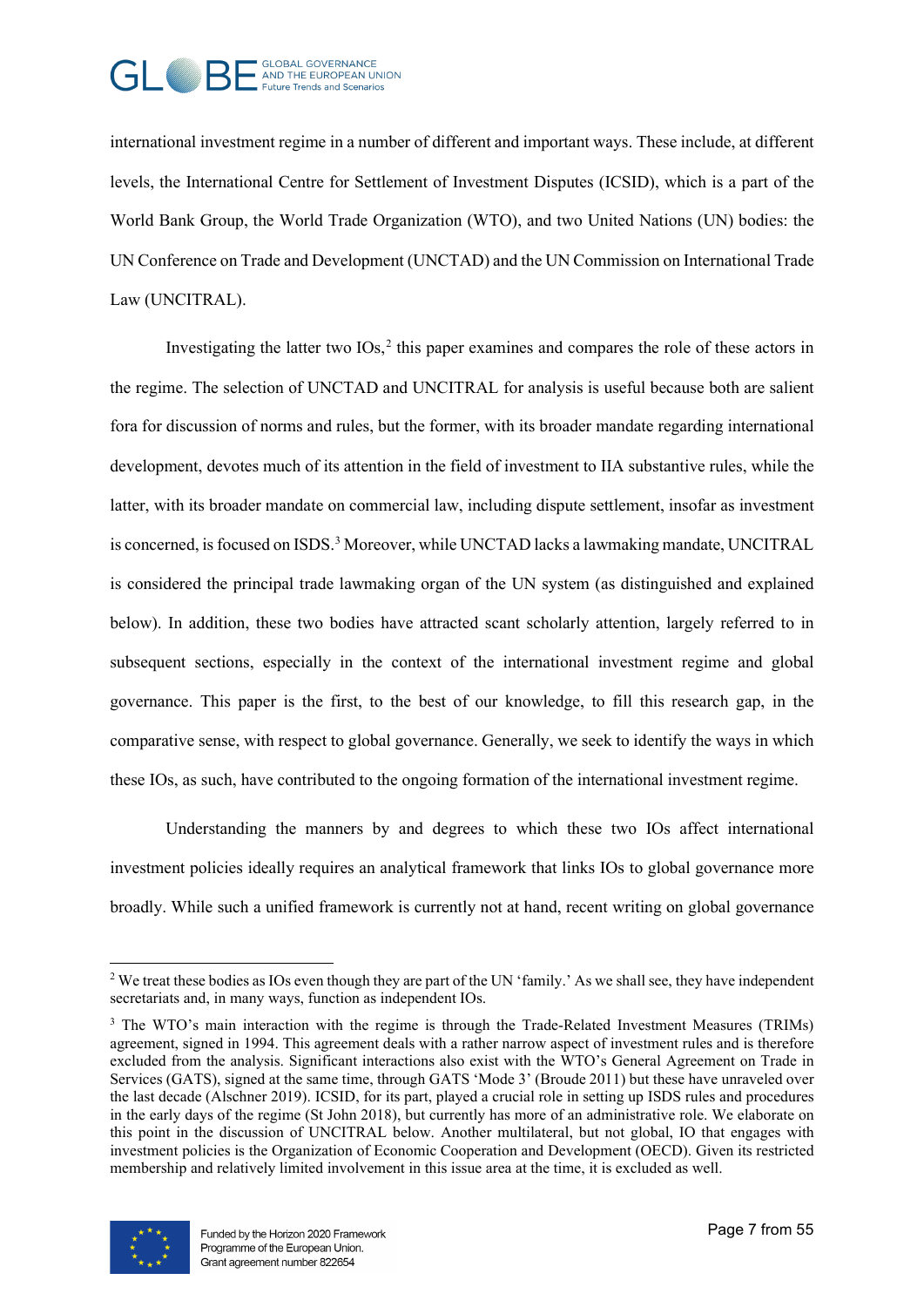

identifies several 'modes' of such governance and ponders their attributes and implications. We utilize this body of work as a springboard to examine UNCTAD and UNCITRAL as IOs in a systematic manner. Starting with Abbott et al. (2015), we can distinguish between 'hard' and 'soft' as well as between 'direct' and 'indirect' modes of governance. With respect to the first distinction, a hard governance mode refers to a great deal of delegation to and authority of the purported 'governor' (the IO, in our case). Under these conditions, IOs may set clear obligations, conduct binding dispute settlement, and enforce their rules. Softer modes of governance predominate when IOs do not have such powers. In these circumstances, they have to rely on inducements, persuasion, and epistemic guidance. In addition, when unable to set rules themselves, IOs engage in less intrusive activities, which may be subsumed under the headline of 'coordination' or 'centralization' (Abbott and Snidal 1998; Abbott et al. 2015). These may include such roles as serving as a forum or facilitator for negotiation, the exchange of information and views, the collection and dissemination of information, research, and technical assistance. Even within this matrix, we do identify different forms of global governance in organizations such as UNCTAD and UNCITRAL.

The distinction between direct and indirect modes of governance pertains to the relationships between IOs and other actors in a given international regime. Abbott et al. (2015) are especially interested in the possibility of what they termed 'orchestration,' that is of IOs that delegate responsibilities to mostly non-state 'intermediaries' rather than interacting directly with states. This is not the only way by which IOs can interact with a variety of other non-actors, however. Another possibility is global public-private partnerships (PPPs), defined (with respect to global governance, in contrast to the more common meaning of the term, that relates to business models, e.g., regarding infrastructure projects, indeed as discussed in UNCITRAL) as "voluntary agreements between public actors (IOs, states, or sub-state public authorities) and nonstate actors (nongovernmental organizations [NGOs], companies, foundations, etc.) on a set of governance objectives and norms, rules, practices, or implementation procedures and their attainment across multiple jurisdictions and levels of governance" (Andonova 2017, 2). Adjacent to such 'PPPs' is the concept of 'global experimentalist governance' ('GXG') (De Búrca et al. 2014). As elaborated later on, this approach underscores a bottom-up, trial-

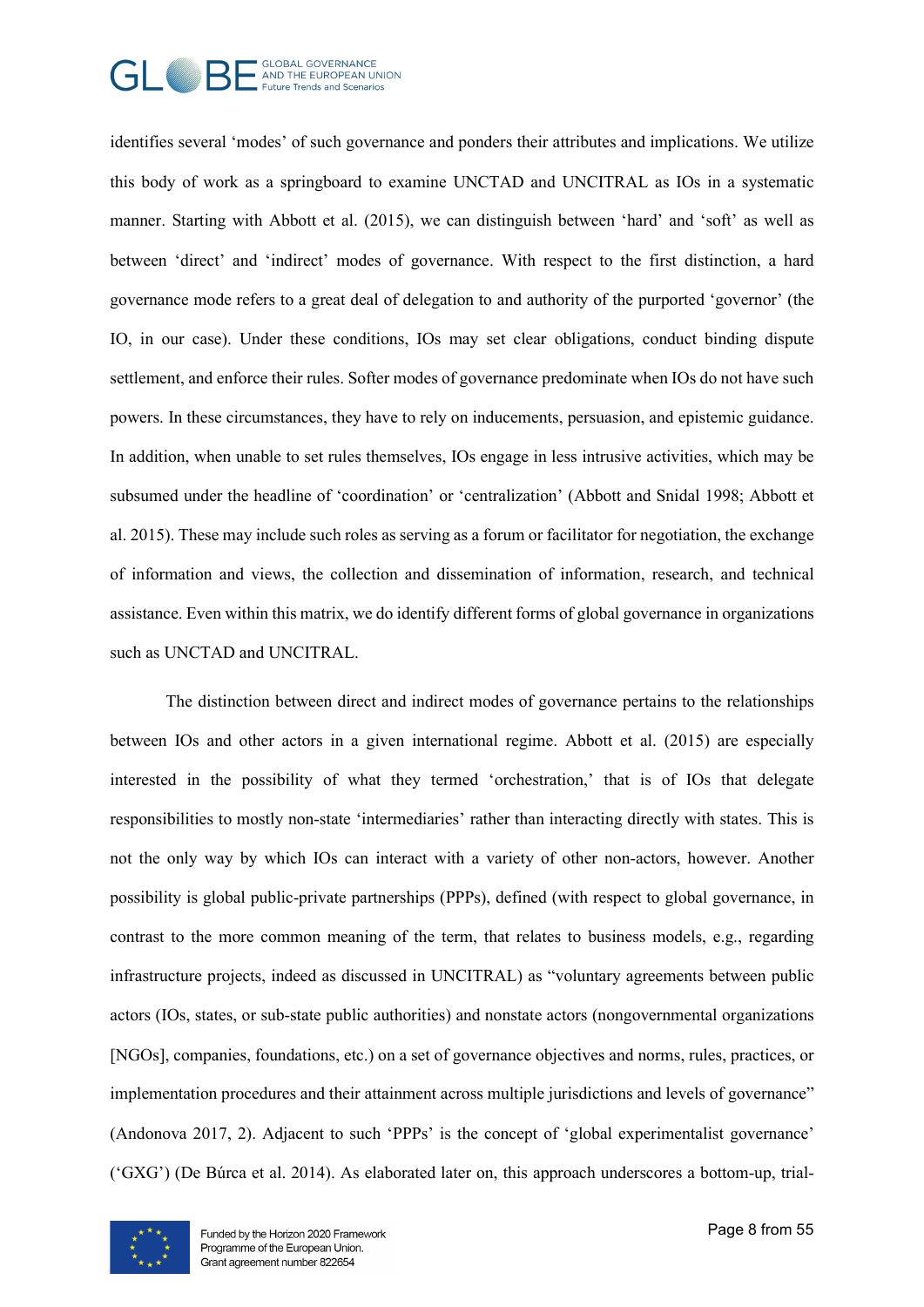

and-error, process of policy formulation and implementation. GXG may open up the possibility for IOs to learn from more 'localized' non-state actors who experiment with so-called 'outside the box' initiatives, and possibly adopt and disseminate them more widely. To be sure, we are not necessarily endorsing, either descriptively or prescriptively, any of these approaches, but do adopt them as a basis for conceptual exploration.

Our analysis indicates that neither UNCTAD nor UNCITRAL, as IOs, have much authority to set rules, adjudicate disputes, or enforce compliance, but in different ways. Both bodies therefore have to rely on soft modes of governance, perhaps the softest on the spectrum: policy analysis and capacity building, involving both state and non-state actors, in the case of UNCTAD, and similar functions with a more enhanced, yet circumscribed, forum for inter-governmental debates and negotiations in the case of UNCITRAL. It is difficult to identify either orchestration or experimentation in the work of either IO. In this respect, their capacity is in line with more traditional, formal roles of IOs, perhaps emblematic of the UN more generally, and more consistent with conventional theoretical understandings of IOs as arenas for inter-state interaction and bargaining.

This is not to say that these two IOs are merely 'epiphenomenal,' as some realists might argue. Our analysis shows that IOs, even in the absence of real authority, can use their expertise and networks to acquire a degree of *epistemic authority* (Zürn 2018), and in turn to encourage member-states to adapt and change their policies in particular directions. In aggregate, such efforts can assist regime contestation and gradual changes. Interestingly, UNCTAD embraced a well-defined and partial stance towards the rules and norms of the international investment regime, which goes against Zürn's (2018, 52) assertion that non-partisanship and neutrality are essential for epistemic authority. That UNCTAD operates in a relative institutional vacuum in the realm of international investment policies may have helped this IO establishing its reputation and standing, however modest it may be. Concurrently, UNCITRAL has over the last few years, building on its considerable experience as a major 'marketplace of ideas' and facilitator of normative development with respect to private international law and commercial arbitration, served as a forum for discussions over ISDS reform and change. In some circles this has

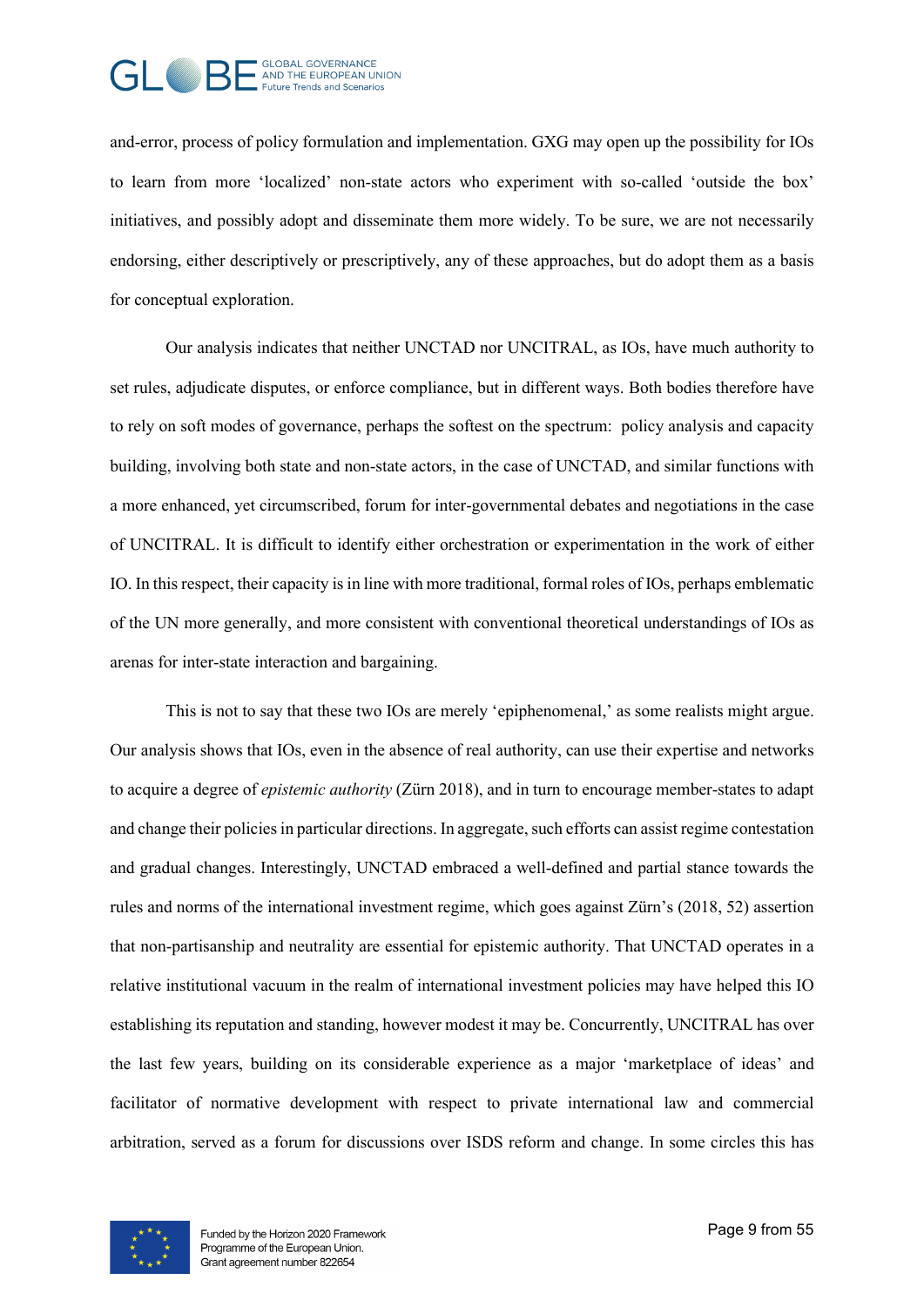# GLOBAL GOVERNANCE<br>- AND THE EUROPEAN UNION uture Trends and Scenarios

garnered attention, at times focusing on process, at times on substance (Roberts and St. John 2021) – but in our view very much in the traditional IO modality of inter-governmental engagement, combined with non-governmental participation, albeit without actual decision-making authority.

Regarding interaction with such other actors, here, too, we uncover little significant evidence of 'new' modes of governance, such as orchestration or GXG. Both UNCTAD and UNICTRAL are, first and foremost, traditional focal arenas for inter-state interaction and centralized functions such as negotiation, information gathering, research and analysis, and technical assistance. From this perspective, we nevertheless identify some elements of partnerships in the activities of these bodies. UNCTAD collaborates with a wide variety of non-state actors, from regional IOs, to local nongovernmental organizations (NGOs), to academic institutions. For its part, UNCITRAL, as a forum for development of ideas in such a diffuse system, engages not only with states but with independent legal and academic experts in the context of discussions of ISDS reforms. Ostensibly, such partnerships compensate for these bodies' lack of delegated authority and help in boosting their epistemic one.

Taken as a whole, it appears that the role of IOs in global governance in the area of international investment has followed quite traditional 'old-school' modes, with a lack of real governance beyond preservation of their position as negotiation fora (in the case of UNCITRAL) and policy analysis and capacity-building (in the case of UNCTAD).Hence our reference in title to the "Fiddler on the Roof", as these 'traditions' of intergovernmental IO involvement in governance have not changed despite moving into the modern field of international investment law. The rest of the paper further establishes and substantiates this observation. The next section takes a close look at UNCTAD, first as an IO in general, then in the context of the international investment regime, and finally draws the implications for modes of global governance. The third section engages similarly with UNCITRAL. The final section concludes.

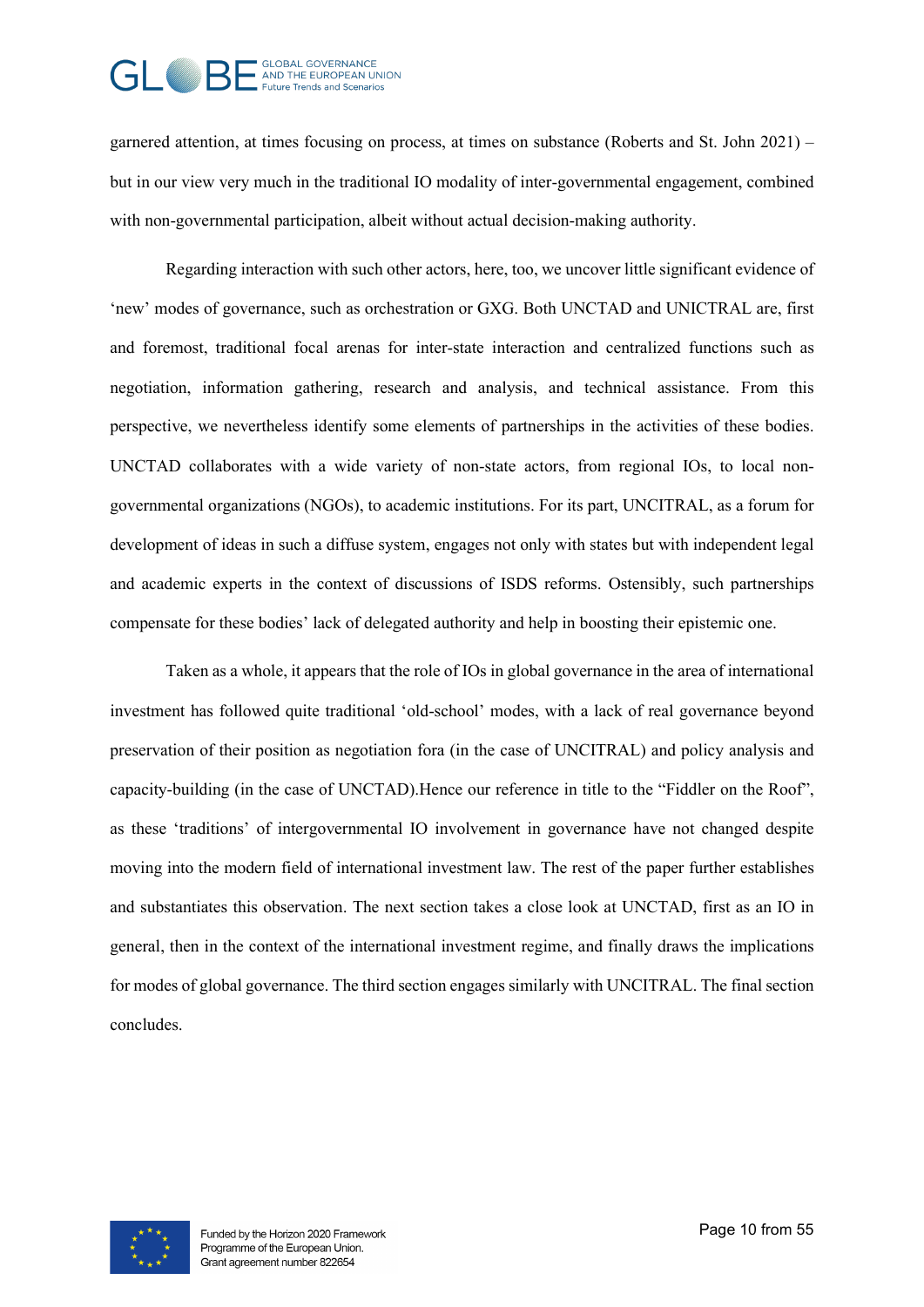

#### **2. UNCTAD in the International Investment Regime**

### *UNCTAD as an IO*

UNCTAD was formed in 1964. This body is not an IO, strictly speaking. It is not even a specialized agency of the United Nations  $(UN)$ .<sup>[4](#page-10-0)</sup> Rather, it is an organ of the UN General Assembly  $(UNGA)$  and depends on the UNGA for its budget and staff. Nevertheless, starting as a one-off conference in Geneva (not focused on international investment), it evolved into a permanent body with several formal organizational features. Its most important ones are the Secretariat and the intergovernmental conference.

The UNCTAD secretariat began operation with an annual budget of about five million US\$ and 360 employees (Nye 1973, 337). As of 2021, its annual budget has increased to sixty-eight million US\$<sup>[5](#page-10-1)</sup> and its staff has increased to more than 450 (UNCTAD 2021). Its Secretary-General is appointed by the UN Secretary-General and confirmed by the UNGA and thus subordinated to these more authoritative bodies. Yet, while it is formally part of the UN Secretariat, the UNCTAD Secretary-General and the Secretariat have over time enjoyed informal independence, partly due its location in Geneva rather than New York (Nye 1973, 335).

With respect to the intergovernmental machinery, UNCTAD's membership is in essence that of the UNGA. Thus, it has 195 Members including all UN Member States as well as the Holy See and the State of Palestine as 'non-Member Observer States.' Member-states are divided into four distinct groups: Asia and Africa (List A), developed countries (List B), Latin America and the Caribbean (List C), and Eastern European and former Soviet countries (List D).<sup>[6](#page-10-2)</sup> The highest-level decision-making body is the Ministerial Conference, which convenes every three or four years.<sup>[7](#page-10-3)</sup> Decisions are made by a majority of

<span id="page-10-3"></span><sup>7</sup> The Trade and Development Board (TDB) manages UNCTAD's activities between Ministerial Conferences, and acts formally as UNCTAD's governing body, meeting several times a year. Originally, the TDB's membership



<span id="page-10-0"></span><sup>&</sup>lt;sup>4</sup> UN specialized agencies are IOs working with the UN, in accordance with relationship agreements between each organization and the UN. A list of these IOs is available [here](https://www.un.org/en/about-us/specialized-agencies) (accessed December 16, 2021).

<span id="page-10-1"></span> $5$  In addition, UNCTAD has separate extra-budgetary sources – forty-two million US\$ in 2021 – to support technical cooperation activities (Taylor and Smith 2007, 1; UNCTAD 2021).

<span id="page-10-2"></span><sup>6</sup> Seven countries do not belong to any of these groups, see [UN TD/B/INF.250](https://unctad.org/system/files/official-document/tdbinf250_en.pdf) (accessed December 16, 2021).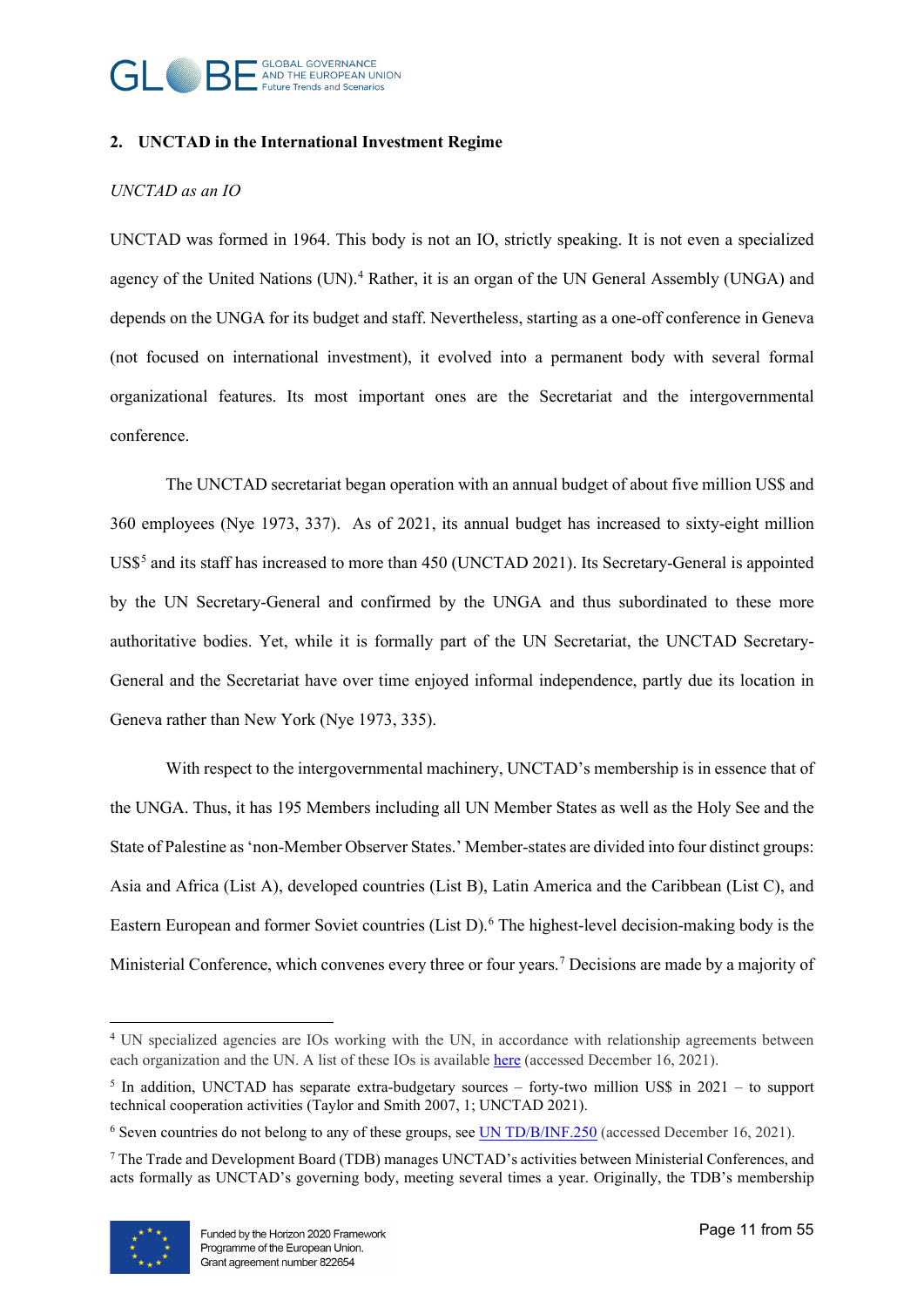

two-thirds with each member holding one vote. Nevertheless, decisions are generally not voted on and agreements are reached by informal consultation and consensus (Taylor and Smith 2007, 37). Regardless, these conferences serve as a forum to debate policy issues and their outputs reflect memberstates' positions on development-related matters. As such, they provide UNCTAD with guidelines and general direction.

From its inception, UNCTAD was not intended to produce rules or exert authority in its areas of competence. Instead, it was conceived as a forum of discussion and coordination among memberstates, especially developing countries. Its main goal was to advance their development agenda and put pressure on economically-developed countries in multilateral negotiations in the UN and the then General Agreement on Tariff and Trade (GATT). As Nye (1973, 334) pointed out some five decades ago, UNCTAD was also known as "Under No Conditions Take Any Decision," – despite elaborate decision-making and conciliation procedures on paper - and has not changed much since then (Taylor and Smith 2007, 1-2). Indeed, with respect to international trade, developed countries insisted on preserving the role of the GATT as the exclusive forum for binding trade negotiations, thus keeping UNCTAD mostly a deliberative forum. $8$ 

#### *UNCTAD as an Ideational Actor*

At the same time, more than many other IOs, UNCTAD was a conceived as a vehicle to promote certain political norms and ideas. That is, it was not intended to be a neutral body but rather to reflect and, more importantly perhaps, articulate and communicate the interests and ideological predilections of developing countries, thereby attempting to counterbalance economic IOs dominated by developed

<span id="page-11-0"></span><sup>&</sup>lt;sup>8</sup> Nye (1973, 336) points out that many developing countries hoped to shift trade negotiations to UNCTAD, but others were privately content with UNCTAD's role as a device of pressure and coordination in multilateral negotiations. Either way, it is clear that member-states were well aware of the implications of institutional overlap. As Nye (1973, 343) further explains: developed countries were "concerned about boundary issues and problems of duplication, while less-developed countries [were] inclined to welcome the pressure that duplication puts on other organizations." By one account, this has not changed in later decades and became even more evident after the establishment of the WTO (Taylor and Smith 2007, Chapter 6).



was 55 states, by election (Article 4-9, UNGA Resolution 1995 (XIX), 30 December, 1964). In 1976 the UNGA adopted resolution 2904 (XXVII) which opened membership of the TDB to all UNCTAD members. Membership of the TDB is currently 157 states (see UN TD/B/INF.250 above).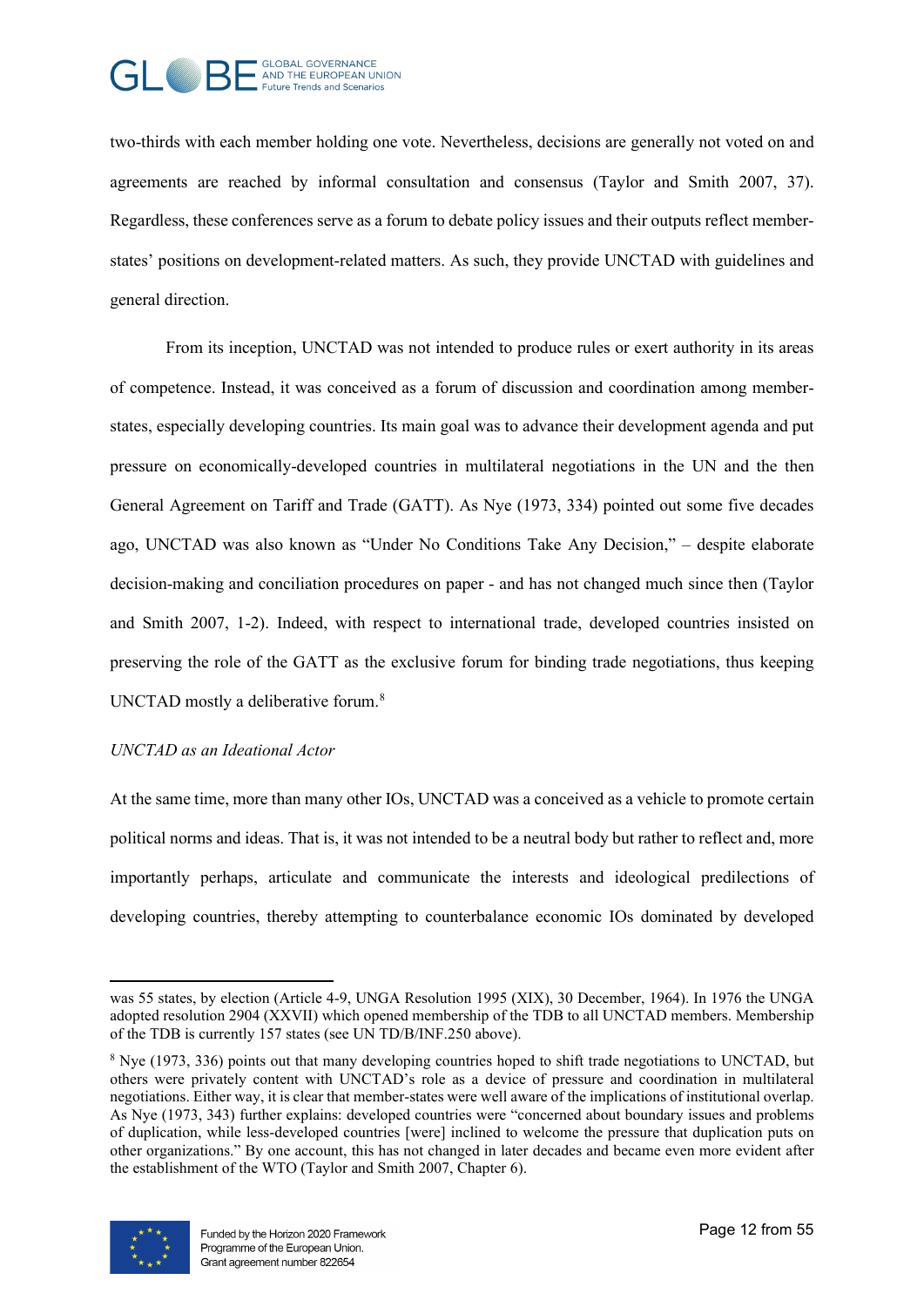

countries (Walters, 1971). At the same time, given that developed countries were also UNCTAD members, they often opposed and frustrated many of the initiatives pushed by developing countries. In this sense, it was a 'partisan forum for political coalitions' (Abbott and Snidal 1998, 10). As such, this IO reflected North-South relations and tensions, and its normative agenda has evolved in congruence with the changing nature of these relations and shifting ideological beliefs in the global South. From this perspective, understanding UNCTAD's policy goals with respect to economic development is imperative to grasp its role within the international investment regime (Finger and Ruchat 2000, 16).

UNCTAD's early years were shaped by its influential Secretary-General, Raul Prebisch, an Argentine economist and a leading proponent of dependency theory. In brief, Prebisch believed that the global economic system benefited the developed core at the expense of the underdeveloped periphery. To rectify this imbalance, he proposed a series of programs that will help closing this development gap (Nye 1973, 354; Taylor and Smith 2007, 11-12). Here, Prebisch's intellectual prowess was instrumental in charting UNCTAD's path ahead. As Nye observed (1973, 349) "Prebisch achieved his effect by catalyzing an inchoate set of ideas prevalent among less-developed countries into a clear doctrine", and furthermore his "style was that of a prophet, and his chosen instruments were words."

In the second half of the 1960s, immediately after its establishment, UNCTAD members attempted to advance "intergovernmental consensus building regarding the state of the world economy and development policies" based on "an ideological mix of Keynesianism and dependency theory" (Taylor and Smith 2007, 13). With the oil crisis of 1973-74 and the increasing bargaining power of developing countries (at least oil-exporting ones), UNCTAD joined the push for a New International Economic Order (NIEO), an ambitious program to redistribute economic resources from developed to developing countries. The adoption of a declaration on NIEO by the UNGA in 1[9](#page-12-0)74<sup>9</sup> emboldened more radical voices in developing countries and in UNCTAD. Thus, during the 1970s – perhaps this IO's 'golden age' – it identified more clearly with dependency theories (Taylor and Smith 2007, 15).

<span id="page-12-0"></span><sup>&</sup>lt;sup>9</sup> A/RES/3201(S-VI), Declaration on the Establishment of a New International Economic Order.

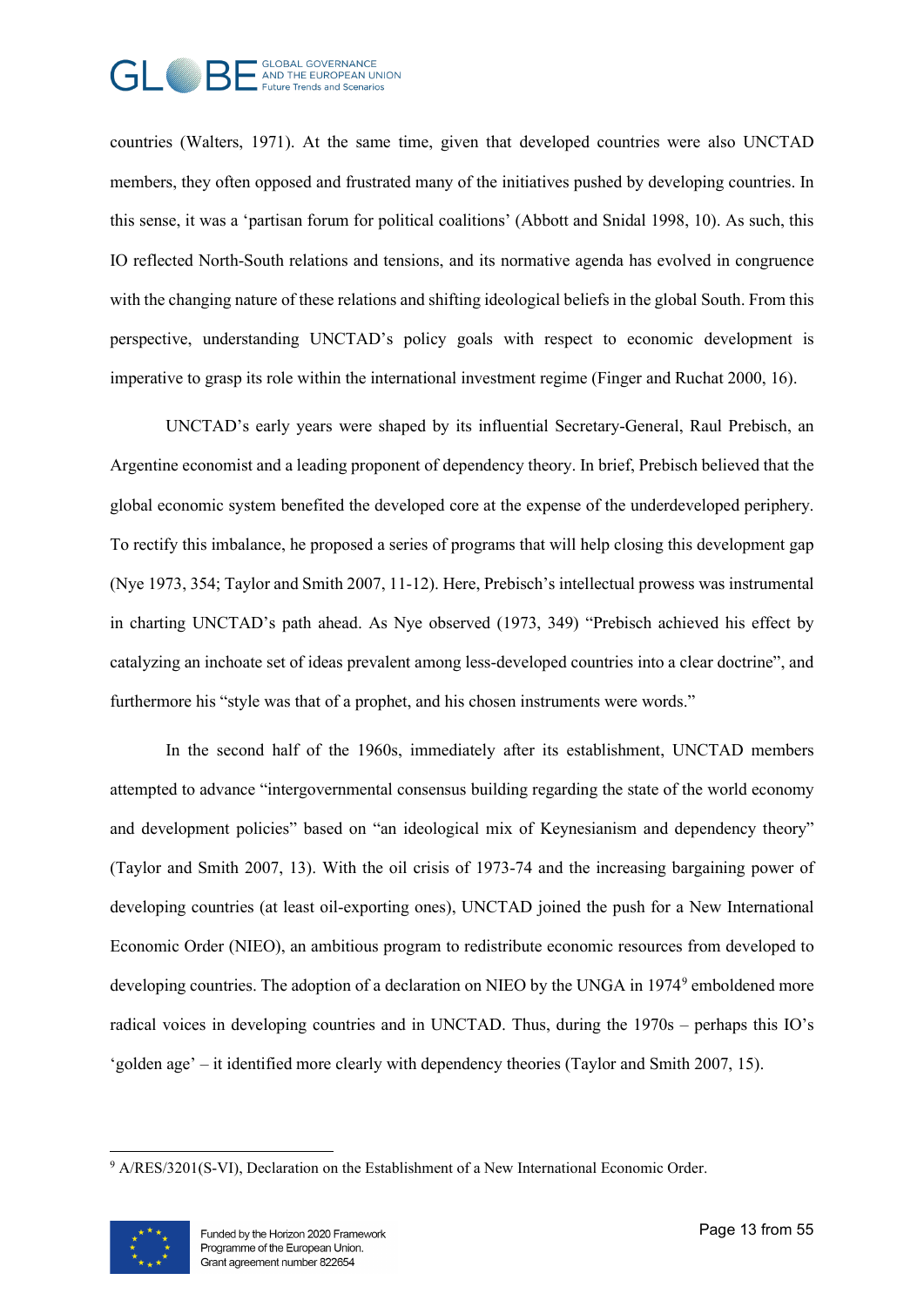## GLOBAL GOVERNANCE<br>- AND THE EUROPEAN UNION uture Trends and Scenarios

The pendulum swung back, and much further afield, in the 1980s in the wake of financial crises across the developing world and the economic success of export-oriented Asian countries. By the end of that decade, most developing countries abandoned dependency theories and embraced (with more or less enthusiasm, and for different reasons) neoliberal ideas. With respect to FDI, MNCs were no longer perceived as a menace to economic development and national sovereignty that require close monitoring and regulation. Rather, FDI become an important source of capital and was deemed crucial for growth and prosperity (Fredriksson and Zimny 2004). By some accounts, UNCTAD reflected this ideational shift and accepted "the normative principles of neoliberalism, while advocating ameliorating policies to cope with this "actuality"" (Taylor and Smith 2007, 19, 81-82). In the mid-1990s, under pressure from developed countries as well as newly held convictions of many developing countries, UNCTAD replaced 'ideology' with 'pragmatism,' thereby encouraging economic reforms and liberalization (Finger and Ruchat 200; Taylor and Smith 2007).

This shift is certainly apparent with respect to UNCTAD's engagement with the international investment regime. Paragraph 113 of the Proceedings of the 8<sup>th</sup> UNCTAD Ministerial Conference (UN 1993) states that "Both industrialized and developing countries should consider ways and means to encourage mutually beneficial flows of foreign direct investment to the developing world. For those interested, such measures could include membership in, and wide utilization of, programmes under the Multilateral Investment Guarantee Agency (MIGA) and the International Finance Corporation (IFC) the conclusion of bilateral investment and double taxation treaties, and the provision of direct incentives."[10](#page-13-0) Along similar lines, negotiations of bilateral trade and investment agreements took place under the auspices of the 1996 UNCTAD ministerial conference, held in Midrand, South Africa (Taylor and Smith 2007, 80).

UNCTAD's direction changed once more in the 2000s with many developing countries (among others) believing that neo-liberal globalization has gone too far. This perception resulted in calls for a more 'balanced' approach to economic development, one that gives developing countries greater control

<span id="page-13-0"></span><sup>&</sup>lt;sup>10</sup> See also Article 168 and Article 37 of the 1996 Midrand Declaration.

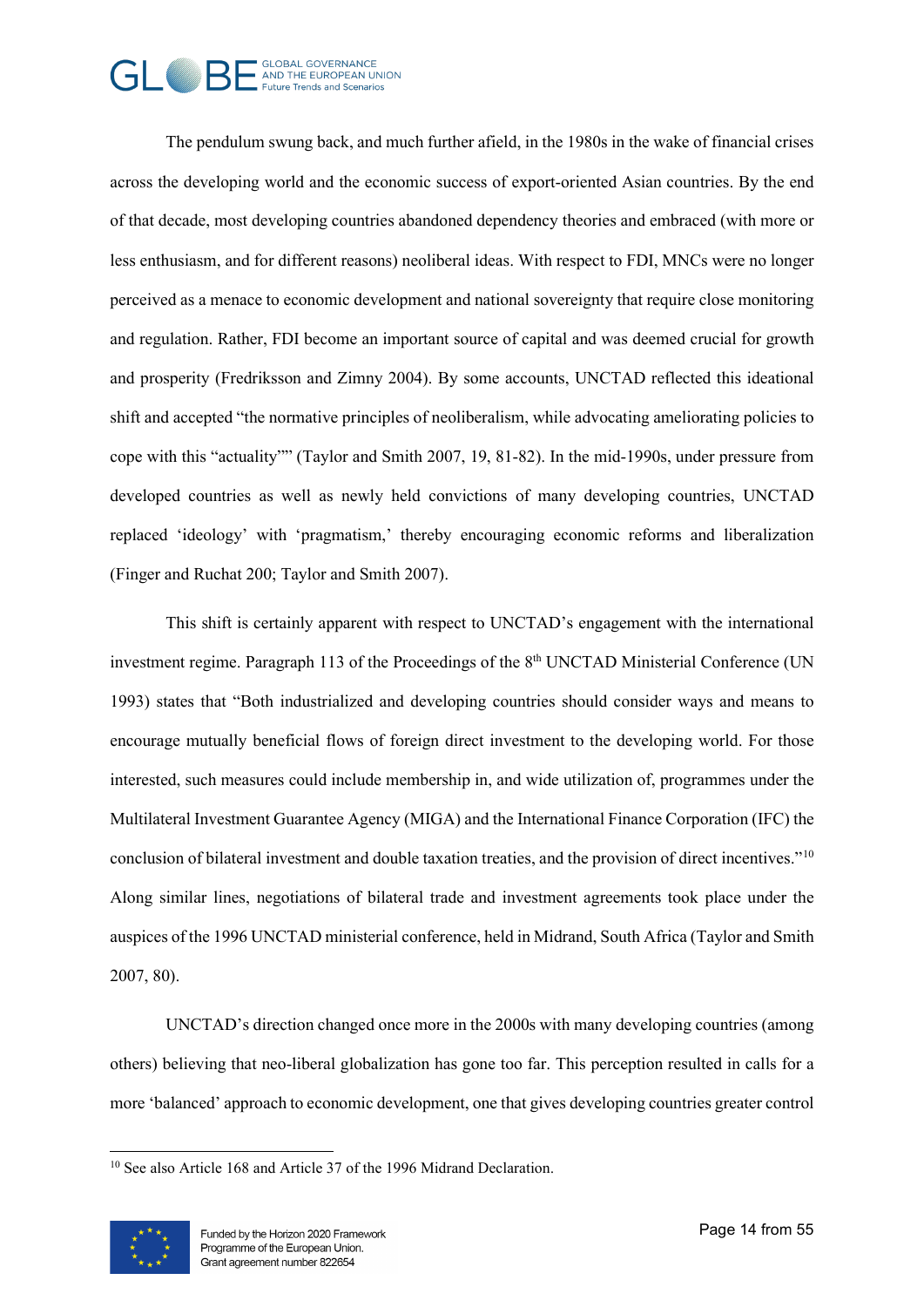

over their development policies. Thus, for the first time, the Sao Paulo Consensus, which was one of the (non-binding) outcomes of the 2004 UNCTAD ministerial conference, underscored the need for member-states' 'policy space' (Taylor and Smith 2007, 84). With respect to IIAs, Article 113 of the Declaration following the 2008 Ministerial Conference in Accra (UNCTAD 2008) stated that "there is a need to balance the interests of home countries, host countries and foreign investors. The settlement of disputes between investors and States deserves special attention, and national capacities to negotiate development-friendly investment agreements need to be enhanced."

Arguably, this position was further refined and developed in the 2010s and remains the guiding principle of the organization into the 2020s.<sup>[11](#page-14-0)</sup> This is certainly the case with respect to international investment policies, in which UNCTAD advocates preserving and reclaiming state regulatory space at the expense of investor protection. More on this below.

#### *UNCTAD and International Investment Policies*

As its name suggests, UNCTAD focused on trade and development in the first three decades of its existence, with only limited interest in FDI, IIAs and MNCs. While Ministerial Conferences adopted resolutions on the role of MNCs and FDI, initially approvingly and then much more critically, the UNCTAD Secretariat did not devote much attention to these issues. Instead, the UN established a separate body – the United Nations Centre on Transnational Corporations (UNCTC) – in 1975. The UNCTC was associated with the agenda of the NIEO and was very critical of MNCs (Fredriksson 2003, 5-6). Only in the 1990s did MNCs, FDI, and IIAs become a core competency of UNCTAD, with the UNCTC shut down and its responsibilities transferred to UNCTAD (Fredriksson 2003; Fredriksson and Zimny 2004). Since then, UNCTAD serves as the focal point for such issues within the UN system.

Like in other issue areas, UNCTAD was assigned the responsibility for research, policy analysis, technical assistance and consensus building in the areas of MNCs, FDI, and investment policy, with an increased attention to IIAs (Fredriksson 2003, 7). UNCTAD's secretariat started working on IIAs in

<span id="page-14-0"></span><sup>&</sup>lt;sup>11</sup> See, e.g., Article 127 (o) of the Bridgetown Covenant (UN 2021).

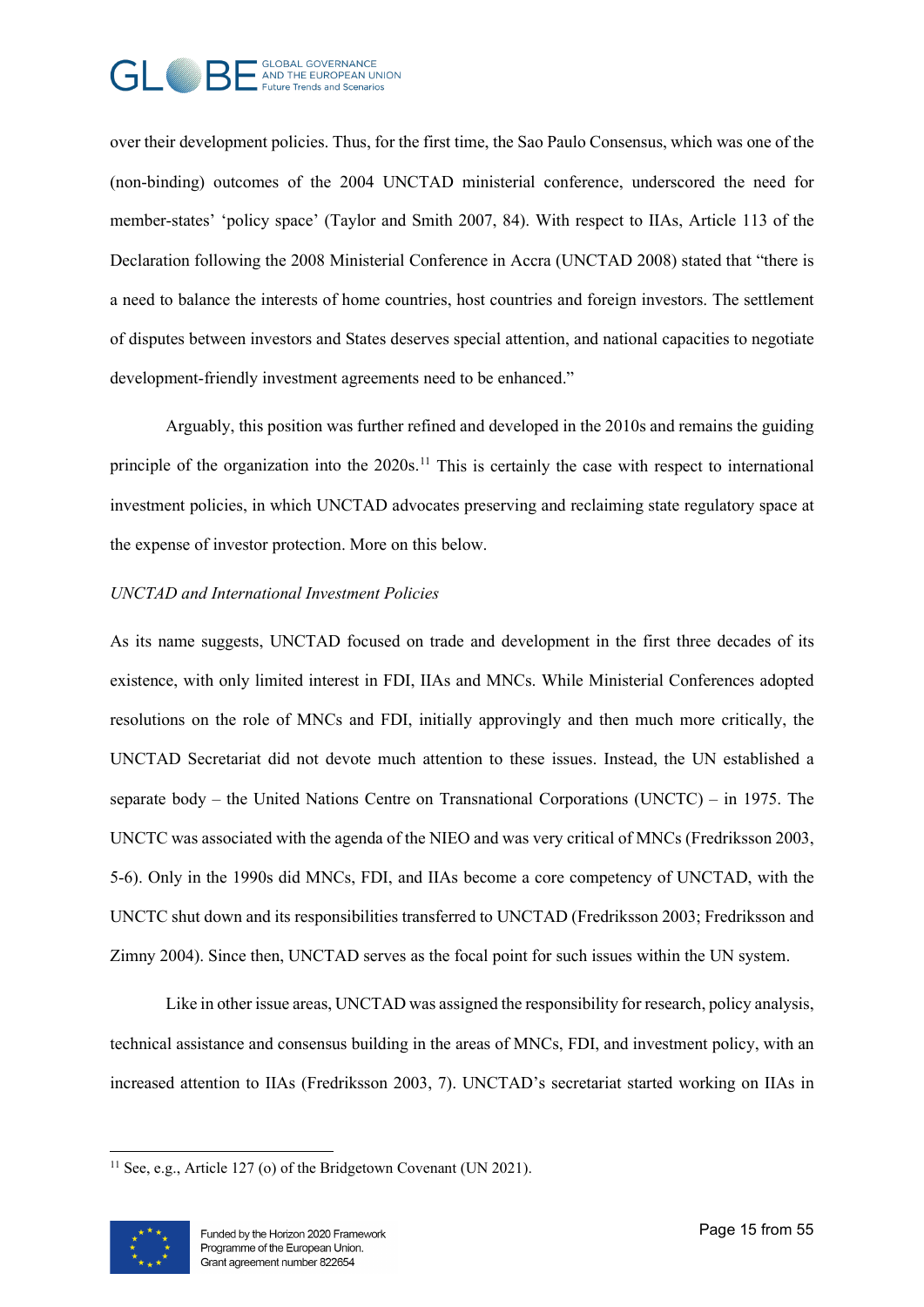

1996 within the Division of Investment, Technology, and Enterprise Development (DITE), then directed by Karl Sauvant.[12](#page-15-0) Its technical assistance activity is supported by an extra-budgetary trust fund that operates since 2000. Contributors to the trust fund include various states as well as private foundations (UNCTAD 2002, 1-3). We now take a closer look at these functions, with an emphasis on IIAs, which are the main building blocks of the international investment regime.

• **Collection and dissemination of information** – given the decentralized nature of the international investment regime, information on IIAs and ISDS has been scattered across national ministries, regional IOs, and various other public and private bodies. UNCTAD took upon itself to collect and publicize this information. Starting in 1996, it published several compendia of investmentrelated international agreements concluded since the 1940s (UNCTAD 2002). In 2004 it launched an online database of existing IIAs (UNCTAD 2013, 22), which has increased in coverage and sophistication over the years.

Currently, UNCTAD's online database includes a wealth of data on most BITs and other treaties with investment provisions (TIPs) signed to date and their status (e.g. whether they are in force, renegotiated, or terminated), as well as template IIAs, also known as 'Model BITs.'[13](#page-15-1) This 'IIA Navigator' also makes available the texts of many of these agreements and a detailed legal analysis of more than 2,500 IIAs.<sup>[14](#page-15-2)</sup> The latter, labelled 'UNCTAD's Mapping Guide,' was made publicly available in 2016, and was developed with an eye on the organization's membership's agenda for IIA reform and sustainable development (UNCTAD 2017a, 25-26).<sup>[15](#page-15-3)</sup> A parallel 'ISDS Navigator' provides a great deal of information on known ISDS cases, more than 1,100 at the end of 2021.<sup>[16](#page-15-4)</sup> Taken together, these efforts

<span id="page-15-4"></span><sup>16</sup> See[: https://investmentpolicy.unctad.org/investment-dispute-settlement.](https://investmentpolicy.unctad.org/investment-dispute-settlement) Accessed December 26, 2021.



<span id="page-15-0"></span> $12$  This unit is currently entitled the Division of Investment and Enterprise (DIAE) and its Director is James Zhan. For its responsibilities and activities, see [https://unctad.org/about/organization/division-investment-and](https://unctad.org/about/organization/division-investment-and-enterprise/products-and-services)[enterprise/products-and-services.](https://unctad.org/about/organization/division-investment-and-enterprise/products-and-services) Accessed December 25, 2021.

<span id="page-15-1"></span><sup>&</sup>lt;sup>13</sup> See: [https://investmentpolicy.unctad.org/international-investment-agreements.](https://investmentpolicy.unctad.org/international-investment-agreements) Accessed December 26, 2021. On Model BITs, see Haftel et al. (2021).

<span id="page-15-2"></span><sup>&</sup>lt;sup>14</sup> According to UNCTAD (2020, 13-14), the database consists of the texts of 87% of signed BITs and 96% of signed TIPs.

<span id="page-15-3"></span><sup>15</sup> See: [https://investmentpolicy.unctad.org/international-investment-agreements/iia-mapping.](https://investmentpolicy.unctad.org/international-investment-agreements/iia-mapping) Accessed December 26, 2021.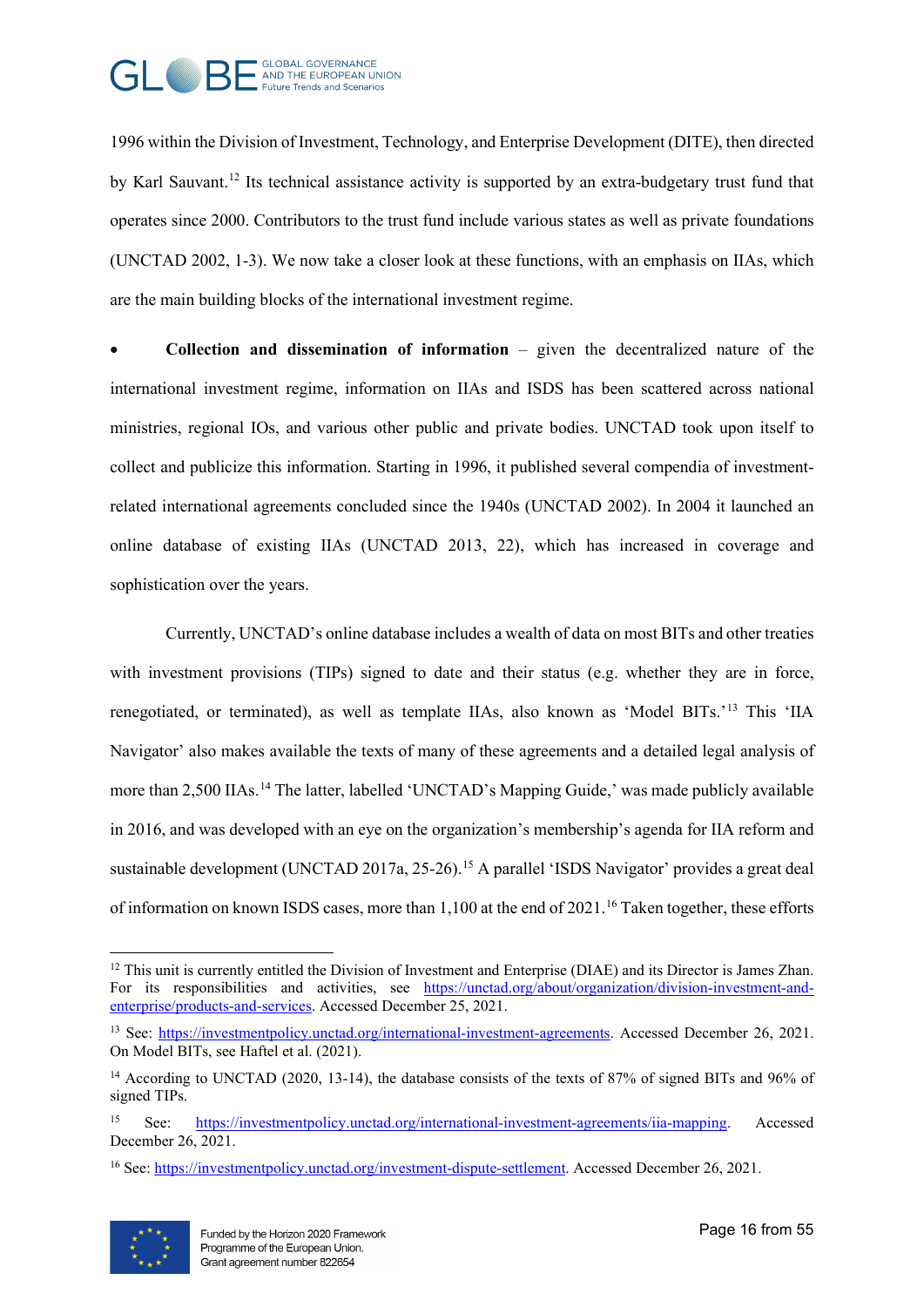

made UNCTAD a unique 'one-stop shop' for policy makers, practitioners, and researchers interested in the international investment regime.<sup>[17](#page-16-0)</sup>

• **Research and policy analysis** – a very important regular publication in the area of investment is the annual World Investment Report (WIR), published since 1991 (initially under the auspices of the UNCTC). The 1996 WIR paid special attention to IIAs and their relations to FDI, trade, and business practices. The 2003 WIR revisited this issue in greater depth and a more critical stance. As Fredriksson notes (2003, 30), it "stressed the importance of recognizing the need of developing countries to secure sufficient policy space for national policy making in order to promote development benefits from FDI. It also underlined the need to pay due attention to the balance of host and home country interests, as well as to the potential treatment of good corporate citizenship in the context of international investment agreements (IIAs) – all with a view towards enhancing the development dimension of such agreements."

Alongside the WIR, starting in the late 1990s UNCTAD published numerous papers and reports on IIAs. They, too, underscored the need to balance investors' rights and national developmental goals. In one early example, in 2000 it published a report entitled "International Investment Agreements: Flexibility for Development." This publication calls attention to the need of developing countries to preserve flexibility in their IIAs, such that they can be "adapted to the particular conditions prevailing in developing countries and to the realities of the economic asymmetries between these countries and developed countries" (UNCTAD 2000, 1). Nevertheless, UNCTAD still viewed IIAs as a useful instrument to attract much needed foreign capital. For example, a 2005 paper that examines the ratification of IIAs reminds that "Non-entry into force may entail a lack of certainty and predictability, thereby affecting the confidence of potential investors" (UNCTAD 2005, 6).<sup>18</sup>

In the late 2000s and the early 2010s UNCTAD reports and publications reflected a more critical position vis-à-vis the international investment regime. They emphasized, for instance, the risks of and

<span id="page-16-1"></span><sup>&</sup>lt;sup>18</sup> See Haftel (2010) and Haftel and Thompson on the sources and implications of IIA ratification.



<span id="page-16-0"></span><sup>&</sup>lt;sup>17</sup> For example, in separate research we drew on the UNCTAD Mapping Guide to develop a measure of state regulatory space and then used it to examine several aspects of the international investment regime. See, e.g., Broude et al. (2018), Thompson et al. (2019), Haftel et al. (2021).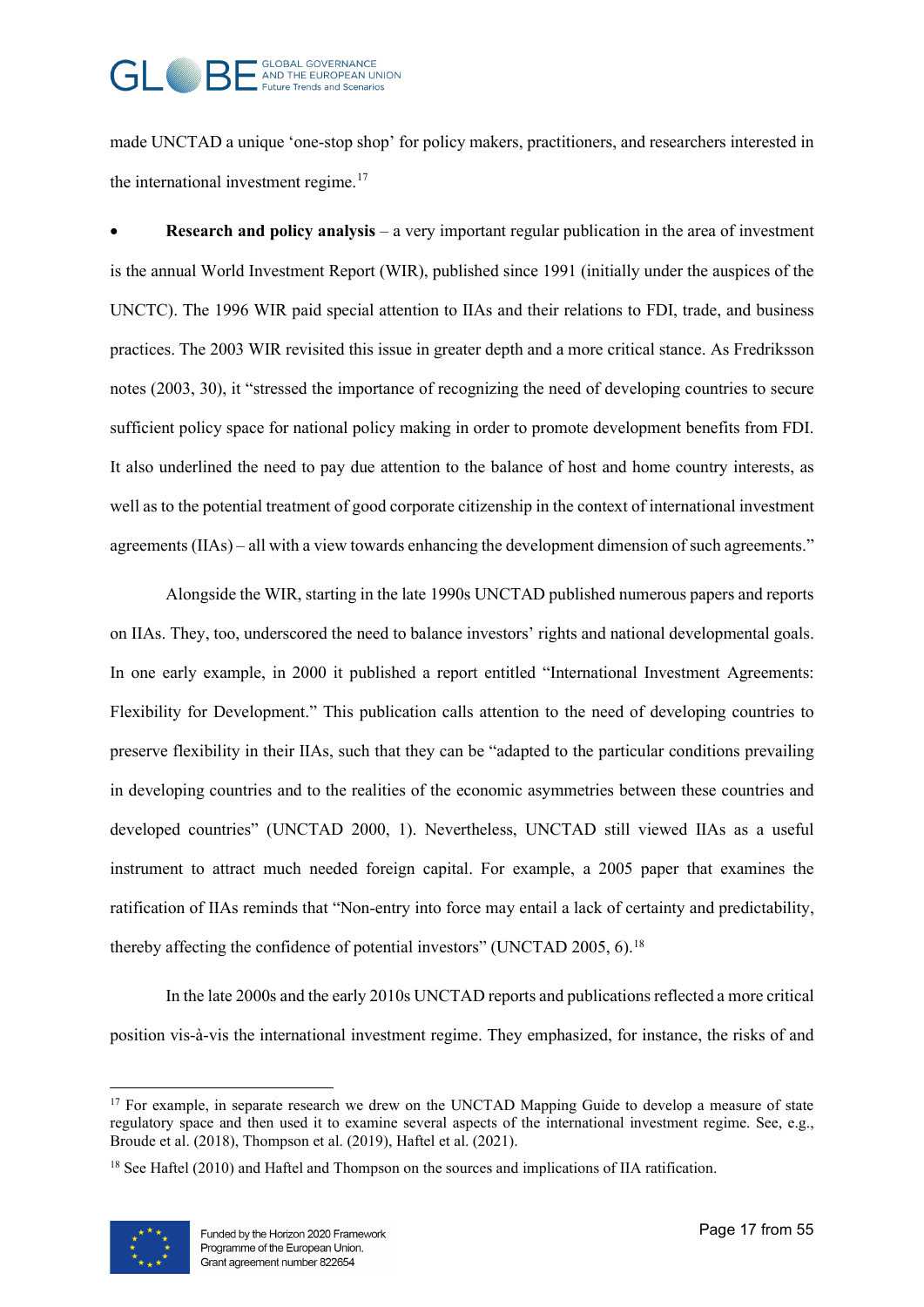

the costs associated with ISDS and the ability of states to renegotiate or terminate their IIAs (UNCTAD 2010a, 2013). UNCTAD also used its reports to provide detailed roadmaps to reform IIAs and the international investment regime, more broadly (UNCTAD 2014, 2017b). This is apparent in the Investment Policy Framework for Sustainable Development (IPFSD), which was highlighted in the WIR 2012 (UNCTAD 2012) and the WIR 2015, which its subtitle was 'Reforming International Investment Governance' (UNCTAD 2015). This effort is culminated in a series of publications that propose a 'reform package for the international investment regime' (2017b, 2018). One of these publications, dubbed a 'reform accelerator,' aims to speed up the reforms of old generation IIAs "in order to reduce the risk of ISDS cases against State measures in pursuit of legitimate public policy objectives" (UNCTAD 2020a, 2).

Taken as a whole, the voluminous body of policy analysis strives to inform decision makers in member-states, especially developing countries, about key trends with respect to international investment policies and provides them with a menu for choice. As important, if not more, through these publications UNCTAD strives to position itself as a leading international authority in this issue area. This allows it to set a policy agenda it deems advisable and convince national governments to follow its lead.

• **Training and technical assistance –** with the growing interest in FDI and the lack of a multilateral agreement on its regulation, in the 1990s many developing countries turned their attention to IIAs. In contrast to trade agreements, however, they had little understanding of these agreements and scant experience in their negotiation (Fredriksson and Zimny 2004, 132; Poulsen 2015). UNCTAD was probably the first international body to identify this void and begin to fill it. As Fredriksson and Zimny (2004, 132) argue, the WIR 1996 "initiated a work programme on IIAs aimed at helping developing countries negotiators familiarize themselves in depth with complex investment policy concepts and their development implications."

This program has intensified in the first half of the 2000s with a large number of training courses, national seminars, and 'BIT facilitation events' intended to build governments' capacity in the

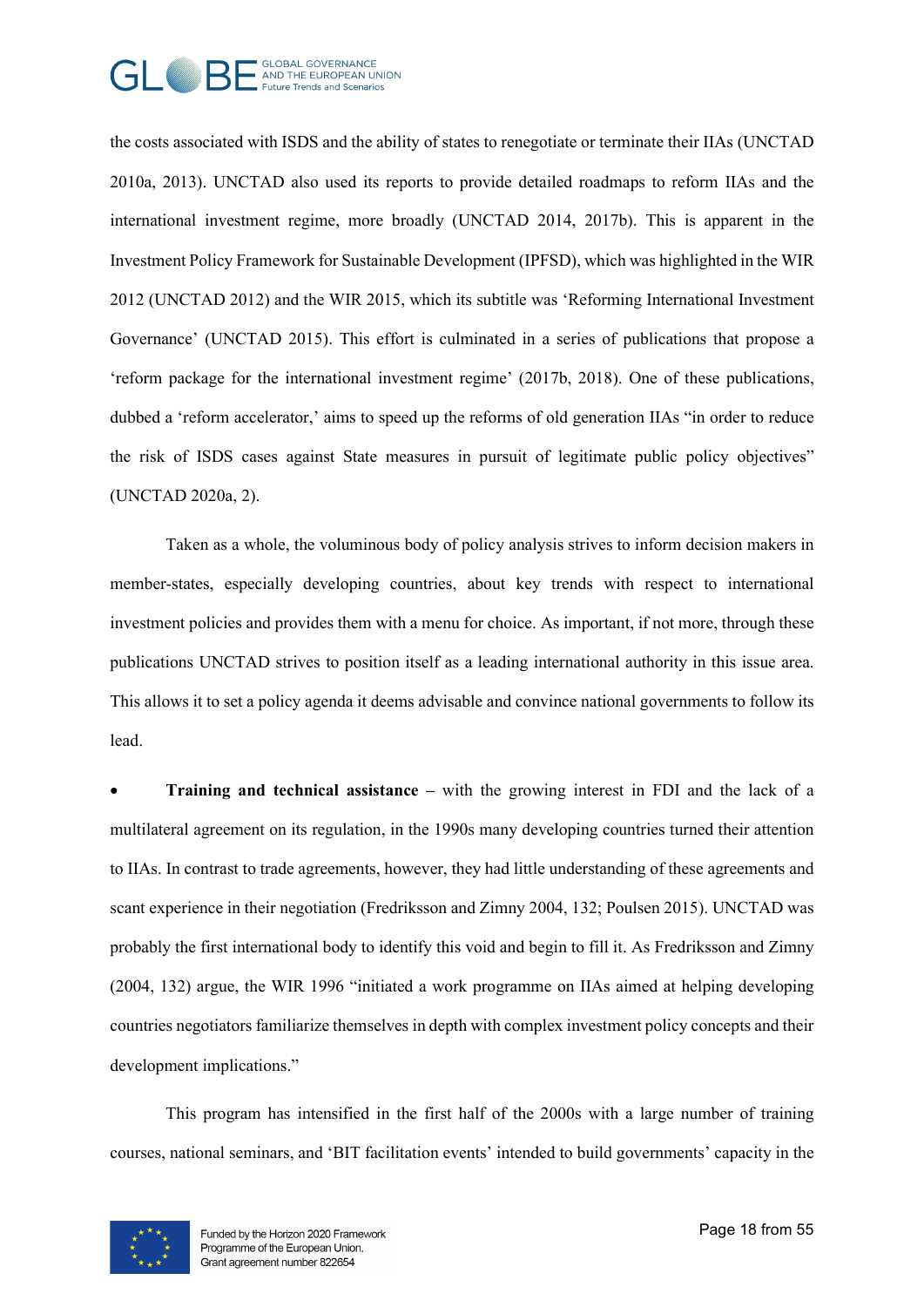

area of international investment policy. In close to one-hundred events around the world in 2000-2005, UNCTAD educated national and regional officials on the content of IIAs and their implications. According to an assessment of this activity, it reached more than 2,000 individuals from about 160 countries, most of them developing ones. This facilitated the dissemination of UNCTAD's policy analysis, described above. The facilitation of BIT negotiation took place in short conferences, commonly in Geneva, during which UNCTAD personnel offered developing countries technical assistance as they hammered out the details of the agreement. Such sessions produced no less than 160 BITs (Karsegard et al. 2005, 7). As already mentioned, UNCTAD was supportive of IIAs during these years, but at least reflected attempts to improve their balance and sophistication.

UNCTAD continued its capacity building efforts in the 2010s, with a focus courses and seminars designed to train IIA negotiators from developing countries. In line with the organization's perspective during these years, such meetings emphasized the need to balance investor protection and national development goals. These meetings also provided technical assistance with respect to the management of investment disputes and alerted government officials about the reality and implications of ISDS, more broadly. Finally, UNCTAD officials provided ad hoc assistance to states and regional IOs that negotiated IIAs or developed Model BITs as well as to those that reviewed their IIA programs or engaged in the renegotiation or termination of IIAs (e.g., UNCTAD 2017a, 26-27). Apparently, UNCTAD stopped organizing BIT facilitation events in the late 2000s, reflecting the fading of its early enthusiasm about IIAs.<sup>[19](#page-18-0)</sup>

• **Consensus building –** since taking on matters related to FDI, UNCTAD served as a forum for discussion of government officials and experts on these issues. In so doing, it encouraged coordination among member-states on investment rules and practices. In the 2000s, for example, several meetings were held in Geneva with the intention to reach agreement on desirable elements of IIAs and their content (UNCTAD 2002, 21-22). UNCTAD also provided a platform for an exchange of ideas and

<span id="page-18-0"></span><sup>&</sup>lt;sup>19</sup> As UNCTAD (2018, 25) notes, "It is in this context that UNCTAD's technical assistance and advisory services are tailored to assist…[that is, IIA termination] and help member States maximize IIAs' contribution to sustainable development.

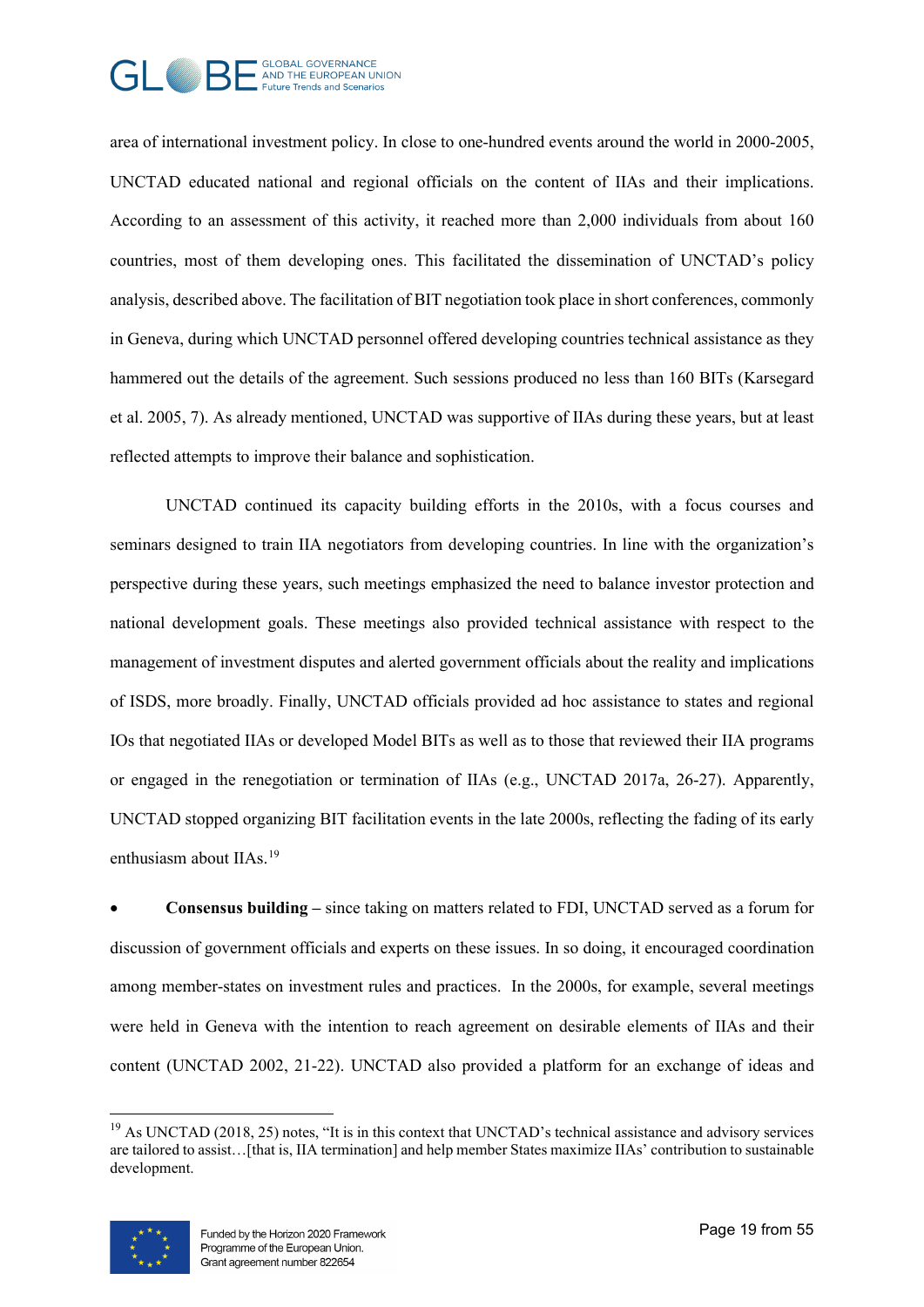

information among a network of IIA experts, several hundred in 2006 (UNCTAD 2006, 8). The role of this network was further institutionalized and enhanced in 2010, with the establishment of an annual 'IIA Conference,' in conjunction with the World Investment Forum (UNCTAD 2010b, 41). The 2019 conference, for example, "brought together over 80 speakers from governments, inter-governmental organizations, business, civil society, and academia, as well as a large audience" and "suggested that new methods and mechanisms – to be identified through policy research and discussions – may be needed to overcome existing barriers to reform [of the international investment regime]" (UNCTAD 2020a, 15).

#### *UNCTAD's Relationships with Non-State Actors*

Given its purported position as a global focal point in the area of foreign investment policies, UNCTAD interacts with various non-state actors who are engaged with this issue. These include other IOs, nongovernmental organizations (NGOs), and individuals, described in turn. Taken as a whole, it appears that UNCTAD views such partnerships as essential to the fulfilment of its mission.

• **Global IOs –** UNCTAD cooperated with several multilateral IOs over the years, first and foremost the WTO. While UNCTAD was sidelined by the WTO in relations to trade policy, these two IOs were on a more equal footing in the investment area. Here, the WTO relied on UNCTAD's close connections with developing countries and expertise (Fredriksson and Zimny 2004, 133). Joint efforts with respect to policy analysis, technical assistance, and capacity building are especially visible in the early 2000s, in the wake of the 2001 WTO Ministerial Meeting in Doha, and its emphasis on economic development. During these years, UNCTAD developed a technical assistance program "in close collaboration with the WTO." The two IOs also published joint studies and organized several symposia in different developing regions as well as a joint training workshop in Geneva (UNCTAD 2002, 2-5, 7, 18).

Collaboration with the WTO with respect to investment regulation appears to have waned since the late 2000s. Presumably, the WTO accepted the position of UNCTAD as a leading IO with respect to IIAs. Thus, in 2010 Pascal Lamy, the then Director General of the WTO stated that "With respect to

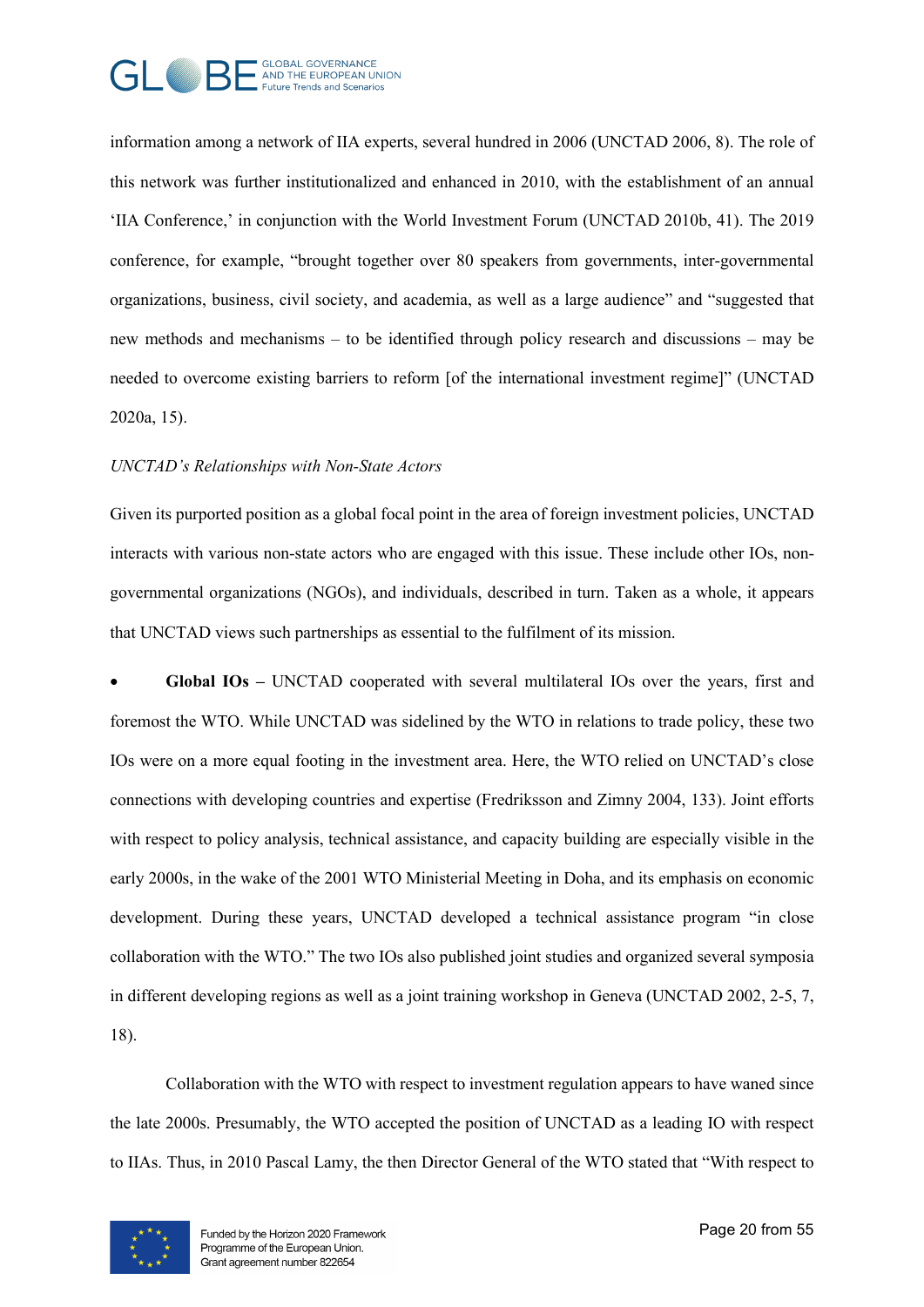

multilateral investment rule making, there are many doors open to do that, ranging from some form of soft law and code of conduct to more binding instruments like international treaties. This whole spectrum of possibilities is an issue UNCTAD should – and could – work on" (UNCTAD 2010b, 20-21). Indeed, while the DIAE still engages with the WTO on such issues as trade-related investment measures and intellectual property, there is no indication that they interact on issues related to international investment policies. This is surprising, perhaps, given the growing significance of preferential trade agreements with an investment chapter.

Beyond the WTO, the OECD's Directorate for Financial and Enterprise Affairs has an overlapping mandate and competencies with UNCTAD's DIAE. That is, it conducts and publishes research on IIAs and organizes an annual conference on related issues. Similar to UNCTAD, this unit is concerned with the perceived imbalance between investors' rights and state regulatory space and whether and how to reform the international investment regime (Phol [20](#page-20-0)18; Gaukrodger 2017).<sup>20</sup> Thus, its 2019 meeting was entitled a 'Conference on investment treaties and level playing fields' and the 2021 meeting was labeled a 'Conference on the future of investment treaties.'[21](#page-20-1) Consequently, since the 2010s these two IOs collaborated in a couple of ways. Most prominently, they jointly produce annual reports monitoring investment measures of G-20 members, for this group's meetings. In addition, UNCTAD participates in the annual OECD conferences devoted to IIA (UNCTAD 2020a, 15). It should be noted that there is no evidence of collaboration with IOs that deal with ISDS more directly, i.e. UNCITRAL and ICSID.

**Regional IOs –** UNCTAD collaborates with a large number of regional IOs, mostly in connection of training and technical assistance.<sup>[22](#page-20-2)</sup> From its early years, the DIAE partnered with such

<span id="page-20-2"></span> $^{22}$  In addition, as already mentioned, UNCTAD assisted several regional IOs to develop their own investment policies and agreements. In one recent example, it worked with the African Union and other stakeholders on the drafting of the African Continental Free Trade Agreement Investment Protocol (UNCTAD 2020a, 14).



<span id="page-20-0"></span><sup>&</sup>lt;sup>20</sup> It seems, however, that the OECD is less committed to a particular position in this debate and is therefore less inclined to provide policy prescriptions and advice.

<span id="page-20-1"></span><sup>&</sup>lt;sup>21</sup> [https://www.oecd.org/daf/inv/investment-policy/conference-investment-treaties.htm.](https://www.oecd.org/daf/inv/investment-policy/conference-investment-treaties.htm) Accessed December 29, 2021.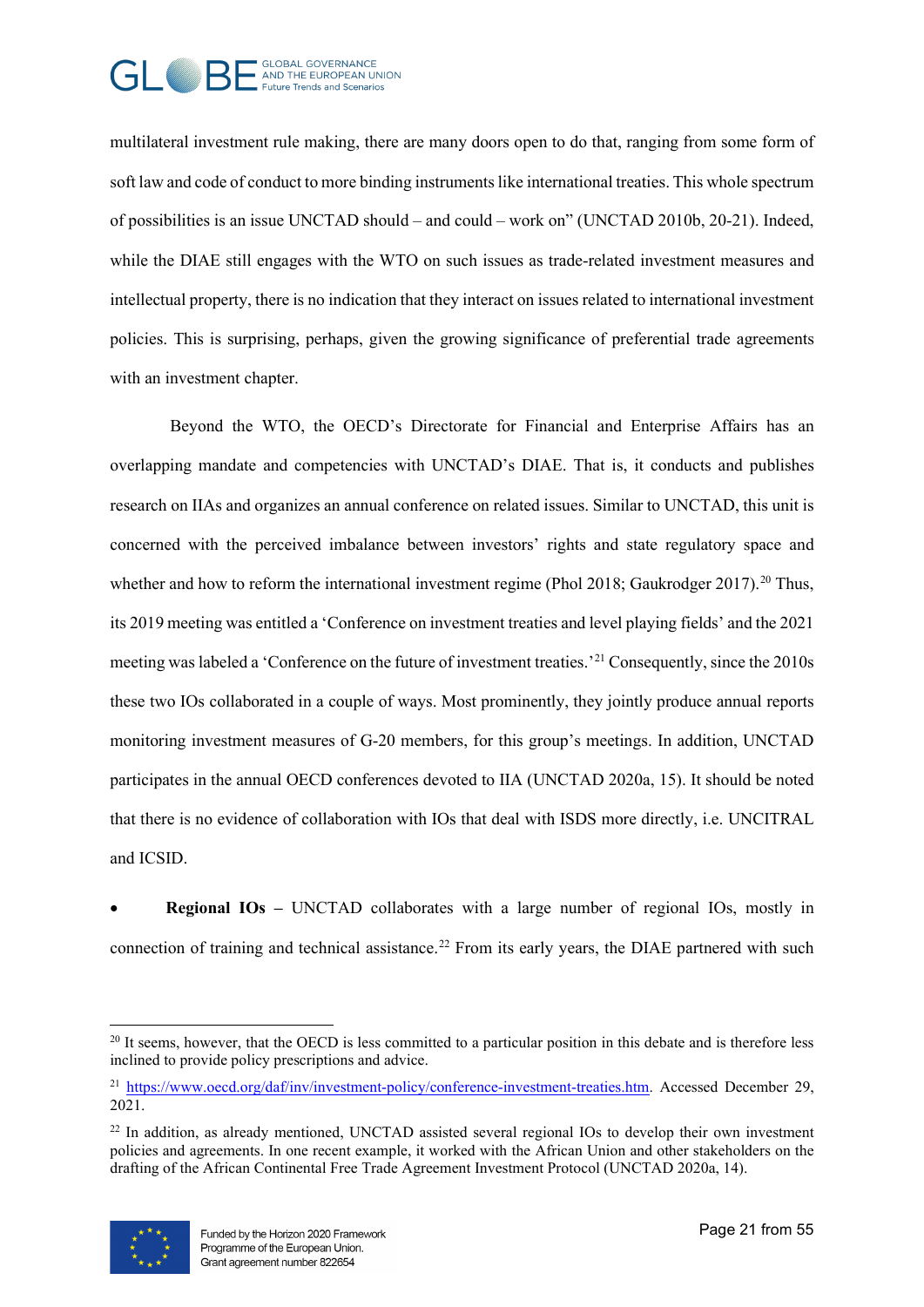

organizations in its efforts to reach and train officials in developing countries. In the early 2000s, it ran symposia in collaboration with the secretariats of such IOs as the Andean Community, the Caribbean Community (CARICOM), the South African Development Community (SADC), and the Association of Southeast Asian Nations (ASEAN) (UNCTAD 2006, 8). This collaboration has continued in the 2010s and into the 2020s. In one example, UNCTAD co-organizes an annual workshop with the Islamic Development Bank and in another it joined forces with CARICOM to organize a regional training session to officials from the latter's member-states.

• **Non-governmental organizations** – similar to regional IOs, NGOs engage with UNCTAD on capacity-building and technical assistance (Taylor and Smith 2007, 42). One specific area of collaboration is the training of other NGOs with respect to civil society involvement in international investment policy. In one early example, in 2001 UNCTAD co-organized a pilot seminar with the Dutch Foundation for Research on Multinationals (SOMO) and the Labour Resource and Research Institute (LaRRI) for NGOs from the Southern African region. Participants included twenty representatives from twenty-one NGOs, community-based organizations, and trade unions (UNCTAD 2002, 10). UNCTAD partnered with the Consumer Unity and Trust Society (CUTS), an Indian NGO, to run annual workshops for other NGOs in India. This type of collaboration has continued and further expanded in the 2010s. During these years, UNCTAD partnered with such NGOs as the International Institute for Sustainable Development (IISD) to organize workshops on IIAs, ISDS, and their implications.

UNCTAD also collaborates closely with academic institutions, mostly in the context of research and policy analysis, but also in organizing training sessions.<sup>[23](#page-21-0)</sup> For example, the mapping of IIA content was reportedly accomplished in collaboration with thirty universities in twenty-three countries (UNCTAD 2018, 25). More broadly, UNCTAD consults with a large number of academics from around the world as it conducts research for its various reports, apparent from the list of individuals their help is acknowledged in these publications (Frederiksson 2004, 35). Beyond that, UNCTAD also co-

<span id="page-21-0"></span> $^{23}$  For example, in the early 2000s training sessions were organized in collaboration with Senghor University (Egypt), the National University of Singapore, Jawaharlal Nehru University (India), the University of Pretoria (South Africa), and more (UNCTAD 2002, 24-25).

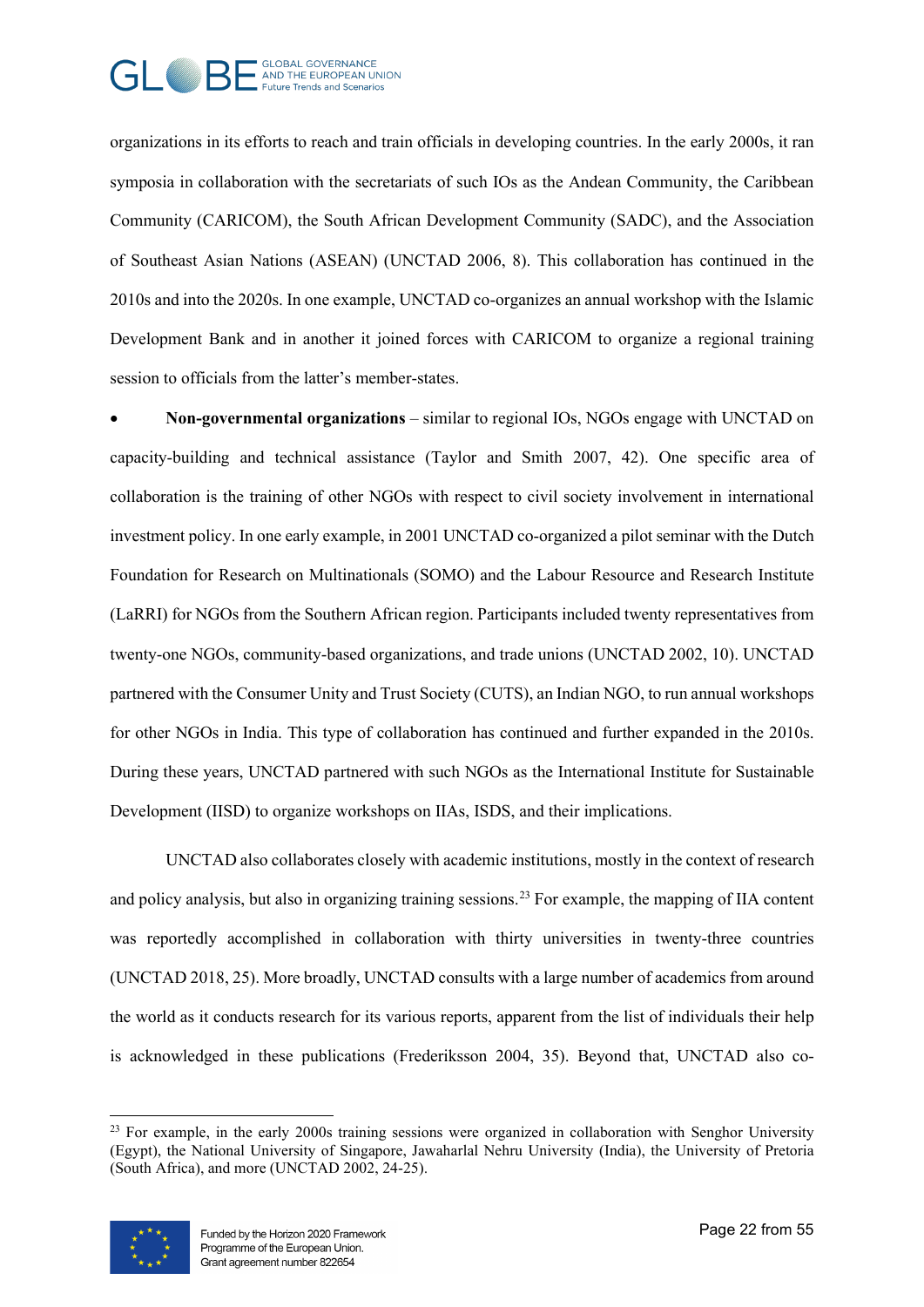

organizes academic conferences with universities and academic associations in order to promote "knowledge sharing of academic experts from different fields, pooling resources and creating synergies for the conduct of further IIA-related research" (UNCTAD 2018, 88). A session of the 2014 World Investment Forum Multi-Disciplinary Academic Conference, convened jointly with the Graduate Institute of International and Development Studies (IHEID), the Academy of International Business (AIB), the Society of International Economic Law (SIEL), and the European International Business Academy (EIBA) is one such example.

#### *UNCTAD and Modes of Governance*

The description of UNCTAD's structure and activities presented above offers several lessons for its governance role within the international investment regime. In terms of various modes of governance, this IO is certainly on the softer end of governance means. Member-states have delegated no formal authority to UNCTAD in the area of international investment policies (as well as other issue-areas).  $24$ As discussed earlier, bilateral and regional treaties are the main instruments of rule-making and the provision of frameworks for binding dispute settlement. Ad hoc arbitration bodies and domestic courts are the primary tools to adjudicate investment disputes and to enforce their rulings.

Given its limited formal authority, UNCTAD had to substitute "ideational and material inducements for legal obligation and coercive threat" (Abbott et al. 2015, 9). As we have seen, UNCTAD adopted a relatively clear ideational stance, even if its position has changed over time. It then acquired some informal, epistemic authority within the international investment regime (Zürn 2018). It has achieved this status by combining, sometimes effectively, several 'soft' governance strategies. These strategies, outlined next, fit more comfortably with Abbott and Snidal's (1998, 9) attribute of



<span id="page-22-0"></span><sup>&</sup>lt;sup>24</sup> As the then UNCTAD's secretary-general, Rubens Ricupero, lamented in 2000, "the organization...does not set rules on trade and investment, has no enforcement authority and does not resolve disputes involving the national interests of its members" (cited in Taylor and Smith 2007, 83). UNCTAD adopted this approach early on and it was intentional, at least in part. As Nye (1973, 144) explains: "Prebisch believed that in the early years the best way to use the organization to promote changes in the norms governing international economic relations was by having intellectually independent secretariat producing studies closely geared to UNCTAD international meetings. Consequently, UNCTAD's budget has been devoted primarily to meetings and studies."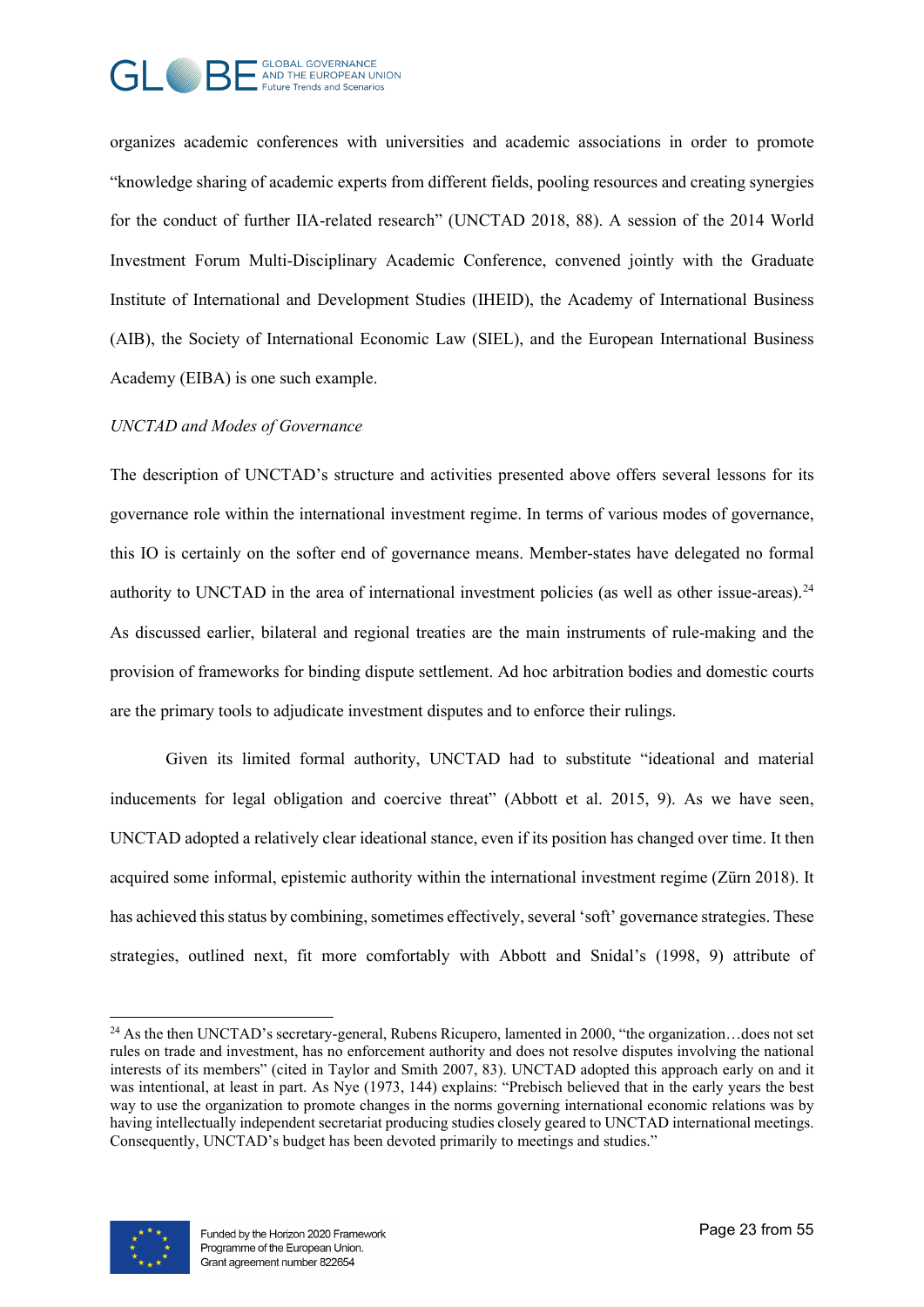

'centralization,' which refers to "a concrete and stable organizational structure and an administrative apparatus managing collective activities" rather than 'independence' (see also Haftel and Thompson 2006). Particularly relevant here are 'support for state interaction' and 'coordination and norm elaboration' (Abbott and Snidal 2006, 10-16).

More concretely, UNCTAD, first, invested a great deal of effort in conducting and publishing policy analyses on relevant issues. Second, it used these analyses to form ideas about desirable investment rules and needed reforms and then to campaign for their adoption in intergovernmental forums. Third, it disseminated its advice, backed by the information it collected and analyzed, to relevant officials and stakeholders through technical assistance and capacity building measures. As Fredriksson (2003, 33) points out "the interplay of research and policy analysis with technical assistance work and consensus-building, including close interaction with Governments via the intergovernmental machinery, constitutes one of UNCTAD's special strengths."

Arguably, UNCTAD turned its lack of formal authority into an advantage. Because it did not engage in rule-making that requires consensus among its very heterogeneous member-states (and since 1976, as noted, almost universal membership even in the TDB), it enjoyed greater freedom to adopt and endorse controversial positions or propose innovative ideas that some stakeholders have found difficult to swallow,<sup>[25](#page-23-0)</sup> although actual effects are difficult to gauge. In particular, UNCTAD's emphasis on the need to balance investor protection with state regulatory space, and especially the importance of sustainable development, however unclearly defined, had very limited support in the early 2000s. This idea gradually gained traction in the late 2000s and the 2010s, with some credit to UNCTAD's persistent analysis and advocacy work.<sup>[26](#page-23-1)</sup> In doing so, UNCTAD contested predominant neoliberal ideas and

<span id="page-23-1"></span><sup>&</sup>lt;sup>26</sup> To be sure, UNCTAD was not the sole proponent of a more balanced approach to international investment rules. States hit by costly investment claims stand out among the vocal critics of the international investment regime and as the first to change their IIA policies (Poulsen and Aisbett 2013; Haftel and Thompson 2018; Thompson et al. 2018).



<span id="page-23-0"></span><sup>&</sup>lt;sup>25</sup> In an early argument along these lines, Walters (1971, 821) argues that "The clearest manifestation of UNCTAD's role as an interest articulator on behalf of the LDCs is the abandonment of the traditional concept of a neutral secretariat for an international organization. The secretariat of UNCTAD services caucus meetings of the LDCs but not of Western or Eastern states. One Western delegate to UNCTAD observed that "this is not a secretariat- it's a sectariat!"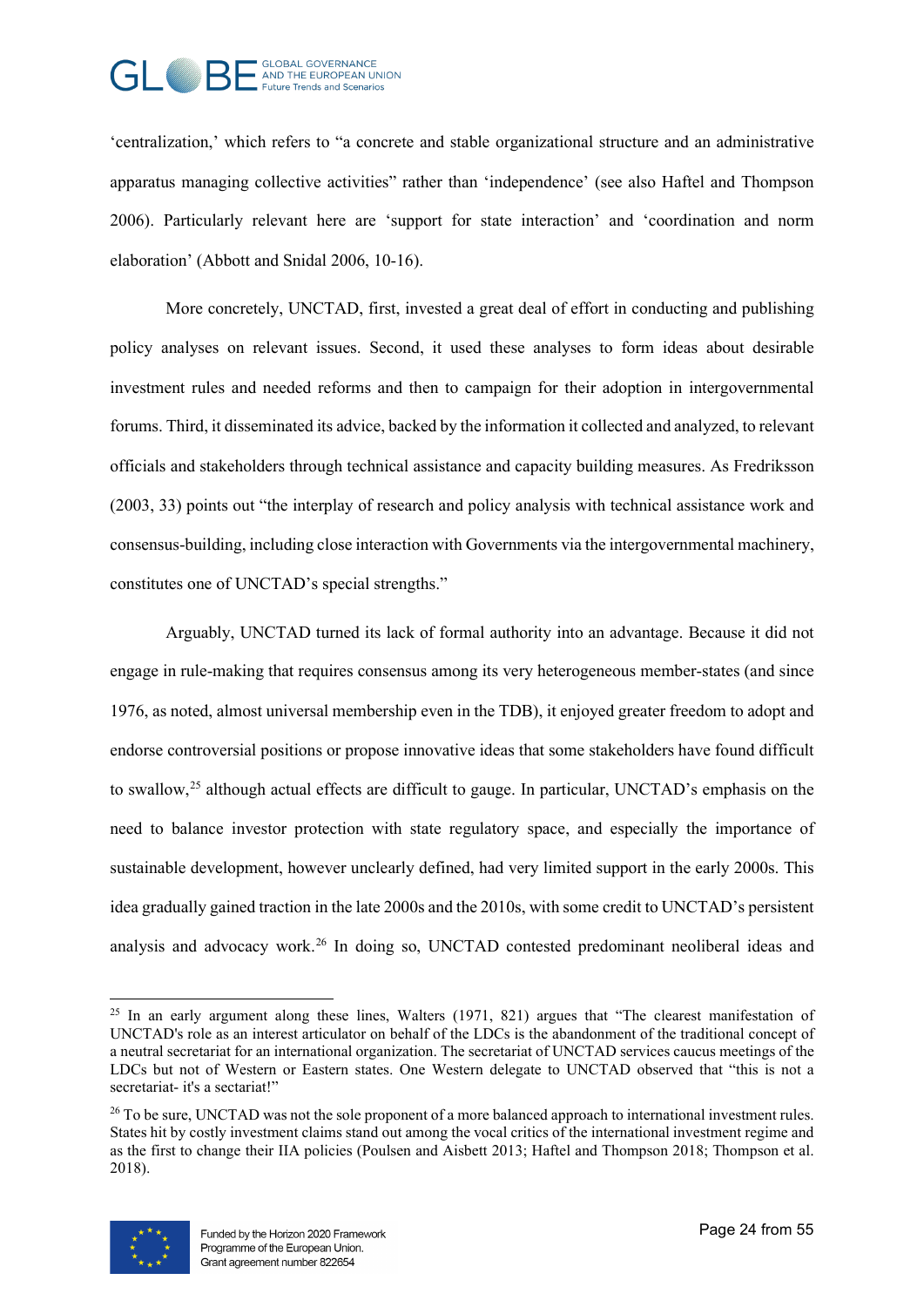# GOBAL GOVERNANCE Future Trends and Scenarios

provided a forum for discussion of normative shifts within the international investment regime.

Looking at this reality from the perspective of regime complexity, it is worth reiterating that IIAs and ISDS were not part of UNCTAD's original mandate. It took on FDI only in the 1990s and quickly became a focal point for all related issues within the UN system. With the failure of the MAI, it became clear that IIAs are the main instruments through which member-states design international investment rules and UNCTAD began to offer some systematic analyses of development in this area. As we have seen, UNCTAD has gradually increased the resources devoted to this matter as well as the activities and output. Significantly, it was able to leave its mark on the regime's norms and rules because it encountered little competition from other IOs.<sup>[27](#page-24-0)</sup> Unlike other policy areas, in which UNCTAD's role was secondary – that is, in comparison with the WTO with respect to trade and the World Bank with respect to development finance – it was helpful that UNCTAD worked in a relatively institutional-free environment with respect to investment. Thus, UNCTAD's scope expansion into the area of investment policies strengthened its broader claim for relevance and legitimacy in global economic governance.[28](#page-24-1)

Abbott et al. (2015) underscore the distinction between direct and indirect modes of IO governance. They are especially interested in the combination of soft and indirect governance labeled 'orchestration,' and emphasize the presence of intermediaries in the governing process (Abbott et al. 2015, 12). There is little evidence to suggest that UNCTAD is engaged in orchestration in the sense that it delegates responsibility to other non-state actors. UNCTAD commonly works directly with national governments in such functions as technical assistance, capacity building, and consensus building.

At the same time, UNCTAD is not shy of working with other non-state actors in order to advance its agenda and disseminate ideas and information. As detailed above, it partnered with global

<span id="page-24-1"></span><span id="page-24-0"></span><sup>&</sup>lt;sup>28</sup> Similarly, with the growing focality of the WTO with respect to intellectual property rights, the World Intellectual Property Organization (WIPO) has expanded to other issue-areas, such as development (Gehring and Faude 2014; Haftel and Lenz 2021).<sup>29</sup> We should add that UNCTAD's collaboration with nonstate actors is on the less formal end of PPPs and does not constitute a transnational public-private governance initiative (TGI), defined as "Multistakeholder partnerships that *formally* involve states along with IGOs, nongovernmental organizations (NGOs), and business actors" (Reinsberg and Westerwinter 2021, 61; emphasis ours).



 $27$  ICSID may be a partial exception, but it's main focus is on ISDS rather than IIAs.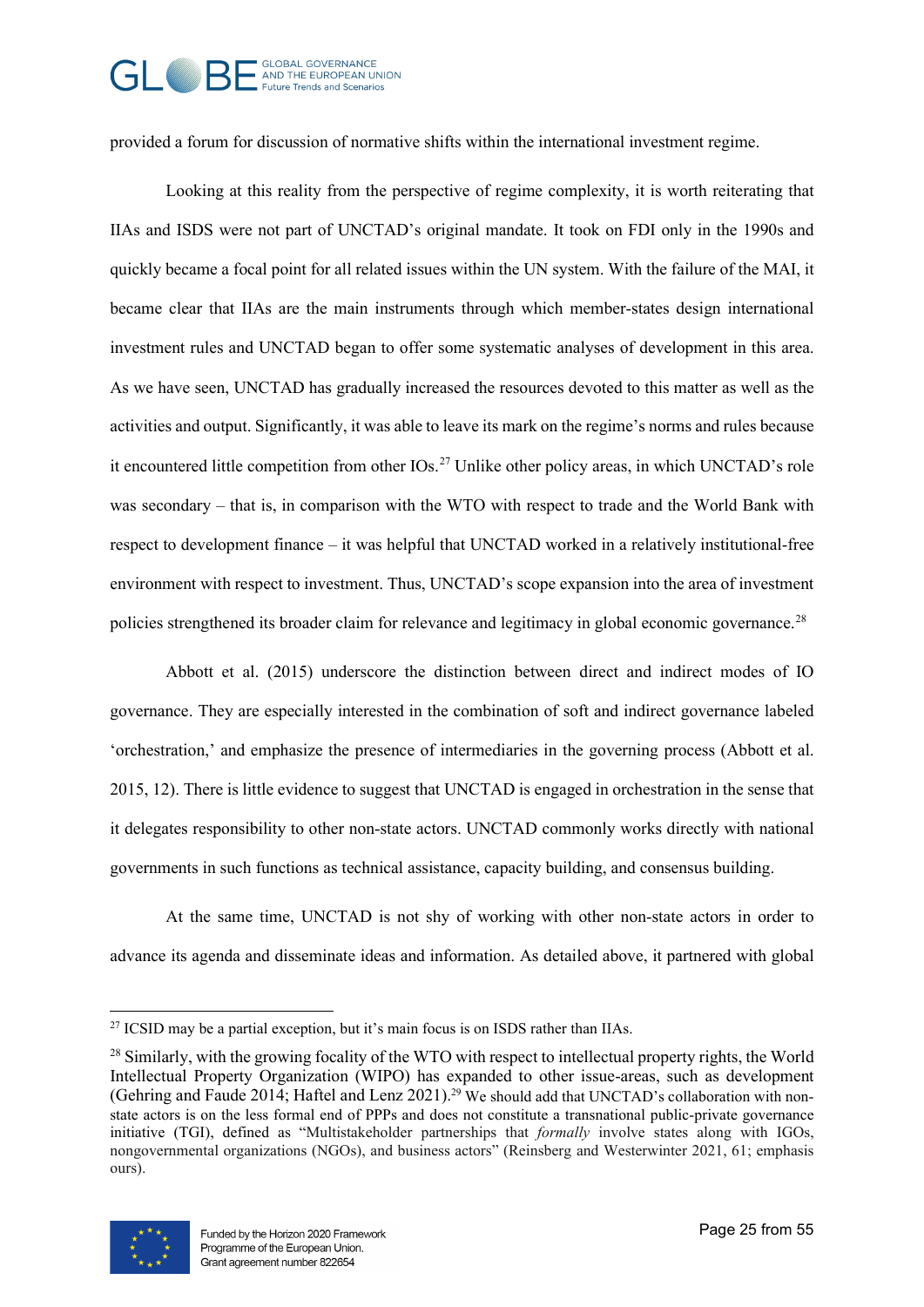

and regional IOs as well as with civil society groups and academic institutions in various activities. This approach fits comfortably with the notion of public-private partnerships (PPPs), mentioned in the introduction. Indeed, UNCTAD appears to be at the center of PPPs involved in international investment policies, and perhaps their main entrepreneur and 'assembler.' This reality is in line with Andonova's (2017, 3) observation that "it is IOs that often lead or provide the forum and normative glue for [PPPs], crafting a political space for the interface between public purpose and private practice in international relations."

To further elaborate, UNCTAD's partnerships meet most, if not all, aspects of PPPs (Andonova 2017, 8-10). First, it is a decentralized network with multiple sources of authority and it pools various competencies of different actors. This is apparent from UNCTAD's collaboration with diverse actors ranging from global and regional IOs to local NGOs and academic experts. Second, this network is not highly legalized and flexible.<sup>[29](#page-25-0)</sup> Some of UNCTAD's partnerships are short-lived but others are more long-lasting, depending on particular goals or circumstances. Third, and importantly, actors self-select into this network. That is, for the most part, UNCTAD partners with like-minded states and non-state actors. In doing so, it is able to retain, amplify and disseminate its normative position and the policy prescriptions emanating from it.

From this perspective, one might argue that UNCTAD's collaboration with like-minded public and private actors is one manner by which it compensates on its lack of formal authority. That is, working with other actors that see eye to eye on investment rules and practices, UNCTAD boosts its epistemic authority and centrality in this area. Interestingly, this seems to go against one of Andonova's (2017, 42) hypotheses that "IOs are more likely to engage in the development of global partnerships when they have greater agency autonomy. Such autonomy to enable coalitions for change is most likely when governments are in broad agreement on objectives and norms of cooperation." The UNCTAD

<span id="page-25-0"></span><sup>&</sup>lt;sup>29</sup> We should add that UNCTAD's collaboration with non-state actors is on the less formal end of PPPs and does not constitute a transnational public-private governance initiative (TGI), defined as "Multistakeholder partnerships that *formally* involve states along with IGOs, nongovernmental organizations (NGOs), and business actors" (Reinsberg and Westerwinter 2021, 61; emphasis ours).

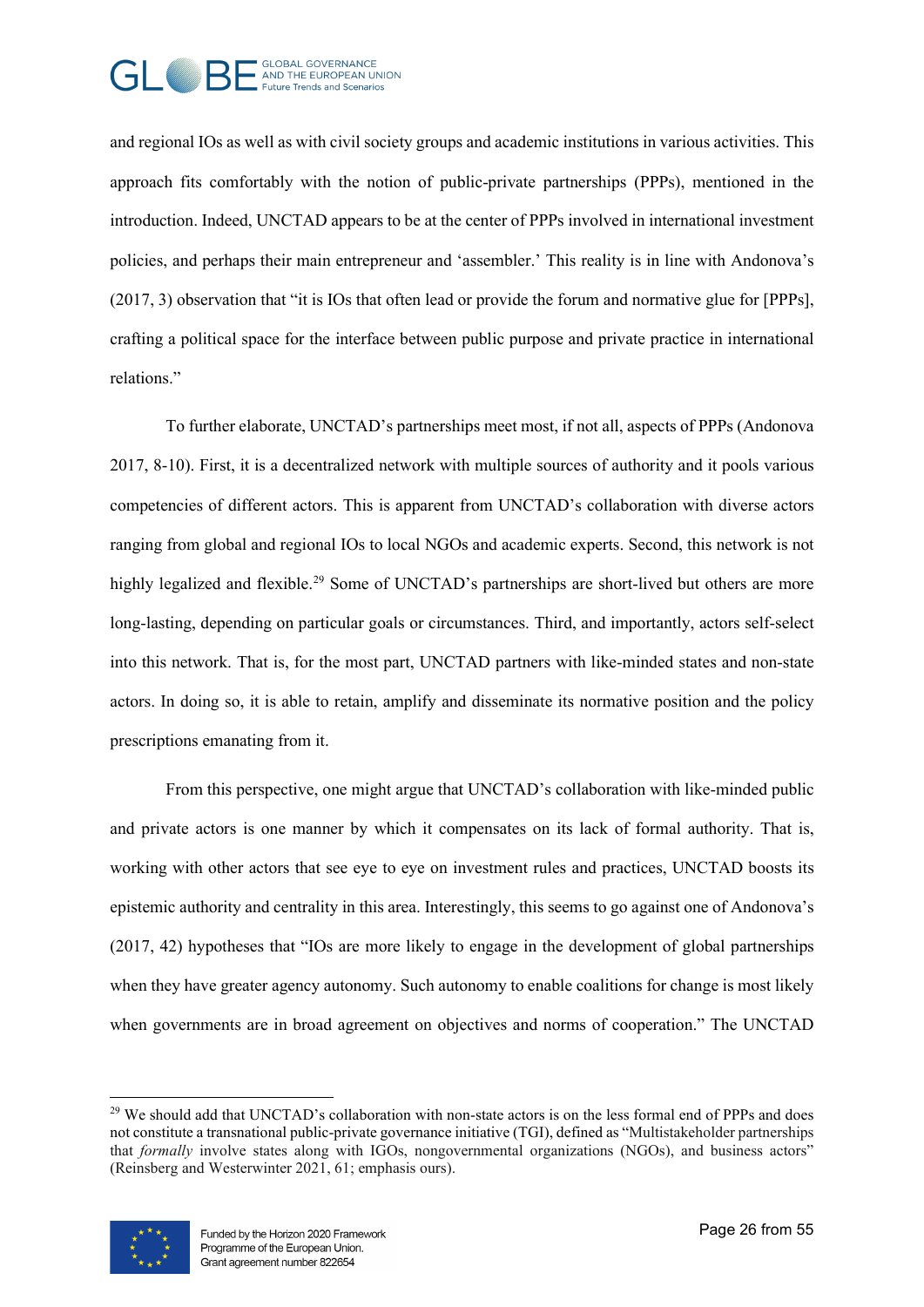

case study is more consistent with her argument that "as IOs open the doors to greater interaction with advocacy or business entities, they can inadvertently or deliberately augment their autonomy by bringing in external resources and reducing financial dependence on the principals or by increasing their informational advantage. Such collaboration can shift the focal point of policy trajectories toward a more activist direction that is favored by the agency or toward the preferences of some principals compared to others." In short, PPPs can enhance the autonomy even of IOs that are short on this quality.

Before concluding in the interim with respect to UNCTAD, we ponder the possibility that UNCTAD's is engaged in GXG (De Búrca et al. 2014). GXG requires the fulfilment of five criteria. First, *an inclusive, participatory, and nonhierarchical process is set up through which states and other participating units reflect and identify a broadly shared perception of a common problem*. The first part of this criterion is likely present, as described above, but the second part is more questionable. At least since the middle 2000s international investment rules are contested and one is hard pressed to identify a broadly shared understanding of a common problem. Second, *a framework understanding is articulated with open-ended goals.* Here, again, there is no consensus on the problem and how to solve it, so goals are difficult to articulate.

Third, *implementation of these broadly framed goals is left to "lower-level" or contextually situated actors who have knowledge of local conditions and considerable discretion to adapt the framework norms to these different contexts.* Fourth, *continuous feedback is provided from local contexts, allowing for reporting and monitoring across a range of contexts, with outcomes subject to nonhierarchical peer review*. And fifth, *goals and practices are periodically and routinely reevaluated and, where appropriate, revised in light of the results of the peer review and the shared purposes*. Taken together, these three conditions underscore two aspects that make it difficult to apply GXG to the UNCTAD case study. First, the dynamics of GXG are mostly bottom-up rather than top-down (Keohane and Victor 2015). While UNCTAD may have borrowed some ideas from national governments, NGOs, or academic experts, it seems that much of its efforts and activities are devoted to educating and assisting other actors.

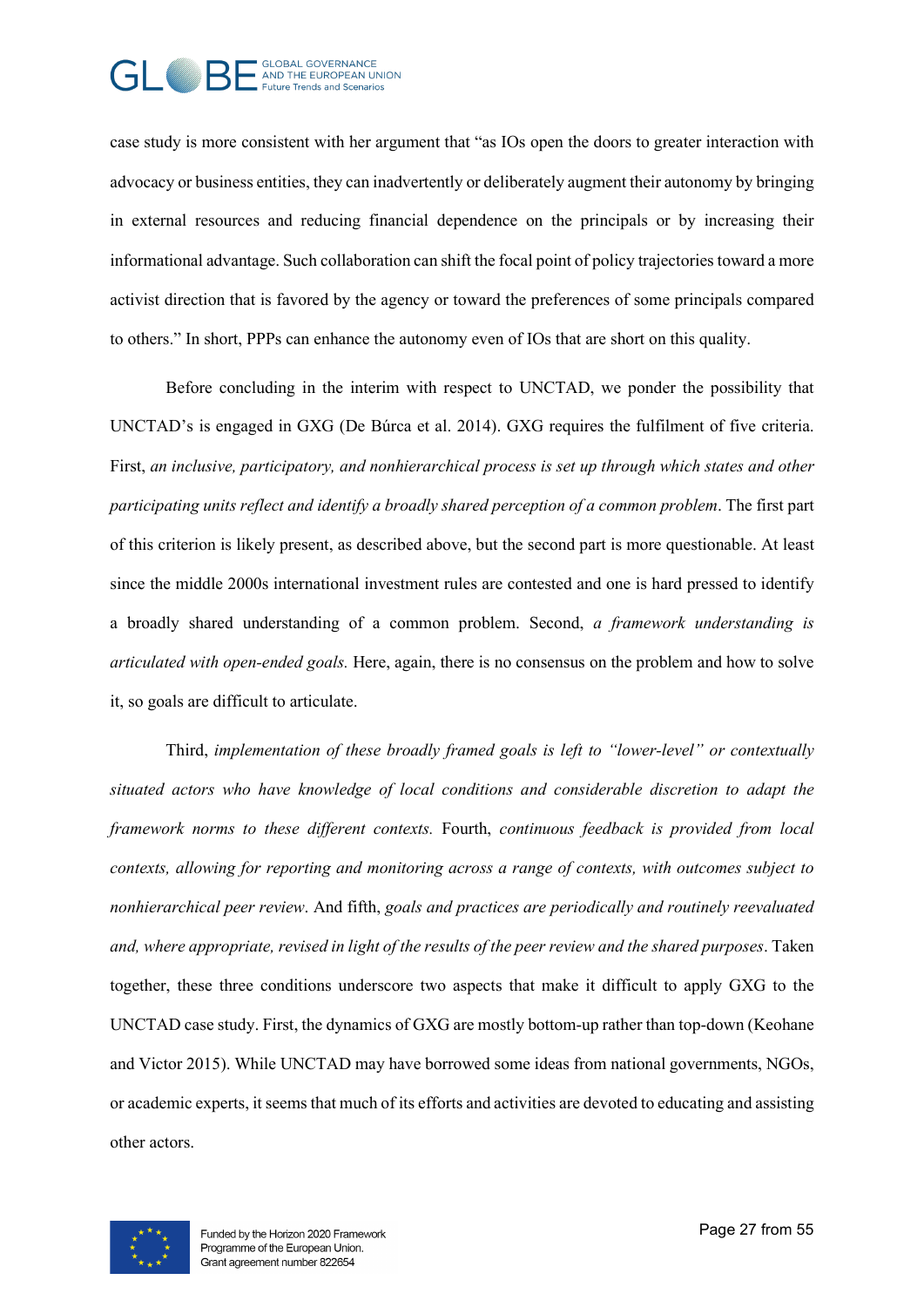

Perhaps more importantly, GXG assumes that the main cooperation problem is uncertainty about the cost, benefits, and outcome of specific policies. That is why it relies on the knowledge and experience of local actors and requires routine reevaluation. In the international investment regime, on the other hand, the main problem is the distribution of cost and benefits rather than uncertainty. More specifically, it is fairly well understood which sets of rules benefit foreign investors (and perhaps home countries) and which favor the flexibility and policy goals of host countries. The main challenge is to balance these two, commonly (but not always) opposite, objectives. While some experimentation with respect to specific reforms may take place (e.g. the EU's multilateral investment court), it is difficult to argue that this approach is central to UNCTAD's role within the regime and that GXG is the most useful framework to analyze this IO.

## **3. UNCITRAL in the International investment regime**

#### *UNCITRAL as an IO*

We turn now to the second IO we have chosen to focus on in this study of the varying governance roles of IOs in the investment regime, namely the UN Commission on International Trade Law (UNCITRAL). Like UNCTAD, UNCITRAL is neither an IO in its own right, nor a UN specialized agency, but rather a subsidiary organ of the UNGA, dependent as well on the latter for budget and staffing. Understanding the budget and personnel structure of UNCITRAL itself is not a clear-cut task. The main reason for this is that while UNCITRAL, as an inter-governmental Commission, reports to, and is answerable to the UNGA through the latter's Sixth (Legal) Committee, it is the International Trade Law Division (ITLD) of the UN Office of Legal Affairs (OLA) that functions as UNCITRAL's Secretariat, with a dedicated staff, located since 1979 in Vienna "while formally remaining a part" of OLA in New York (UNCITRAL 2013:9). Indeed, merely to illustrate this institutional connection, the Secretary of UNCITRAL, at this time Anna Joubin-Bret – an experienced commercial and ISDS counsel and arbitrator herself $30$  - serves concurrently as Director of  $ITLD$ ,  $31$  as have her predecessors.

<span id="page-27-1"></span> $31$  See https://legal.un.org/ola/div itld.aspx (last visited: December 26, 2021).



<span id="page-27-0"></span><sup>&</sup>lt;sup>30</sup> [https://www.cids.ch/images/Documents/Academic-Forum/7\\_Empirical\\_perspectives\\_-\\_WG7.pdf](https://www.cids.ch/images/Documents/Academic-Forum/7_Empirical_perspectives_-_WG7.pdf) (Last visited: January 2, 2022).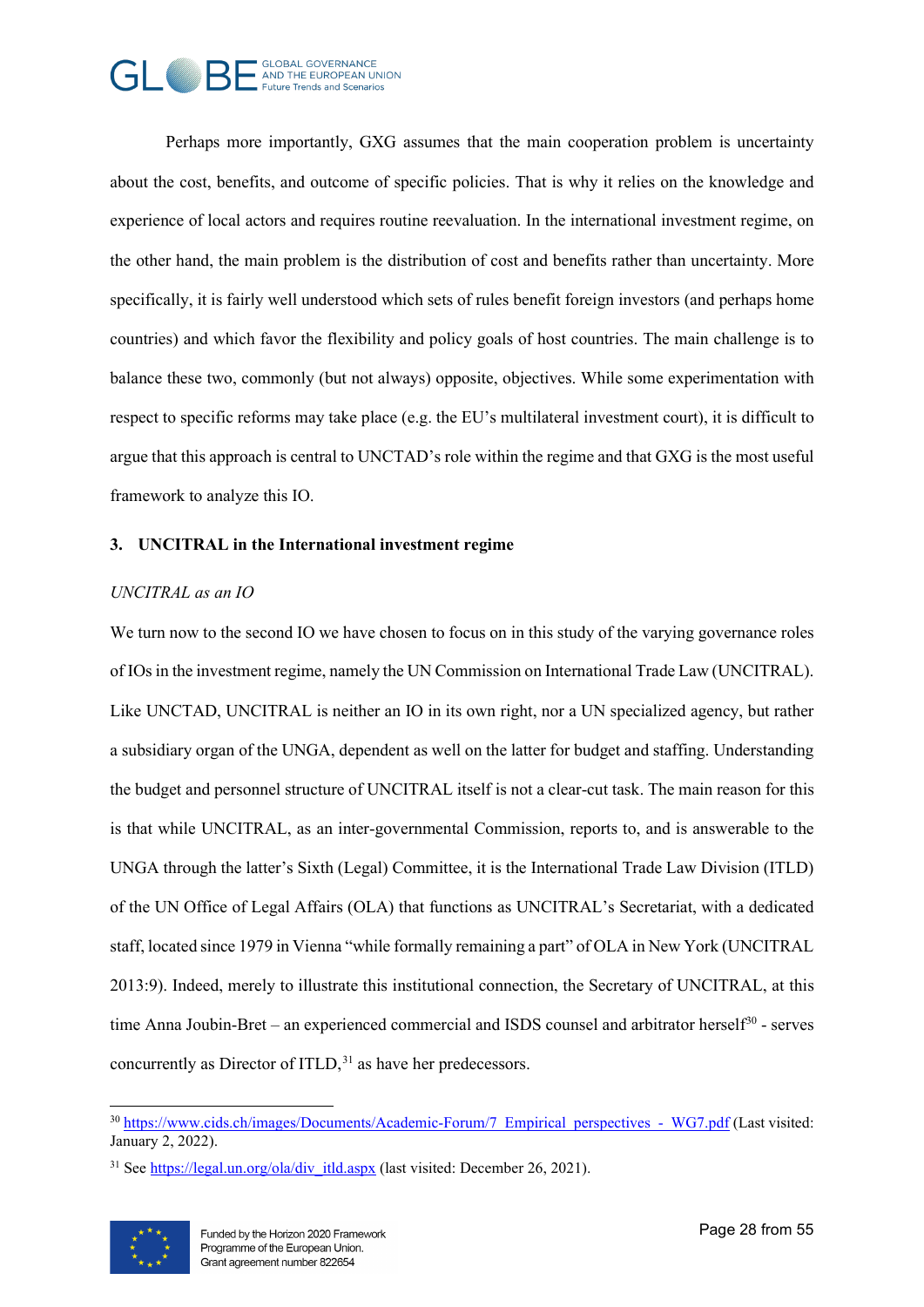

As derived from OLA's budget with respect to the Programme of Work relevant to UNCITRAL ("Progressive harmonization, modernization and unification of the law of international trade"), it appears that over the last several years and indeed last two decades, the annual budget of UNCITRAL has varied approximately between 3-4 Million USD, including extra-UN budgetary sources, with a staff of about 20-25 persons (post and non-post)<sup>[32](#page-28-0)</sup> – strikingly low numbers, indeed paling in comparison with UNCTAD, but not incommensurate with the primarily supporting and facilitating role of the Secretariat, at least on its face.<sup>[33](#page-28-1)</sup> This relatively low budget has been a perennial issue, regardless of UNCITRAL's engagement with ISDS. Thus, in 2001, the UNCITRAL Secretary at the time, Gerold Hermann, stated publicly, in the context of contract law, that "[T]he Secretariat's lack of resources is a particularly disappointing feature" (Hermann, 2001). In 2011, much attention was devoted to bolstering the budget in order to ensure the practice of holding the Council's annual meetings on an alternating basis in New York and a European city (Geneva, 1969-1977 – Vienna, since 1978, given the UNCITRAL Secretariat's relocation then to the Austrian capital).<sup>[34](#page-28-2)</sup> This has been an ongoing issue as participants in UNCITRAL and subsidiary Working Group meetings are expected to self-fund, and despite the establishment in 1993, by the UNGA, of a Trust Fund to assist the participation of delegates from developing countries.[35](#page-28-3)

Notably, this budgetary and employment infrastructure is only around 13% of OLA's overall budget; and it covers the numerous areas that UNCITRAL attends to, of which ISDS is only one. It can be roughly estimated that as an IO, UNCITRAL's institutional international investment law dedicated

<span id="page-28-3"></span><sup>35</sup> UNGA, A/CN.9/WG.III/WP.158, UNCITRAL Working Group III (ISDS Reform), Possible reform of investor-State dispute settlement (ISDS) Information on options for implementing a work plan - Note by the Secretariat, 25 January, 2019, p. 35.



<span id="page-28-0"></span><sup>32</sup> UNGA A/74/6, *Proposed programme budget* for 2020, Part III, International justice and law, Section 8, Legal affairs, pp. 37 and 88 (24 April, 2019); and UNGA A/62/6 *Proposed programme budget for the biennium 2008- 2009*, Part III International justice and law, Section 8, Legal affairs, pp. 29 and 33 (30 April, 2007).

<span id="page-28-1"></span><sup>&</sup>lt;sup>33</sup> Block-Lieb and Halliday (2017) refer to UNCITRAL as "a tiny UN entity", which nevertheless has succeeded in its lawmaking function.

<span id="page-28-2"></span><sup>&</sup>lt;sup>34</sup> Loken, 2013. Barring current Covid-19 conditions, this practice has been maintained over time, also in the Commission's subsidiary Working Groups. Reasons put forward for this have been "the proportionate distribution of travel costs among delegations; the influence and presence of UNCITRAL globally; and the needs of developing countries, many of which [do] not have representation in Vienna"; UNGA Official Records, A/66/17, Report of UNCITRAL, 44th Session (Supp. No. 17) 27 June-8 July, p. 71.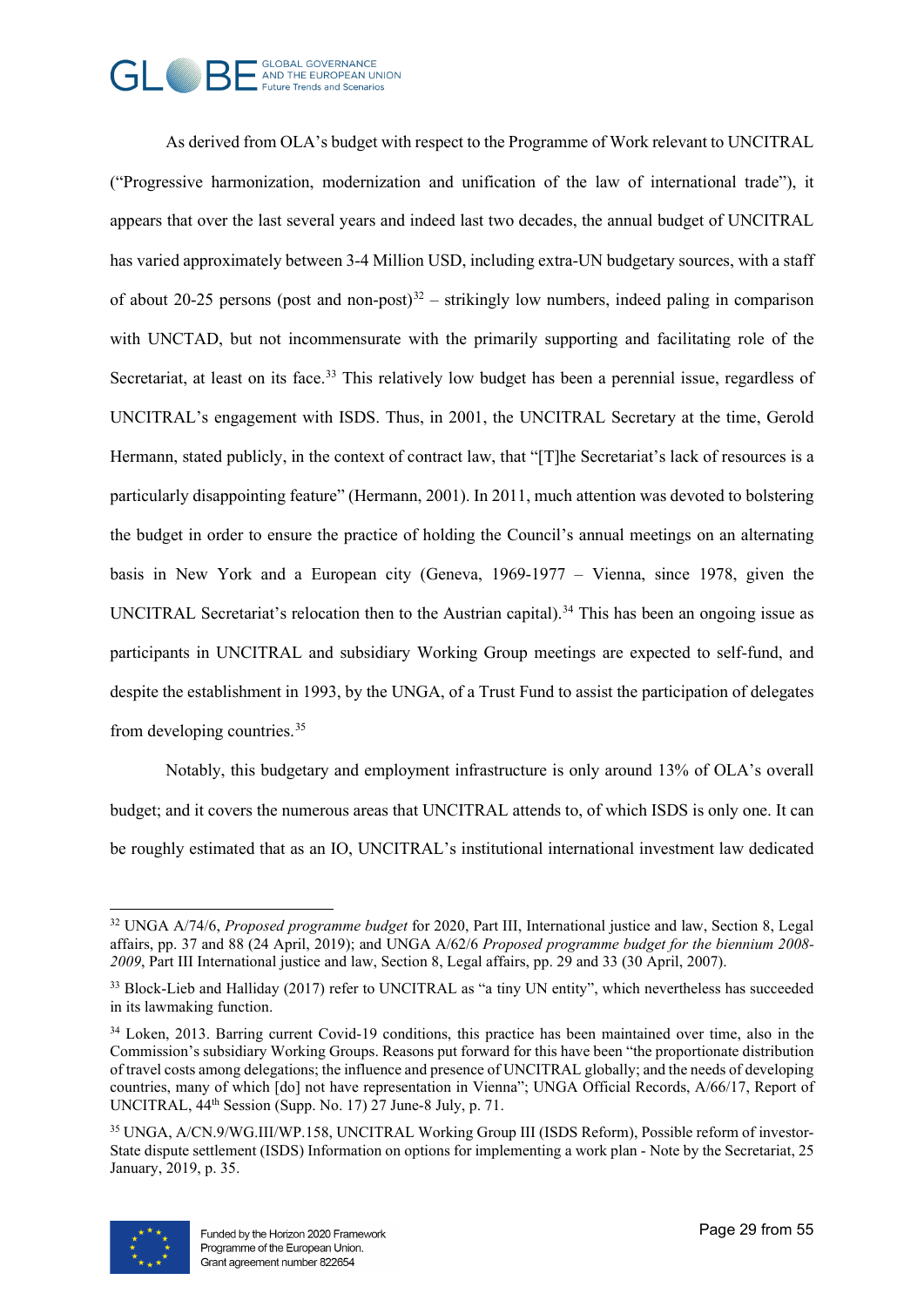

budget is less than 1 Million USD per annum. To be sure, such budget assessments are subject to interand intra-organizational and other accounting considerations, but this overall budget reflects upon the actual role and influence of UNCITRAL as a platform for inter-state and inter-actor action, rather than a more independent IO. Nevertheless, as we shall see, the UNCITRAL Secretariat has played a significant role in facilitation, consolidation and progress in and of negotiations and legal instruments in a variety of international commercial law fields, including in the area of ISDS reform.<sup>[36](#page-29-0)</sup> Indeed, by one account, UNCITRAL, through its Working Group III (WGIII) has in the last years acted as a "centralised" or "common" hub for the "radically decentralized" investment law regime (Roberts and St. John, 2019).

Established in 1966 by the UNGA *ab initio* as a standing Commission with the authority to contribute to international law-making, UNCITRAL's original mandate was "to further the progressive harmonization and unification of the law of international trade". <sup>[37](#page-29-1)</sup> We will elaborate on the development of the interpretation and application of this remit in the next section. Suffice it to say that through UNCITRAL's state Membership, this mandate has arguably developed to include a much broader range of issues, and for our present purposes, most importantly – ISDS. Indeed, prominent commentators have over time been proved wrong - or prescient - in the contemporary assessment that one "cannot help being struck by the modesty of the Commission's goals when viewed against the totality of problems that beset international trade" (Farnsworth, 1972).

Unlike UNCTAD, UNCITRAL - as implied by its status as a UNGA Commission - was from its initiation envisioned as a Member-driven, political body partaking in international rule-formation, albeit without *a priori* binding authority. Article 8 of UNCITRAL's Founding Resolution sets out the modes of fulfilling its mandate. These include reference to coordination of the work of organizations working in this field, including explicit reference to the establishment of a "close collaboration" with UNCTAD (formed, as noted above, two years earlier, in 1964); promotion of wider participation in

<span id="page-29-1"></span><sup>&</sup>lt;sup>37</sup> UNGA Resolution 2205 (XXI) of 17 December 1966 (the "Founding Resolution").



<span id="page-29-0"></span><sup>&</sup>lt;sup>36</sup> See below on the role of the Secretariat with respect to WGIII.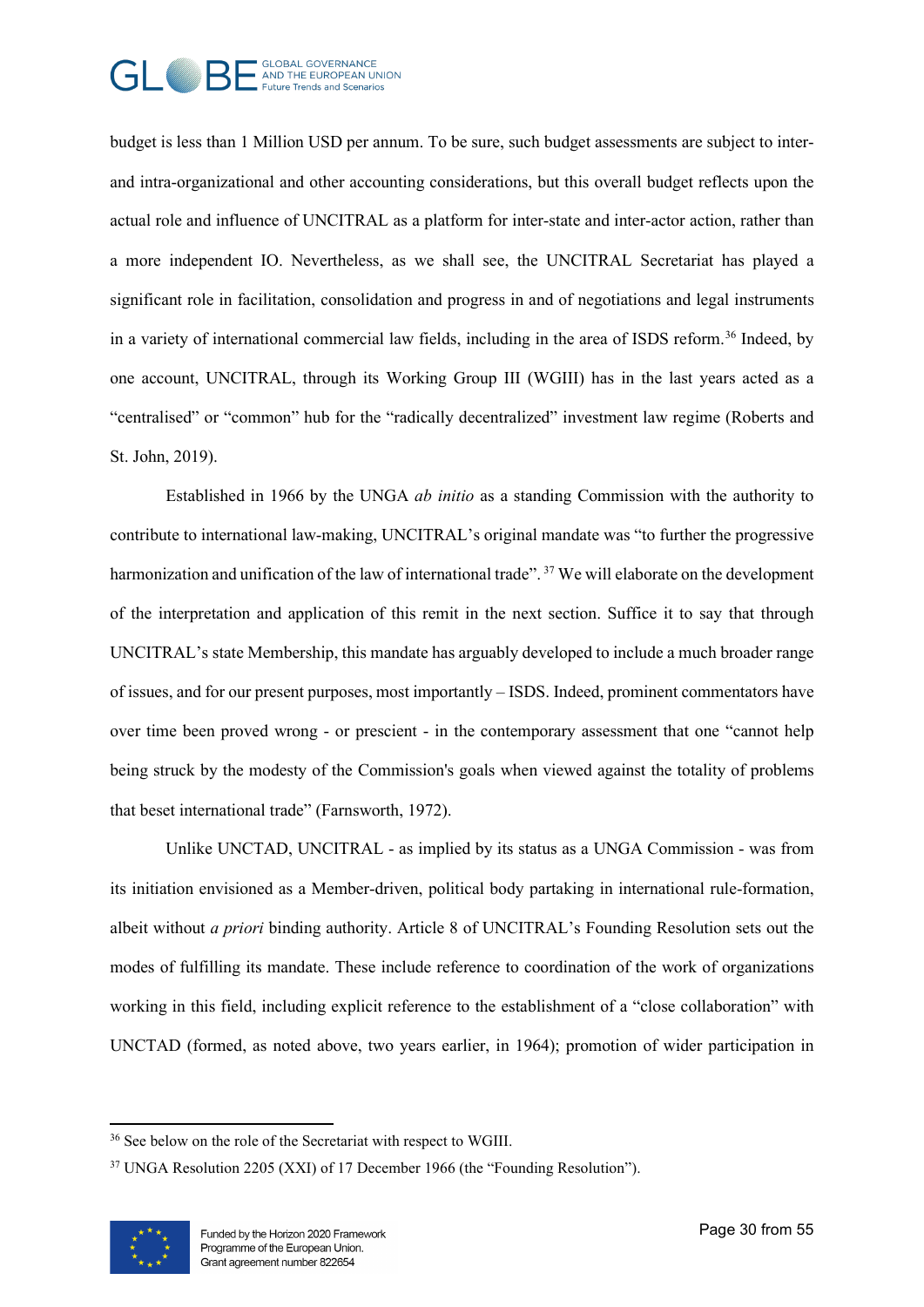

existing conventions and model laws; promotion of ways and means to ensure uniform application of these; collection and dissemination; and liaising with other UN organizations concerned with international trade. The entry of a new IO into the arena of commercial lawmaking could not, at the time, be taken for granted, given what has been identify as a crowded "lawmaking ecology" in the field.<sup>[38](#page-30-0)</sup>

Importantly, among these methods of action is that of "preparing or promoting the adoption of new international conventions, model laws and uniform laws and promoting the codification and wider acceptance of international trade terms, provisions, customs and practices, in collaboration, where appropriate, with the organizations operating in this field".<sup>[39](#page-30-1)</sup> Along the spectrum of modalities, this would seem to be the main methodology in which UNCITRAL, or rather its Members, have been the most active and influential.<sup>[40](#page-30-2)</sup> In other words, UNCITRAL was envisioned as a space (or "site" (Cohen 2011) for intergovernmental engagement and negotiation over internationally recognized norms, yet without *a priori* binding authority. Much like other (if not most) classical UN-styled IOs, the political process of negotiation conducted in UNCITRAL results in legal texts that states may then choose to formally ratify. Thus, for example, one of UNCITRAL's success stories has been the adoption in 1980 of the UN Convention on Contracts for the International Sale of Goods (CISG), which entered into force in 1988.[41](#page-30-3) The CISG aims to provide a uniform set of rules governing international commercial contracts for the sale of goods, that apply between parties whose place of business is in the contracting states. Yet despite its evident success, it has been ratified by less than 100 states, indeed reflecting the lion's share of international trade volumes, but with notable exceptions, such as the United Kingdom (Moss 2005).

The central forum of UNCITRAL is the Commission itself, whose Members are exclusively states, Members of the UN. Commission Members are elected on a rotating basis by the UNGA for six-

<span id="page-30-4"></span><sup>&</sup>lt;sup>41</sup> for a celebration of the CISG's  $25<sup>th</sup>$  anniversary, see [https://uncitral.un.org/en/texts/salegoods/conventions/sale\\_of\\_goods/viac\\_joint\\_conference](https://uncitral.un.org/en/texts/salegoods/conventions/sale_of_goods/viac_joint_conference) (last visited: 17 January, 2022).



<span id="page-30-1"></span><span id="page-30-0"></span><sup>38</sup> Block-Lieb and Halliday (2017 Ch. 2) use this term and provide a very insightful analysis of the entry of UNCITRAL to the commercial law scene.

<span id="page-30-2"></span><sup>39</sup> Ibid., Article 8(c).

<span id="page-30-3"></span><sup>&</sup>lt;sup>40</sup> Article 8 of the Founding Resolution also include the catch-all sub-section (h), enabling UNCITRAL to take "any other action it may deem useful to fulfill its functions", as a reflection of the doctrine of implied powers.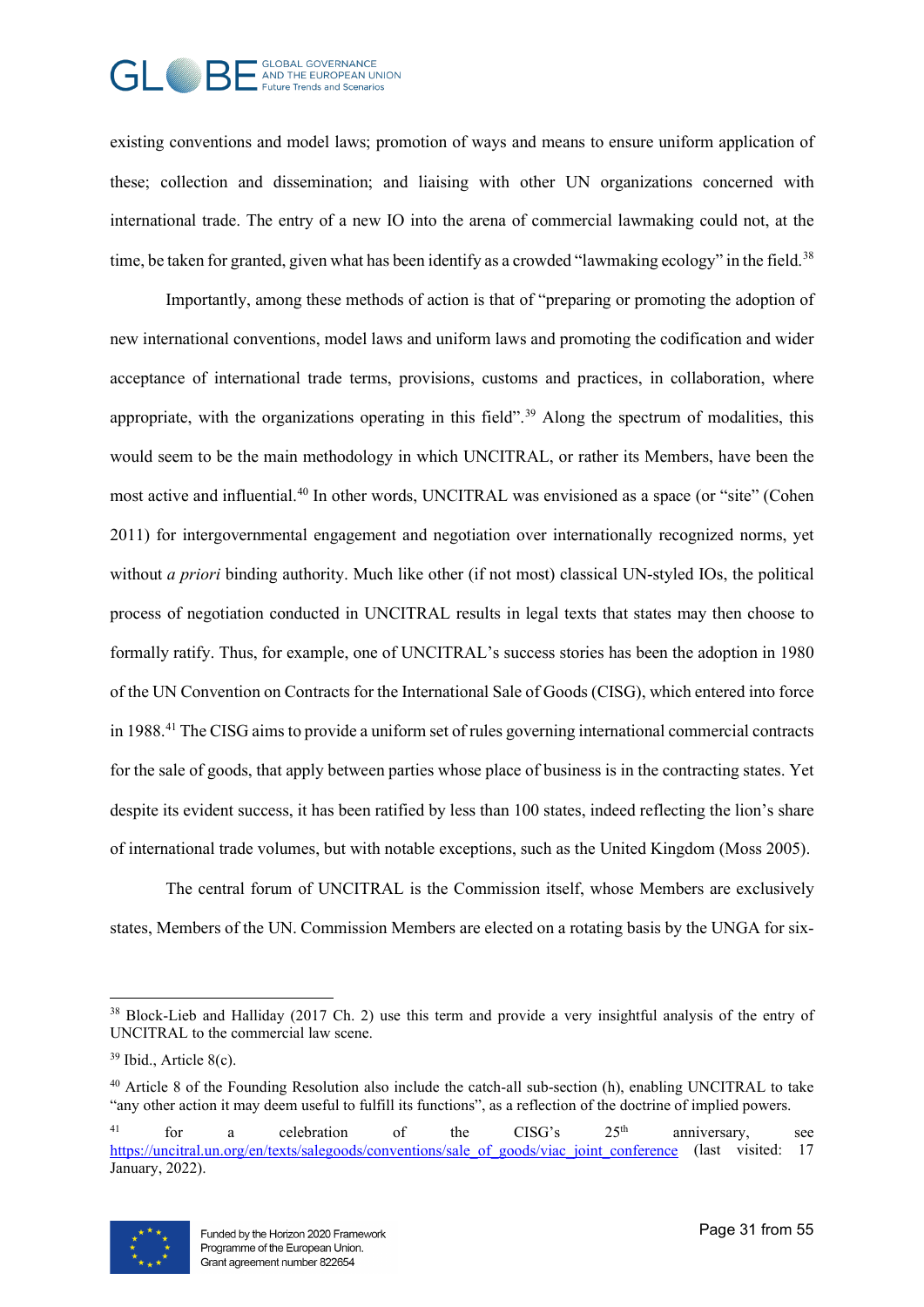

years (subject to a staggered three-year expiry of half of first-round elected Members).<sup>[42](#page-30-4)</sup> Elections observe a predetermined distribution of seats among the five regional groupings of the UN (Africa, Asia-Pacific, Eastern Europe, Latin America and Caribbean, Western Europe and Others (WEOG)). Originally composed of 29 elected States (regarding the first elections, see Contini, 1968), the Commission was expanded in 1973 to include a total of 36 Members, $43$  and in 2003, dramatically increased to 60 Members.<sup>[44](#page-31-1)</sup> Other states may participate in proceedings of the Commission but have no right to vote. While participation of non-state entities is accepted, and even encouraged, this is not without criticism by some states such as France, that this participation exerts an influence that echoes that of stronger states (Kelly, 2011).

On one hand, this latest expansion of the Commission's Membership testifies to the (at least perceived) importance of its rule-making role. As an early commentator noted in 1979, "[T]he success of the Commission and the importance of its work have led to keen competition to obtain and retain membership" (Honnold, 1979). On the other hand, however, it also manifests UNCITRAL's position as a relatively conventional political rule-making forum. The UNGA, in its Resolution to expand Commission Membership, was careful enough to note, perhaps overstatedly, that the Commission is a "technical body"; and that the increase of Members will have neither budgetary implications for the OLA/ITLD Secretariat, nor serve as a "precedent for the enlargement of other bodies in the [UN] system". The first caveat can be interpreted on the background of recurrent budgetary pressures in the UN system, as already noted. The second can be understood on the backdrop of ongoing pressures, at least at the time, to expand representative participation in UN bodies, such as the UN Security Council (e.g., the 2005 Annan Report "In Larger Freedom", calling for UN Security Council Membership reform).[45](#page-31-2)

While the Commission serves as UNCITRAL's main body, and the OLA/ITLD serves as its Secretariat

<span id="page-31-2"></span><sup>45</sup> UNGA, Fifty-Ninth Session, A/59/2005, In larger freedom: towards development, security and human rights for all - Report of the Secretary-General, 21 March, 2005, p. 43.



<sup>&</sup>lt;sup>42</sup> Article 2 of the Founding Resolution and subsequent Resolutions on Membership.

<span id="page-31-0"></span><sup>43</sup> UNGA Resolution 3108 (XVIII) of 12 December, 1973.

<span id="page-31-1"></span><sup>44</sup> UNGA Resolution 57/20 of 21 January, 2003.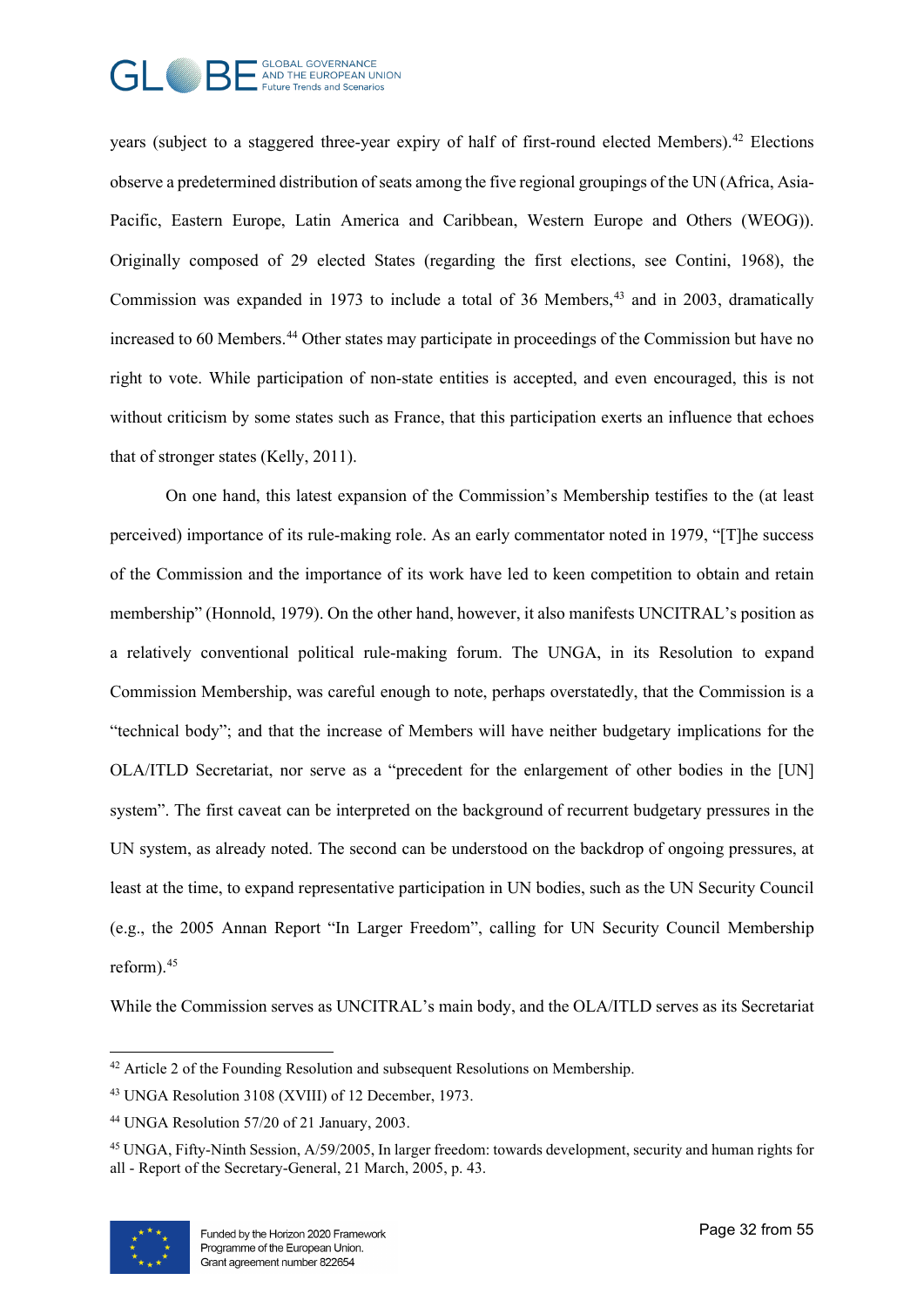

and legal service provider, there is a significant, third (or rather second) layer of governance, namely the subsidiary Working Groups: "The commission, at its annual plenary sessions, sets the agenda, including future work topics; monitors the work of the working groups; reviews technical assistance efforts; and finalizes texts prepared by working groups. Working groups draft the substantive instruments for specific issue areas (Kelly, 2011). UNCITRAL has traditionally broken up into six Working Groups. The areas of law allotted to each group have changed over time.<sup>46</sup> Without losing sight of the more general institutional issues, we will later on focus on the work of the Working Group on ISDS reform – WGIII.

At this point we wish to clarify our choice to focus on UNCITRAL, in comparison with UNCTAD, as a central global governance institution in international investment law, despite the parallel activities of other actors. This choice is for two main reasons. First, the rules of commercial arbitration developed in and recommended by UNCITRAL (the "Arbitration Rules"),  $47$  initially in 1976,  $48$  and as amended in  $2010^{49}$  $2010^{49}$  $2010^{49}$  and  $2013$ ,<sup>[50](#page-32-4)</sup> while originally intended for international commercial arbitration (that is, mainly settling commercial disputes between private entities), have been adopted as the arbitration rules applicable in many IIAs, and applied in practice in numerous ISDS cases. According to UNCTAD's ISDS 'Navigator' database, mentioned above,  $51$  approximately one-third (351 out of 1070) of known ISDS cases have been handled under UNCITRAL arbitration rules. Indeed, ICSID rules<sup>[52](#page-32-6)</sup>

 $52$  The rules applicable under the Convention on the Settlement of Investment Disputes Between States and Nationals of Other States (International Centre for Settlement of Investment Disputes [ICSID]) 575 UNTS 159.



<span id="page-32-0"></span><sup>46</sup> Currently, the six Working Groups are devoted to the following topics: Working Group I - Micro, Small and Medium-sized Enterprises; Working Group II - Arbitration and Conciliation / Dispute Settlement; Working Group III - Investor-State Dispute Settlement Reform; Working Group IV - Electronic Commerce; Working Group V Insolvency Law; Working Group VI - Judicial Sale of Ships<https://uncitral.un.org/en/about/methods> (Last visited 6 January, 2022).

<span id="page-32-2"></span><span id="page-32-1"></span><sup>&</sup>lt;sup>47</sup> For a very good and current discussion of the Arbitration Rules, see Montineri, 2013.

<span id="page-32-3"></span><sup>48</sup> UNGA, Thirty-first Session, Supplement No. 17 (A/31/17), chap. V, sect. C., as adopted by UNGA Resolution 31/98 of 15 December, 1976.

<span id="page-32-4"></span><sup>49</sup> UNGA, Sixty-fifth Session, Supplement No. 17 (A/65/17), chap. III, as adopted by UNGA Resolution 65/22of 6 December, 2010.

<span id="page-32-5"></span><sup>&</sup>lt;sup>50</sup> UNGA, Sixty-eighth Session, Supplement No. 17 (A/68/17), chap. III and annex I, as adopted by UNGA Resolution 68/109 16 December, 2013. The importance of this amendment is the incorporation of the UNCITRAL Rules on Transparency in Treaty-based Investor-State Arbitration (the "Rules on Transparency") developed in UNCITRAL.

<span id="page-32-6"></span><sup>51</sup> See fn. 16.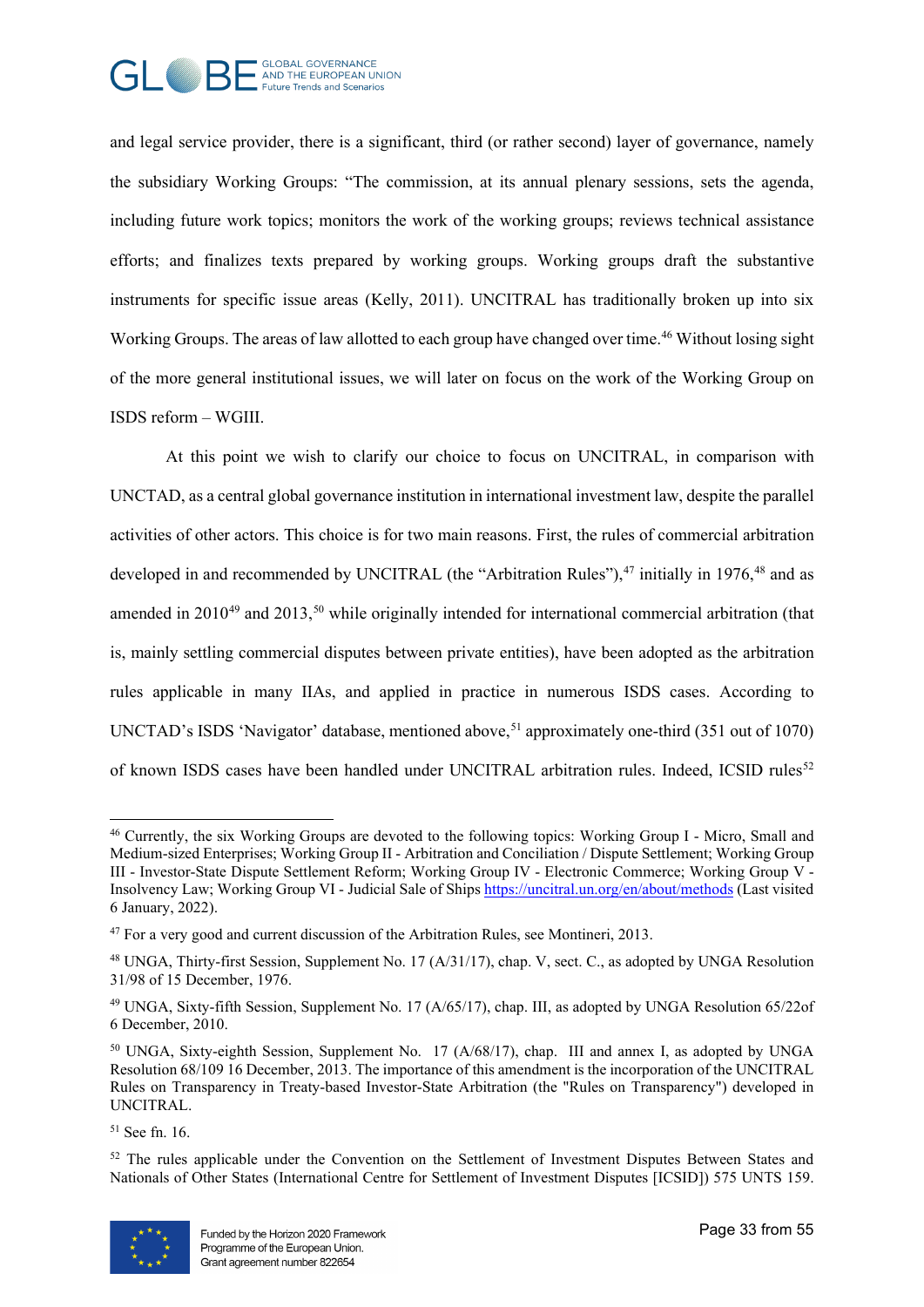

have been used almost twice as much (in 657 cases, including recourse to the ICSID Additional Facility as well as UNCITRAL Rules<sup>[53](#page-33-0)</sup>). This may be attributed inter alia to the simpler enforcement process of ICSID decisions<sup>[54](#page-33-1)</sup> and other differences such as cost allocation,<sup>55</sup> although the actual ratio may be higher in favor of UNCITRAL Rules, as they may be used in unreported cases, in particular such investmentrelated disputes that are contract-based rather than treaty-based). [56](#page-33-3) However, while ICSID rules are more frequently used in ISDS, for present purposes related to global governance, in comparison we consider UNCITRAL to be the more important IO.

This, as our second selection consideration, is because UNCITRAL has over the last decade and certainly over the last few years, been a significant multilateral forum for debates on ISDS reform, first, through the development of the 2013 Rules on Transparency,<sup>[57](#page-33-4)</sup> and more recently, through the work of its WGIII, which has since 2017 devoted its work to ISDS reform, as will be set out in some more detail below. As one commentator has noted, UNCITRAL is "a venue for [these] reform debates and an actor navigating a complex series of relationships with other key stakeholders" (Roberts 2018). To be sure, ICSID as an organization has also thrown down the gauntlet in the arena of ISDS reform through a series of working papers and consultations launched around the same time as UNCITRAL's WGIII, in 2017 (ICSID 2021). Nevertheless, the range of potential structural reforms to the international investment regime is much broader and more overt in UNCITRAL WGIII than in ICSID, e.g., the discussion of a

<span id="page-33-4"></span><sup>56</sup> On the importance of contract-based investment disputes, see Brower 2019.

<span id="page-33-5"></span><sup>57</sup> See UNGA Resolution 68/109 of December 16, 2013; and <https://uncitral.un.org/sites/uncitral.un.org/files/media-documents/uncitral/en/rules-on-transparency-e.pdf> for the rules themselves (last visited: January 16, 2022). This is in effect the latest amendment to the UNCITRAL Arbitration Rules, leading to the United Nations Convention on Transparency in Treaty-based Investor-State Arbitration (New York, 2014) (the "Mauritius Convention"), which currently has only 9 ratified accessions.



<span id="page-33-0"></span>As implied by its title, the ICSID Convention was designed specifically with ISDS in mind, in contrast to the UNCITRAL Rules.

<sup>53</sup> Under UNCITRAL Rules, parties to a dispute may select a an "Appointing Authority" which may serve as the administering institution of the arbitration. According to the UNCTAD Navigator, in some 30 disputes ICSID has served in this role, with the ICSID Secretary-General as Appointing Authority.

<span id="page-33-1"></span><sup>&</sup>lt;sup>54</sup> Arbitral awards made under UNCITRAL Rules must be formally recognized and enforced in domestic jurisdictions under the 1958 Convention on the Recognition and Enforcement of Foreign Arbitral Awards (330 UNTS3) as applied by domestic law, including several grounds for refusal; in contrast, awards under ICSID are directly recognized in accordance with the ICSID Convention.

<span id="page-33-3"></span><span id="page-33-2"></span><sup>&</sup>lt;sup>55</sup> UNCITRAL Arbitration Rules allocate legal and arbitral costs by default to the losing party, whereas ICSID has left this question open, making the latter more attractive to claimants (Gaukrodger and Gordon 2012:22).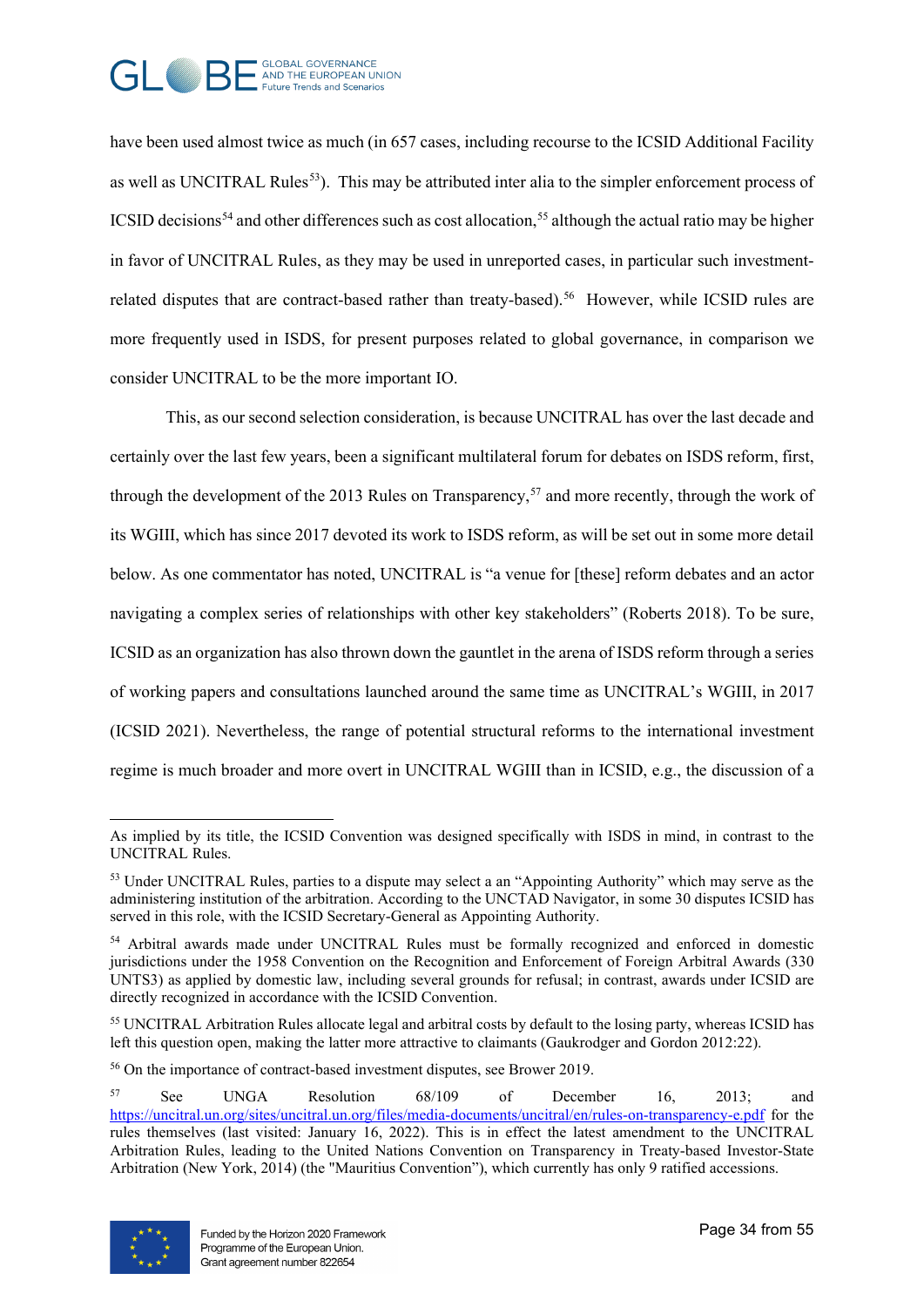

Multilateral Investment Court (MIC) in WGIII, promoted mainly by the European Union (EU),<sup>[58](#page-33-5)</sup> whereas ICSID has assumed "a nuanced posture, driving incremental reforms while remaining supportive of systemic changes" (Roberts 2018: 418) – ultimately addressing very particular issues in the ICSID Rules. We therefore now focus our attention on UNCITRAL.

#### *UNCITRAL as an Ideational Actor*

UNCTAD and UNCITRAL were established in concurrent institutional and chronological settings: by the UNGA, and the mid-1960s, on the backdrop of decolonization and the Cold War. In the present context it is notable that neither of these IOs was established with the fields of FDI and certainly not ISDS distinctly in mind. UNCITRAL's Founding Resolution does not even mention investment. At that time much of the international investment law-related activity corresponded to shifts in the contemporary legal regime of FDI and the contemporaneous establishment of ICSID. Vandevelde (2017) provides a fascinating description, from a US perspective, of the shift from virtually unenforceable Friendship, Commerce and Navigation (FCN) post-War treaties in parallel to the establishment of ICSID, within the World Bank, as a remedy to this problem, from the global North's perspective. The last FCN (between the US and Thailand) was signed in May 1966, a few months subsequent to the signing of the ICSID Convention and a few months before the latter's entry into force, and in parallel to processes in UNCTAD and the establishment of UNCITRAL in December 1966. This underscores the point that despite this flurry of international diplomatic and legal activity related to FDI, UNCITRAL at the time was not envisioned as an actor relevant to investment or ISDS.

Having said that, there are significant motivational, ideational and operative differences between UNCTAD and UNCITRAL at their foundation, which should be understood integratively. First, while as described above, UNCTAD had and continues to have a predominant 'North-South' dimension, UNCITRAL at its initiation was much more about enabling 'East-West' trade, i.e., albeit with the assistance of developing states. Indeed, the very idea of such a Commission was first formally floated by the Permanent Representative of Hungary (then part of the Soviet bloc, but in the process of

<sup>58</sup> Among many, see Swoboda 2022.

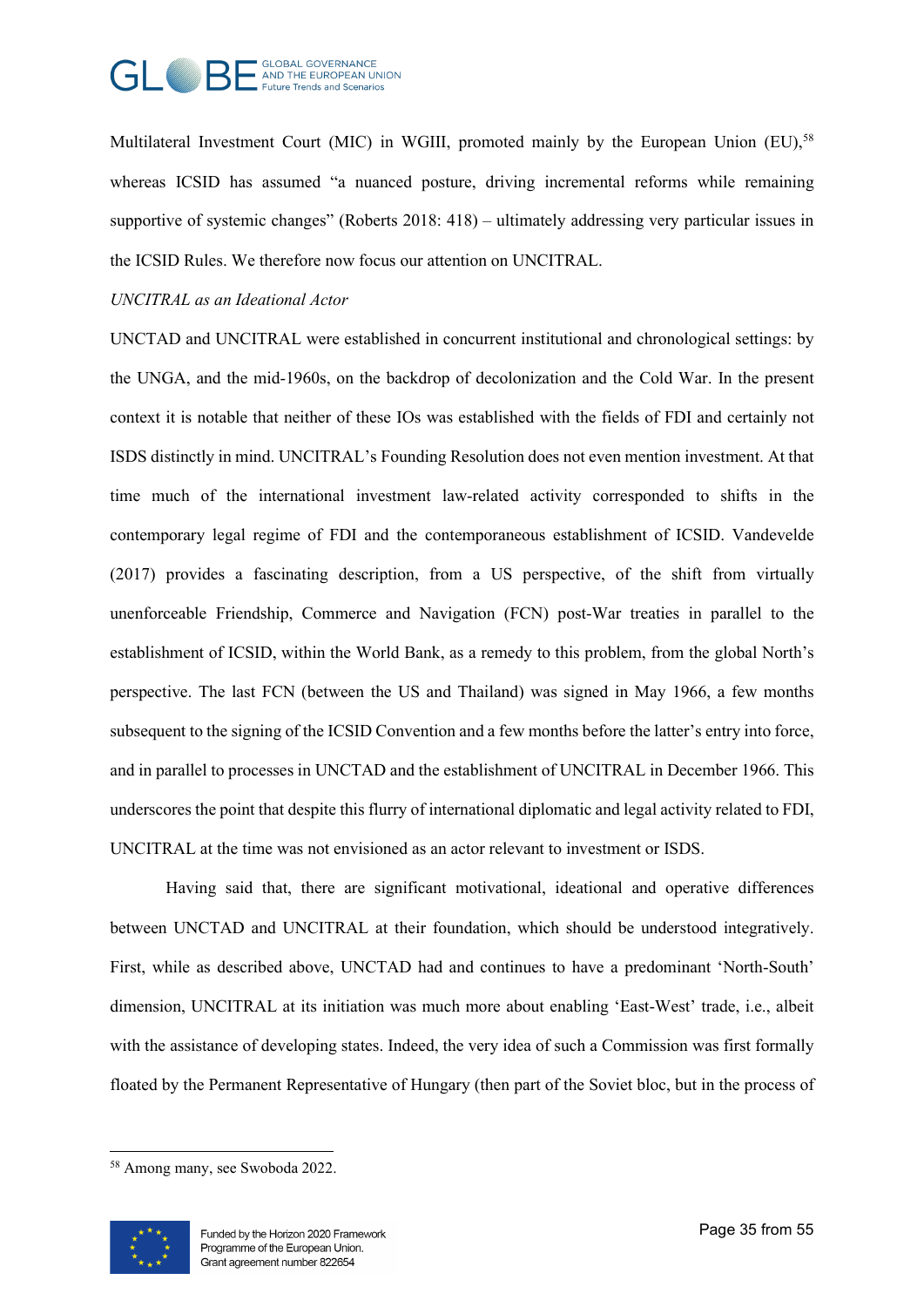

economic reforms (Balassa 1970) in 1965, and as Farnsworth (1972: 315) testifies, the existing international commercial law organizations were "dominated by the industrialized free-enterprise nations of Western Europe, who, even where they do not form a numerical majority of the membership, exercise a controlling influence over their activity. It is therefore not surprising that the initiative to throw at least some of this activity into the United Nations came from an Eastern European country and received support from many developing nations". No less striking in this respect is the statement of the Delegate of the Soviet Union to the UN Sixth (Legal) Committee in final debates over the creation of UNCITRAL that there are "many obstacles to the development of trade, due primarily to the activities of monopolies, neo-colonialism, the existence of closed economic groupings and certain irregularities left over from the cold war". Incidentally, the same Delegate also noted that the "The recommendations of UNCTAD on the normalization of international trade were being put into effect very slowly", reflecting not only a critique of UNCTAD, but a perceived compensatory interaction of expectations towards the two new IOs (UNCITRAL 1971: 49). Indeed, it is accepted (Carey 1967; Cohen 2011: 576) that the reports upon which UNCITRAL was ultimately founded, were based upon the work of Clive Schmitthoff, then a law Professor in London, regarding the facilitation of international trade in East-West relations (Schmitthoff 1964) – an early expression of the role of academics in UNCITRAL, which is still prominent today.[59](#page-35-0)

This is surely not to say that UNCITRAL has been devoid of North-South content and division. Indeed, UNCITRAL's Founding Resolution, in its Preamble, refers to furthering "the interests of all peoples, in particular those of developing countries. In 1978, the Commission established a working group on the "New International Economic Order" (NEIO), which functioned as Working Group V until 1994, but evidently the resistance to the potential politicizing effects led it to a consensus position whereby "UNCITRAL should remain concerned with trade law rather than trade policy" (Selby 1980), and in practice dealt mainly with the development of a Model Law on Public Procurement, which

<span id="page-35-1"></span><span id="page-35-0"></span><sup>59</sup> On the Schmitthoff Report's role in the design of UNCITRAL, see Block-Lieb and Halliday 2017: Ch. 2). On Schmitthoff, who was born in 1903 in Berlin as Maximillian Schmulewitz, see Adams 2004.

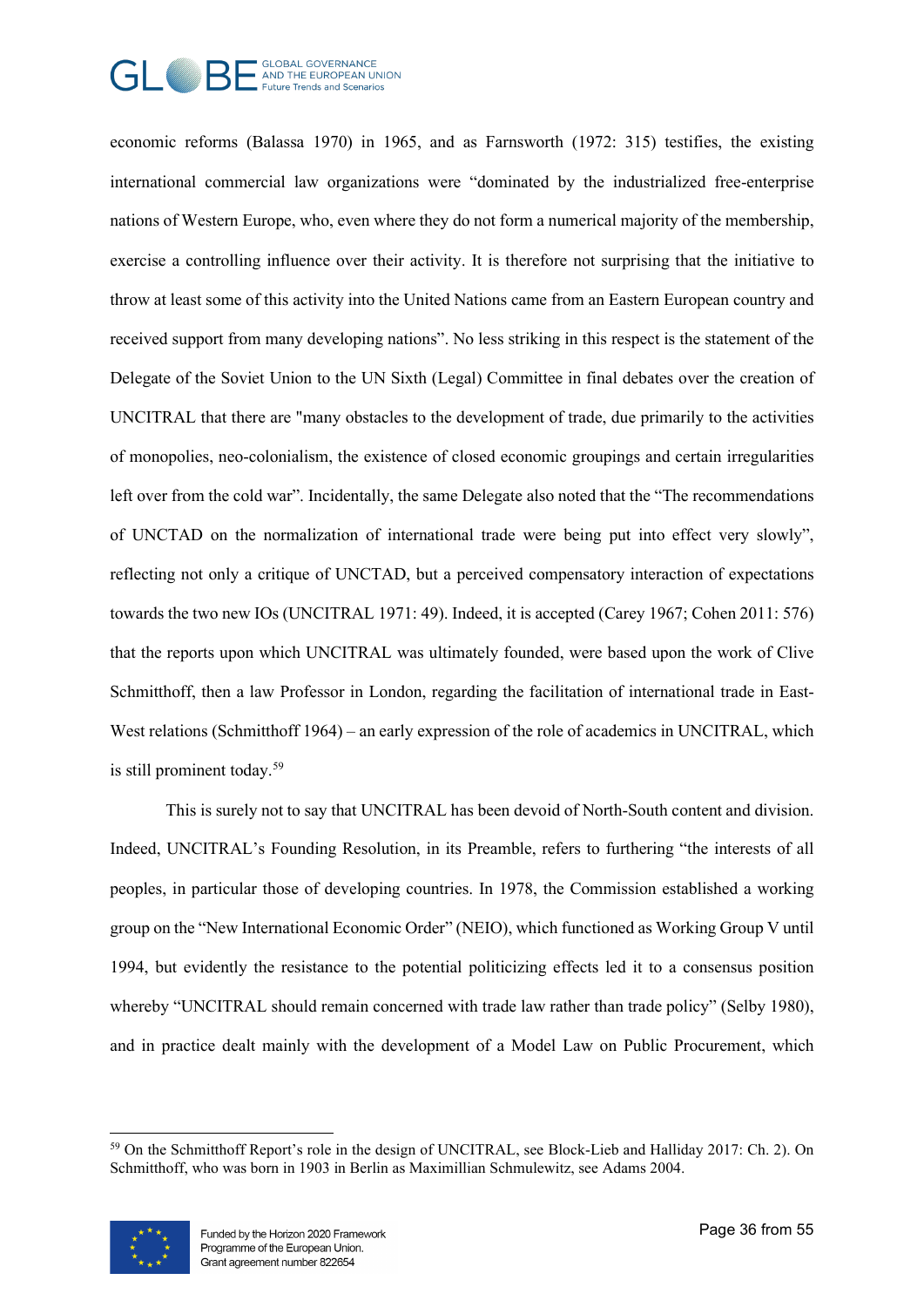# GLOBAL GOVERNANCE<br>- AND THE EUROPEAN UNION uture Trends and Scenarios

received the recommendation of UNGA,<sup>[60](#page-35-1)</sup> but has since been for all intents and purposes replaced in 2011 with a different Model Law developed in Working Group I (UNCITRAL 2014).

Second, UNCITRAL was first and foremost envisioned as a *law* commission, as its title implies, one to deal with the development of legal unification and harmonization in areas of international trade. Much of the negotiation toward the elaboration of its original structure and roles were conducted in the framework of the UNGA's Sixth (Legal) Committee and it reports to it to this day. In some respects, for example regarding the selection of topics for discussion, it was modeled on the International Law Commission (ILC) (Contini 1968: 669). Indeed, UNCITRAL was the first such UN body established with a view to the development of law since the establishment of the ILC in 1946. However, while the ILC is composed of independent experts, albeit elected through a typical UN regional and political process, as we have seen the institutional make-up of the UNCITRAL is of state representatives. As noted, UNCITRAL, like the ILC, receives its Secretarial services from the UN's OLA, once more indicating its legal affairs focus.

Third, UNCITRAL's original mandate was mainly with respect to private, commercial international law, i.e., development of harmonized laws that apply to private international transactions. This is in contrast both to the more overtly political and economic development concerns of UNCTAD, and to the primarily public law function of the GATT/WTO system (Cohen 2011:1). But this latter distinction is not without its own politics. By one account, "the extent to which UNCITRAL should take up public law questions is an issue that by consensus has been deferred; the United States and other Western countries strongly expressed the view that UNCITRAL's province is private law" (Selby 1980: 961). To be sure, the latter is somewhat of a blurred distinction, as is the very distinction between public and private law in the era of the regulatory state (Shamir 2014). UNCITRAL has developed rules in a variety of transactional fields such as insolvency or electronic communications in commerce, that clearly require enforcement through public law. The GATT/WTO system, although premised on relations between states, surely impacts upon private commercial transactions in a myriad of ways. Block-Lieb

<sup>60</sup> UNGA Resolution 49/54 of 9 December 1994

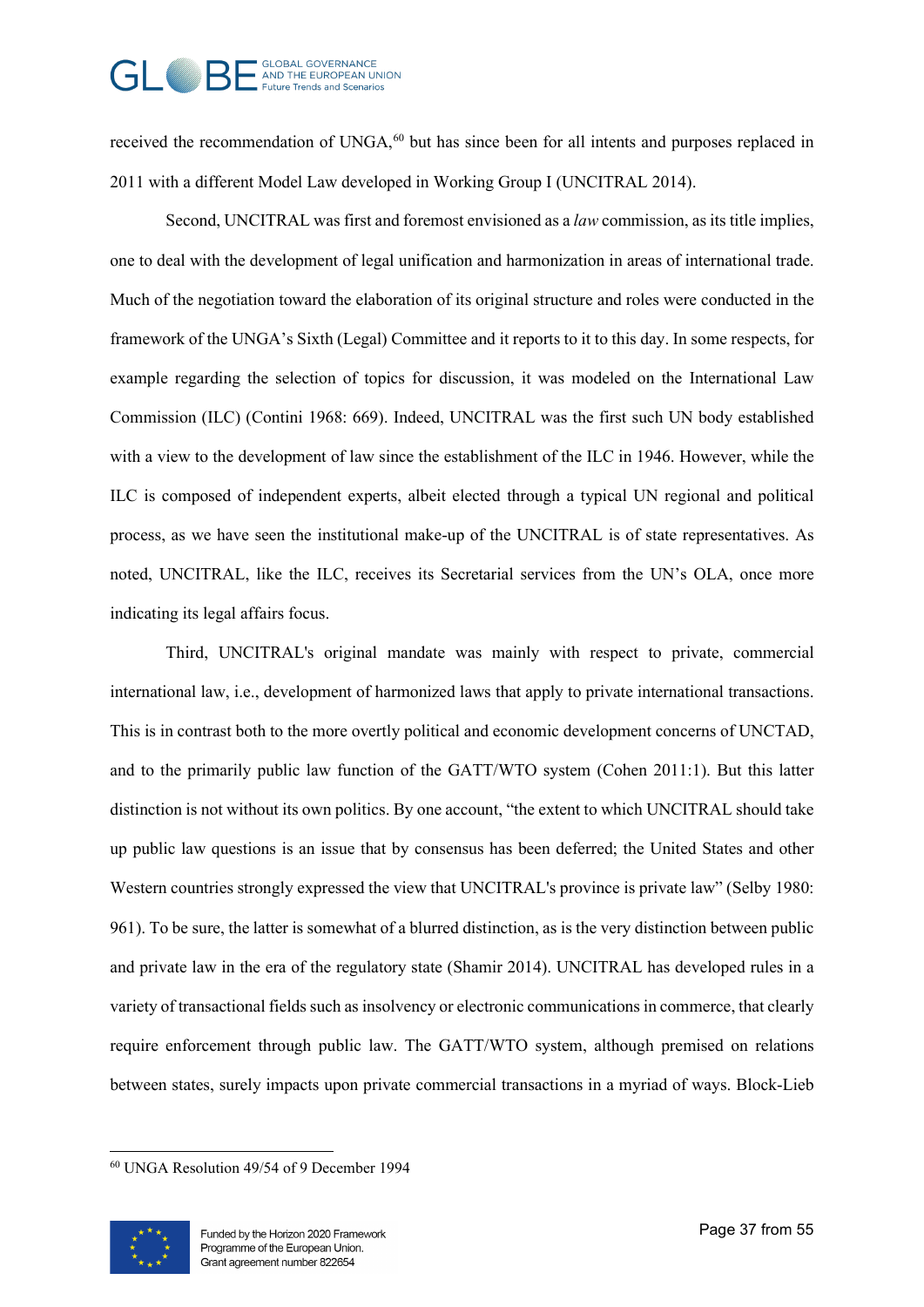

and Halliday (2017: Ch. 2) accord great weight to the original framing of UNCITRAL as an IO dealing with private rather than public law in its successful establishment and continued legitimacy.

With these observations in mind, it could be said that in the main, UNCITRAL, as an IO serving as an intergovernmental forum, has remained true to its original ideational goals, namely, the progressive harmonization, modernization and unification of international commercial law, while adapting to shifting international political economies, primarily after the end of the Cold War. It has also been quite successful in achieving these goals. UNCITRAL has served as a forum for the drafting of numerous international instruments (binding, in the case of treaties, only on those states who ratify them, and in the case of "Model Laws", only on those states who choose to incorporate them domestically), in a variety of areas of commercial law. It has fostered an impressive number of conventions, on the carriage of goods by sea, the CISG, international bills of exchange, letters of credit, electronic communications in international contracts, and most recently, a convention on international settlement agreements resulting from mediation. It has also served as a forum for negotiation of Model Laws relating to secured transactions, procurement, insolvency, commercial conciliation and more. Cohen (2011) attaches great importance to the shift in UNCITRAL in the 1990s from negotiation of conventions to a focus on Model laws and legislative guides, which are more flexible – essentially functioning as soft rather than hard law.

To be sure, the record of actual state subscription to these instruments has been mixed. Farnsworth (1972) noted five decades ago that "UNCITRAL decided that its program must be workable, at the cost of being modest". Nevertheless, the Commission has been very active, as evident from its considerable output (UNCITRAL 2013, Annex I). This tension between practicability and ambition, in what is ultimately a member-driven IO, is quite clear in the area of arbitration related to ISDS, and current debates in UNCITRAL WGIII, to which we turn now.

#### *UNCITRAL and Investment Arbitration Rules*

UNCITRAL's important role in the international investment regime, as a negotiation forum, was quite clearly not established by prior design but rather by convenience and path-dependence, primarily on the basis of the utility of its Arbitration Rules for ISDS, rules that as noted already, were originally designed

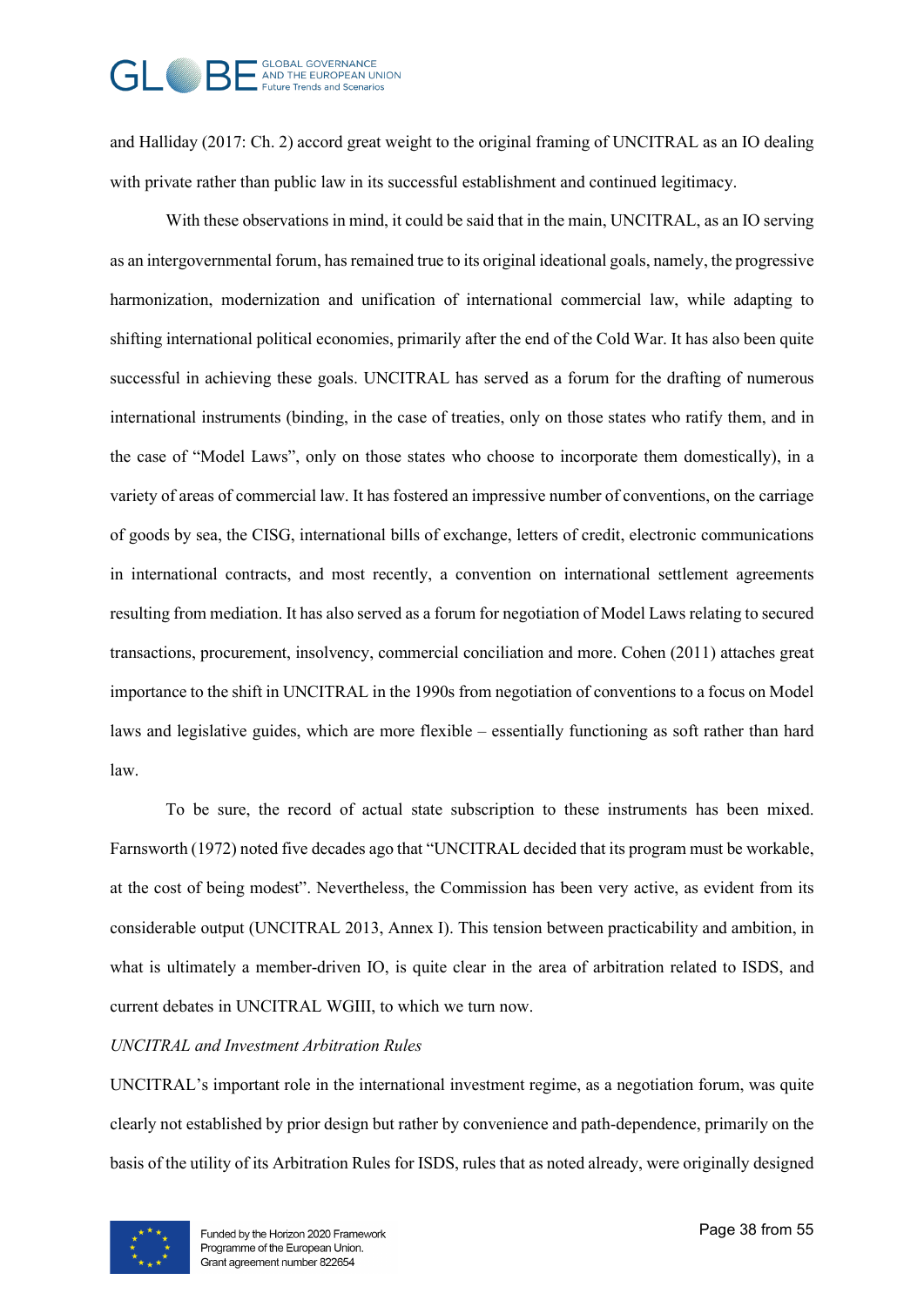

for commercial arbitration, not for investment. Insofar as the international investment system as a whole has been likened to a platypus in its combination of public international law, ISDS and reliance on commercial arbitration rules (Roberts 2017), this quite well describes UNCITRAL's engagement with investment protection law: a creature of public international law, indeed an inter-governmental IO, mainly concerned with international commerce, but on this basis drawn into the arena of ISDS.

It is important to note that UNCITRAL, as a traditional UN Commission, has generally not staked a claim to enter into *substantive* law issues. For example, although UNCITRAL's initial work program from 1968 included the topic of the "elimination of discrimination in laws affecting international trade" – a substantive topic of significance with respect to international investment protection law, (through the disciplines of National Treatment and Most-Favoured Nation Treatment), this was not taken up in practice by the Commission (UNCITRAL 2013: 11). This is evident also in the current work of WGIII, whose mandate is on ISDS reform, ostensibly with a focus on procedure rather than substance.

To be sure, the substance-procedure distinction is not as clear-cut as it might seem, often as vexing as the public-private divide discussed above, in legal theory and practice. For some, certainly in areas of private international law, UNCITRAL's output, such as the CISG, the distinction is a 'fulcrum, or axis', for others it is 'artificial and illusory' (Carruthers 2004: 691 and 994). Procedures determine outcomes, whether in administration or adjudication; substance may influence procedural decisions (Malcai and Levine-Schnur 2014). Thus, when applied to ISDS in general and UNCITRAL Arbitration Rules in particular, discussions about technically procedural issues such as transparency of proceedings, arbitrator appointment or third-party funding (TPF), are not conducted *in abstracto* but very much with the different interests of substance in mind (on TPF in UNCITRAL WGIII debates, see Brekoulakis and Rogers 2019; on the law and economics of TPF see van Aaken and Broude 2020). Indeed, this was a preliminary issue for discussion in the shift of WGIII to ISDS reform in 2016, though set aside at the

<span id="page-38-0"></span>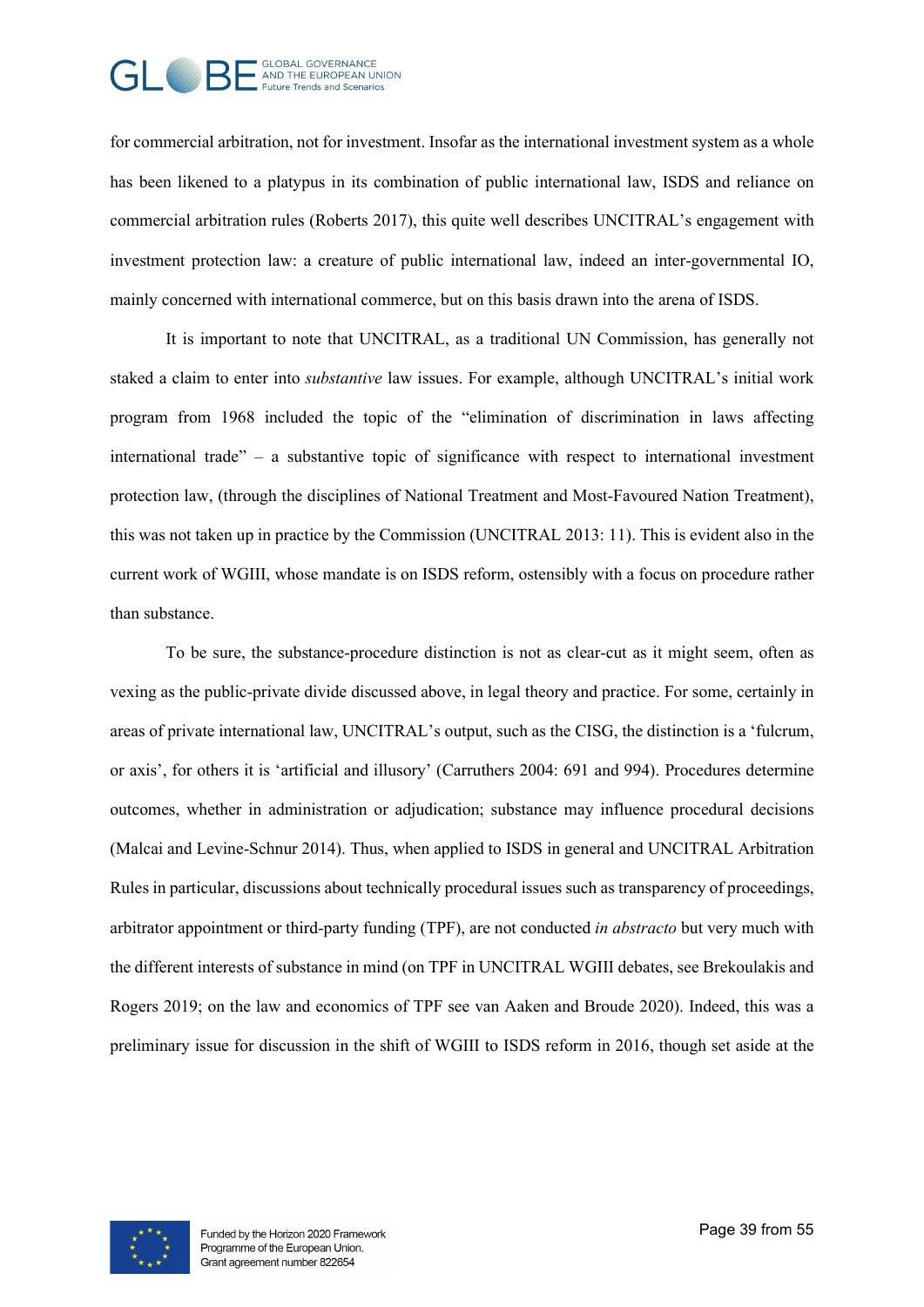# GI COBAL GOVERNANCE Future Trends and Scenarios

time.<sup>[61](#page-38-0)</sup>

The 1976 UNCITRAL Arbitration Rules in combination with the 1980 CISG were early on considered a great success within the original objectives of UNCITRAL, on the backdrop of efforts to harmonize international trade law dating back to the 19<sup>th</sup> century (see, e.g., Suy 1981), though not devoid of political cold-war and decolonization elements. Then, with the advent of ISDS in the mid-1980s and early 1990s, UNCITRAL Arbitration Rules were increasingly considered as one of the main options for investment arbitration in IIAs.<sup>[62](#page-39-0)</sup> This was amplified not least through the option of recourse to UNCITRAL Arbitration Rules in Article 1120(1)(c) of the 1993 North American Free Trade Agreement, an IIA that greatly increased the use and salience of ISDS in practice. Indeed, this was a driver – but one out of several - towards the 2010 revision of the 'modernizing' Arbitration Rules, negotiated in UNCITRAL Working Group II. The revision does not refer explicitly to ISDS, but in its first Article refers to application in "a defined legal relationship, whether contractual or not", thus including treatybased disputes (Moens and Trone 2011). The UNGA Resolution adopting the revised Rules does make express reference to "investor-State disputes" in the fourth recital of its Preamble,<sup>63</sup> leaving no room for doubt in this regard. Perhaps more importantly, soon after, UNCITRAL served as the venue for the negotiation of the Rules on transparency, incorporated in the Rules in 2013, and the subsequent Mauritius Convention (Shirlow 2016; on the trend towards transparency in ISDS, and UNCITRAL's early role, see Maupin 2013).

As a continuation of this increased engagement with ISDS, beginning in 2016, UNCITRAL's WGIII, previously focused on online dispute resolution, took on the timely and intensive mandate of negotiations on ISDS reform. It is well beyond the scope or needs of this paper to discuss the issues that are currently being debated, on a regular basis, in WGIII, all of which have crucial though varying

<span id="page-39-1"></span><sup>63</sup> Supra fn. 47.



 $61$  See UNGA A/CN.9/917 Possible future work in the field of dispute settlement: Reforms of investor-State dispute settlement (ISDS) Note by the Secretariat, 20 April, 2017, para. 14, under title of "Reform of the dispute settlement regime versus reform of the substantive investment protection standards".

<span id="page-39-0"></span> $62$  In the UNCTAD IIA Navigator, referred to previously, the first IIA that refers to UNCITRAL Arbitration Rules is the 1985 China-Kuwait BIT, still in force.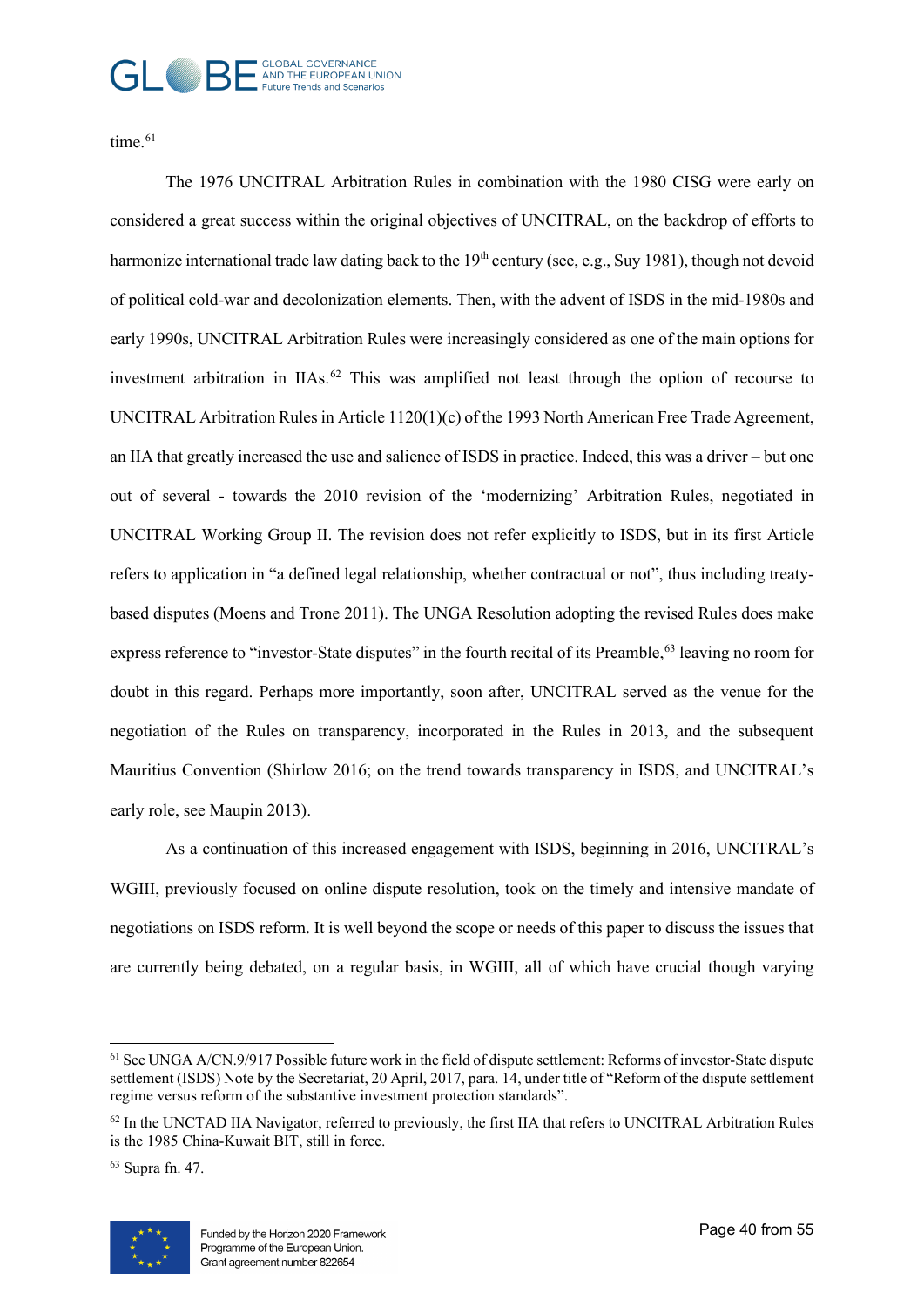

importance for ISDS – a standing multilateral mechanism, an appellate mechanism, an advisory center, arbitrator selection and appointment, dispute prevention and mitigation, reflective loss, costs, TPF – and their underlying issues (Puig and Shaffer 2018). These issues, to belabor a point, appear, in the UNCITRAL tradition, to be procedural, but they have great significance for substantive issues, primarily state regulatory space and the legitimacy of international arbitration and ISDS.

In all these aspects, without in any way discounting its importance, it should be evident that UNCITRAL as an IO and a UN commission continues to function as a quite traditional intergovernmental negotiation forum, involving primarily states, and subject to their consent.

In this context, while not in contradistinction from this traditional position, the role of the Secretariat is prominent, and this reflects on its engagement with other actors, including non-state actors. Formally, by its own depiction, "the secretariat is responsible for preparing working papers for working group meetings, providing administrative services to that working group and reporting on working group sessions" (UNCITRAL 2013: 7). However, it does draft "texts on topics that are being considered for possible future inclusion in the work programme" (UNCITRAL 2013:9), thus taking an active role in the formulation of policy. In the current WGIII ISDS reform process, the Secretariat has issued a considerable volume – both quantitively and qualitatively – of understated "Notes from the Secretariat" (e.g., UNCITRAL 2021). Roberts (2018), who focuses on the negotiation dynamics of UNCITRAL members, states that "[a]s an international organization striving for legitimacy and resources in a world of scarcity, UNCITRAL's Secretariat actively scouts promising new topic areas for work". This is not surprising, given the not uncommon 'entrepreneur' position that the UN Secretariats has undertaken (Andonova 2017: Ch. 3).

While we will return to this in our discussion of UNCITRAL's relative governance role in the investment regime, we will note that UNCITRAL and its Secretariat have taken on some tasks, similar to UNCTAD's, albeit not always in the area of international investment.

#### **• Collection and dissemination of information**

<span id="page-40-1"></span><span id="page-40-0"></span>UNCITRAL follows standard UN dissemination policies. Moreover, it has developed, and continues to develop, a significant online, searchable database on international commercial arbitration – the CLOUT

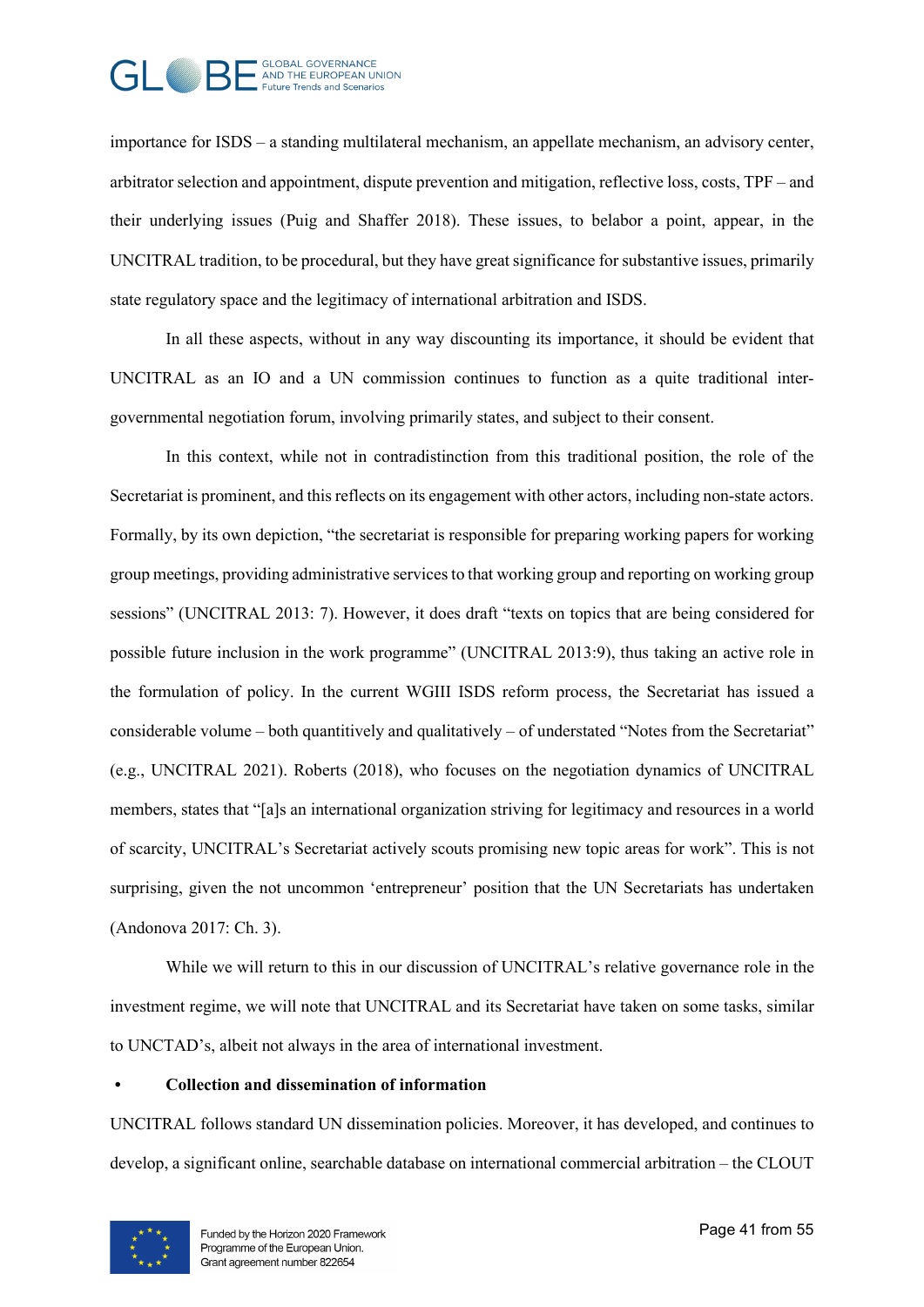

system – "Case Law on UNCITRAL Texts", $64$  on the UNCITRAL Model Law of Commercial Arbitration, on which UNCITRAL has deservedly taken great pride.<sup>[65](#page-40-1)</sup> Although there is to our knowledge no analysis of its effect, CLOUT is a very useful resource regarding available data on case law.<sup>[66](#page-41-0)</sup> It focuses, however, quite exclusively on the comparative use of this Model Law in domestic legal systems. It does not relate other than indirectly to investment law.<sup>[67](#page-41-1)</sup> Similarly, UNCITRAL has issued a Yearbook reporting its work over the years.<sup>[68](#page-41-2)</sup> Unlike UNCTAD's research-based WIR, the UNCITRAL Yearbook is mainly a report of the Commission's work and proceedings.

#### **• Training and technical assistance**

UNCITRAL does not focus (nor have the resources) in this field. It has a law library in Vienna for the use of delegates and visitors, holds seminars and conducts some technical cooperation and assistance activities in the area of law reform vis-à-vis its Model laws. The Secretariat has reported that "the demand for UNCITRAL technical assistance has grown dramatically in recent years. Because the regular budget does not include funds for such activities, these activities can only be conducted if funds can be obtained from other sources" (UNCITRAL 2013:26). These technical assistance and training activities are not directly in the areas of ISDS.

#### **• Consensus building**

In principle, decisions by the Commission are taken by consensus,<sup>[69](#page-41-3)</sup> but as noted, they are not binding, i.e., the adoption of texts of a Model law, or revision to Rules, such as the Arbitration Rules, ultimately depends on the extent to which they will be adhered to and incorporated by states and other parties (see UNCITRAL 2013: 13-21 on the different types of instruments that UNCITRAL produces).

<span id="page-41-3"></span> $69$  Note by the Secretariat: UNCITRAL rules of procedure and methods of work ( $A/CN.9/638/Add.4$ ).



<sup>64</sup> See<https://www.uncitral.org/clout> (Last visited : 23 January, 2022).

<sup>&</sup>lt;sup>65</sup> "The CLOUT system is instrumental in promoting the uniform interpretation of UNCITRAL texts through their application by courts and arbitral tribunals worldwide, contributing to the development and refinement of a global interpretation of those texts, and enhancing their acceptability." (UNCITRAL 2013:22)

<span id="page-41-0"></span><sup>66</sup> See the most recent UNCITRAL report on CLOUT – UNGA A/CN.9/1017, 3 June 2020, Publications to promote a uniform interpretation and application of UNCITRAL texts (CLOUT and digests) and support their implementation and enactment - Note by the Secretariat.

<span id="page-41-1"></span><sup>67</sup> [https://undocs.org/A/CN.9/SER.C/GUIDE/1/REV.3,](https://undocs.org/A/CN.9/SER.C/GUIDE/1/REV.3) January 15, 2018 (Last visited: January 13, 2022).

<span id="page-41-2"></span><sup>68</sup> https://uncitral.un.org/en/library/publications/yearbooks.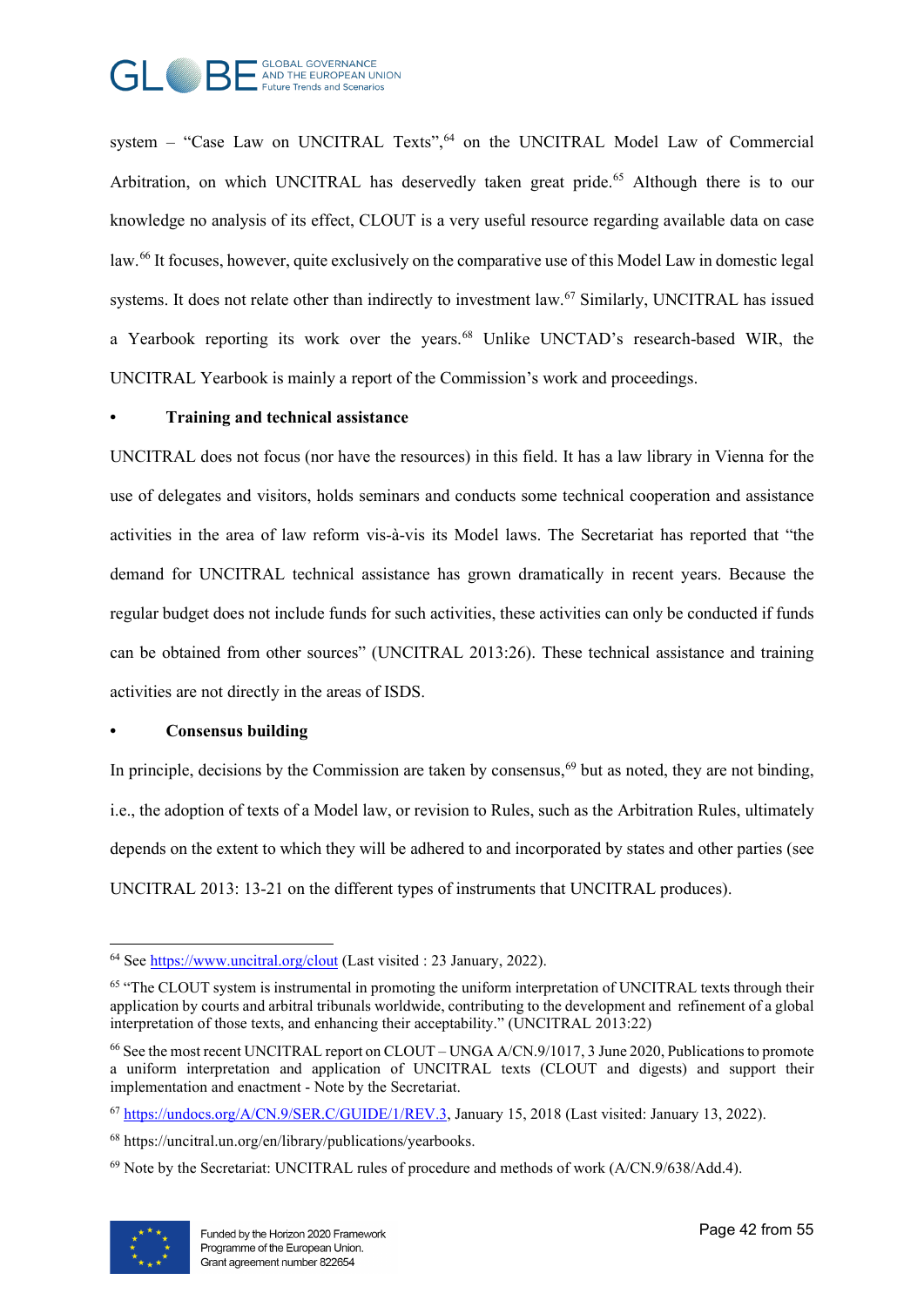# GLOBAL GOVERNANCE<br>AND THE EUROPEAN UNION uture Trends and Scenarios

## *UNCITRAL's Relationships with Non-State Actors*

UNCITRAL regularly interacts with non-state actors engaged in areas within its mandate, including ISDS. As with respect to UNCTAD above, these include other IOs, non-governmental organizations (NGOs), and individuals, with an emphasis on academic and practical expertise (somewhat intertwined in the area of ISDS). These will be briefly described in turn.

• **Global Organizations -** UNCITRAL has a very good record of engaging and collaborating with other global organizations in areas of interest. This is not surprising, in itself, as UNCITRAL is part of the UN system, and its Founding Resolution requires it to coordinate the work of organizations working in this field. One example, not as such in the area of investment law, is the UNCITRAL Legislative Guide on Secured Transactions: Supplement on Security Rights in Intellectual Property (2010) which "was developed in cooperation with the World Intellectual Property Organization (WIPO) and other intellectual property organizations" (UNCITRAL 2013: 12). The current work of UNCITRAL WGIII with respect to ISDS has garnered the interest of several global IOSs, such as ICSID, UNCTAD, the OECD, the WTO and the Hague Conference on Private International Law.<sup>[70](#page-42-0)</sup>

• **Regional Organizations –** similarly, in relevant fields, UNCITRAL welcomes the participation of observers from regional IOs. (UNCITRAL 2013:6). Thus, in recent meetings of WGIII, participation included representatives from the African Union (AU), the Economic Community of West African States (ECOWAS), the Gulf Cooperation Council (GCC) and the Organisation of African, Caribbean and Pacific States (ACP).<sup>71</sup> Moreover, UNCITRAL has a regional centre for Asia and the Pacific (UNCITRAL 2013:27), located in Incheon, South Korea.<sup>[72](#page-42-2)</sup>

• **Non-Governmental Organizations –** while at its apex, and indeed through-and-through, UNCITRAL is an inter-governmental IO, it has "always drawn on the expertise and practical know-how of the businessmen and lawyers whom it is ultimately to serve" (Suy 1981: 140). Non-governmental

<span id="page-42-2"></span><sup>&</sup>lt;sup>72</sup> See https://uncitral.un.org/en/TA/regionalcentre asia pacific (Last visited: 25 January, 2022).



<span id="page-42-0"></span> $70$  UNGA A/CN.9/1054, Report of Working Group III (Investor-State Dispute Settlement Reform) on the work of its resumed fortieth session (Vienna, 4 and 5 May 2021), 27 May, 2021, p. 2.

<span id="page-42-1"></span> $71$  Ibid..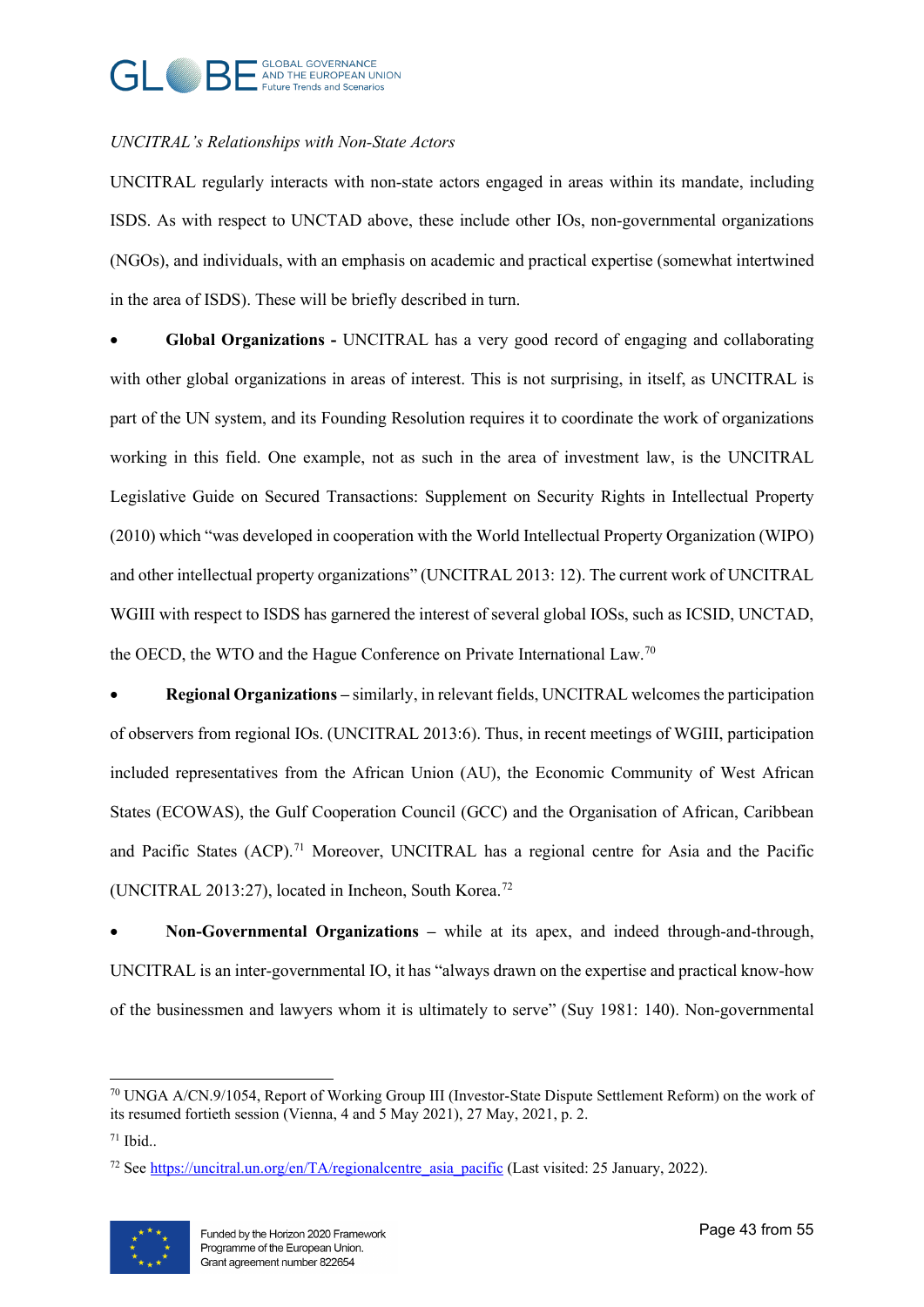# GLOBAL GOVERNANCE<br>- AND THE EUROPEAN UNION **Future Trends and Scenarios**

organizations may take part as observers with limited delegations, and as noted already, this has not been uncontroversial, though not necessarily in the area of ISDS (Kelly 2011).

As the Secretariat has candidly revealed, "On several occasions, substantive preparation of a text has not been undertaken by a Working Group, but by the secretariat in consultation with experts. For example, a preliminary draft of the 1976 arbitration rules, with commentaries, was prepared by the secretariat in consultation with experts in the field and then presented to the Commission and subsequently revised by the secretariat in light of the Commission's deliberations" (UNCITRAL 2013:9). Furthermore, the Commission may "seek the assistance of outside experts from different legal traditions, conducting ad hoc consultations with individuals or convening meetings of groups of experts in a particular field, as required. Such groups have included academics, practising lawyers, judges, bankers, arbitrators and members of various international, regional and professional organizations." (UNCITRAL 2013: 9). It is also clear – and generally accepted – that state delegations may include delegates from academia, civil society and the private sector.

With respect to ISDS reform – the current ambit of UNCITRAL WGIII – these practices appear to have endured. WGIII in its current agenda works on the basis of a rough framework that was drawn up with a close collaboration between the Secretariat and an academic institution (the Centre for International Dispute Settlement (CIDS)), described as a "joint research center of the Graduate Institute of International and Development Studies and the University of Geneva Law School",[73](#page-43-0) as approved by the Commission and UNGA.<sup>[74](#page-43-1)</sup> This academic involvement has been expanded and indeed institutionalized in the form of the "Academic Forum on ISDS",<sup>[75](#page-43-2)</sup> a constellation of approximately 150 academics that has been very active in informing the process through a series of concept papers and side events related to the WGIII agenda items.

*UNCITRAL and Modes of Governance*

<span id="page-43-2"></span><sup>75</sup> See [https://www.jus.uio.no/pluricourts/english/projects/leginvest/academic-forum/disclosure-register-isds](https://www.jus.uio.no/pluricourts/english/projects/leginvest/academic-forum/disclosure-register-isds-academic-forum.html)[academic-forum.html](https://www.jus.uio.no/pluricourts/english/projects/leginvest/academic-forum/disclosure-register-isds-academic-forum.html) (Last visited: January 25, 2022). For full disclosure, one of the authors of this paper is a member of the forum.



<span id="page-43-0"></span><sup>&</sup>lt;sup>73</sup> See<https://www.cids.ch/the-center> (Last visited: January 25, 2022).

<span id="page-43-1"></span><sup>74</sup> See UNGA A/CN.9/917, supra note 59, 2-3.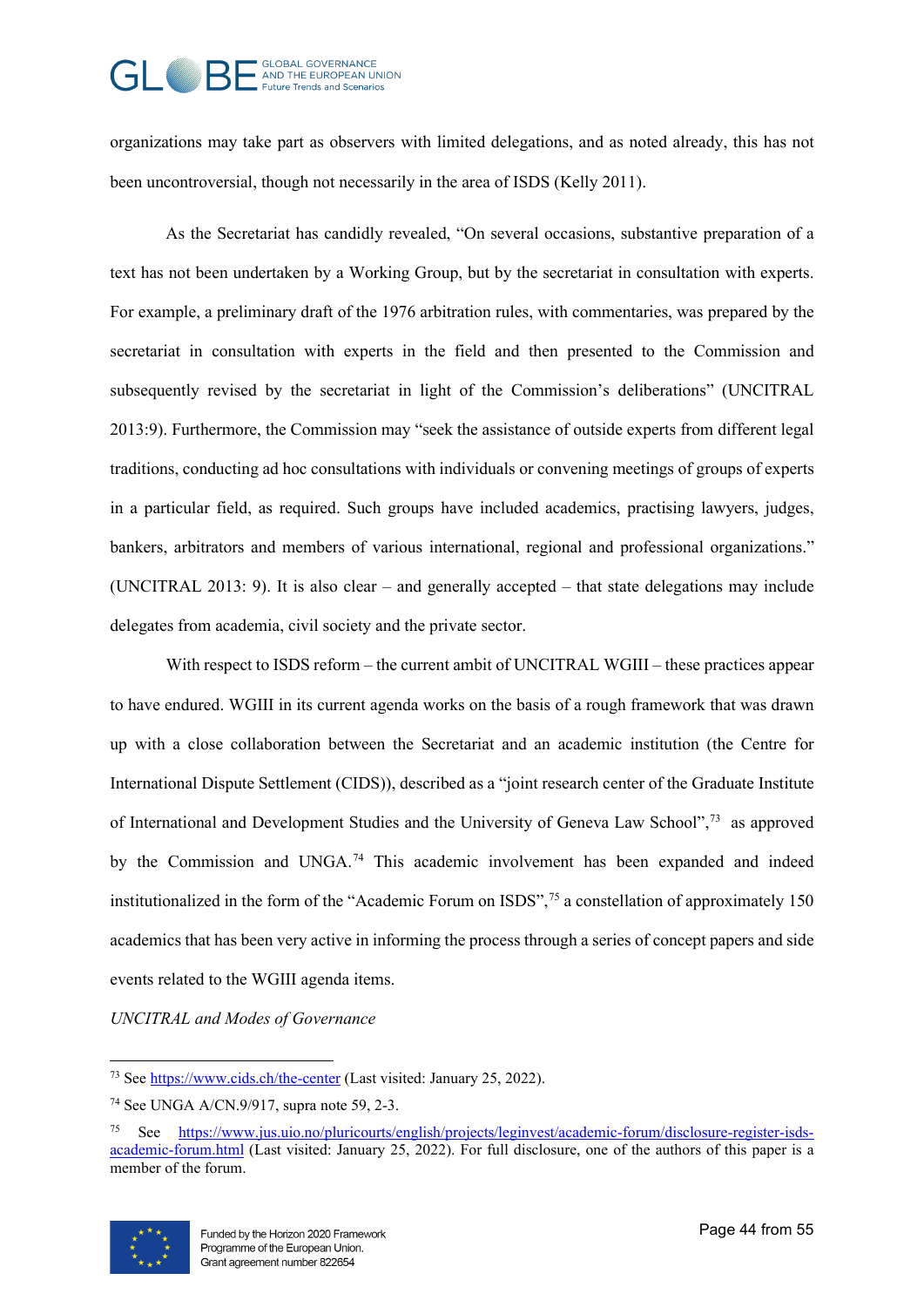

We now generally apply the same framework of analysis employed above with respect to UNCTAD, in order to discern UNCITRAL's mode (or modes) of global governance. We will not repeat the theoretical dimensions and typologies, which cover a spectrum of modes such as formal IOs (Abbott and Snidal 1998), soft/indirect distinctions including orchestration (Abbott et al. 2015), GXG (De Búrca et al. 2014), and Public-Private Partnership (Andonova 2017). On these we graft other related observations regarding the governance function of UNCITRAL (albeit not in the area of ISDS), as an IO that engages in "normative modeling" (Cohen 2011) or "Inventive Global Governance" (Block-Lieb and Halliday 2017).

In our view, despite these different approaches, UNCITRAL is, at the end of the day, a mainly traditional, UN-based intergovernmental IO, much along the formal lines identified by Abbott and Snidal (1998). As we have seen, this entails – indeed requires – an active Secretariat, engagement with other organizations, governmental and non-governmental, and inputs from outside the organization, including agenda-setting. Thus, while elements of other modes of governance may appear in its work, these do not alter the basic mode of global governance that has been pursued since UNCITRAL's establishment in the 1960s. This might be a disappointing conclusion for those seeking new modes of global governance, in both descriptive and prescriptive terms, but as we shall see in the next and final section, it does have implications for the critique and future development and reform of the international investment regime in general and ISDS in particular – if not for global governance more generally.

In the terms of Abbott et al. (2015), UNCITRAL is a governance infrastructure that is in the main both soft (i.e., no or little delegation *to* the organization) and direct (i.e., acting mainly vis-à-vis states). UNCITRAL's mandate in international trade law may be broad, with ISDS only a fraction of it, but it has no authority that goes beyond the decisions of its membership, taken through the Commission or, more importantly, in the Working Groups. Moreover, these decisions, if in the form of Model laws, legislative guides or other focal points such as the Arbitration Rules, are in and of themselves not binding. They cannot constitute an advanced mode of delegation to the organization for several reasons. First, since the practice is one of consensus, this means that states have not 'let go', and still want strong control over outcomes.

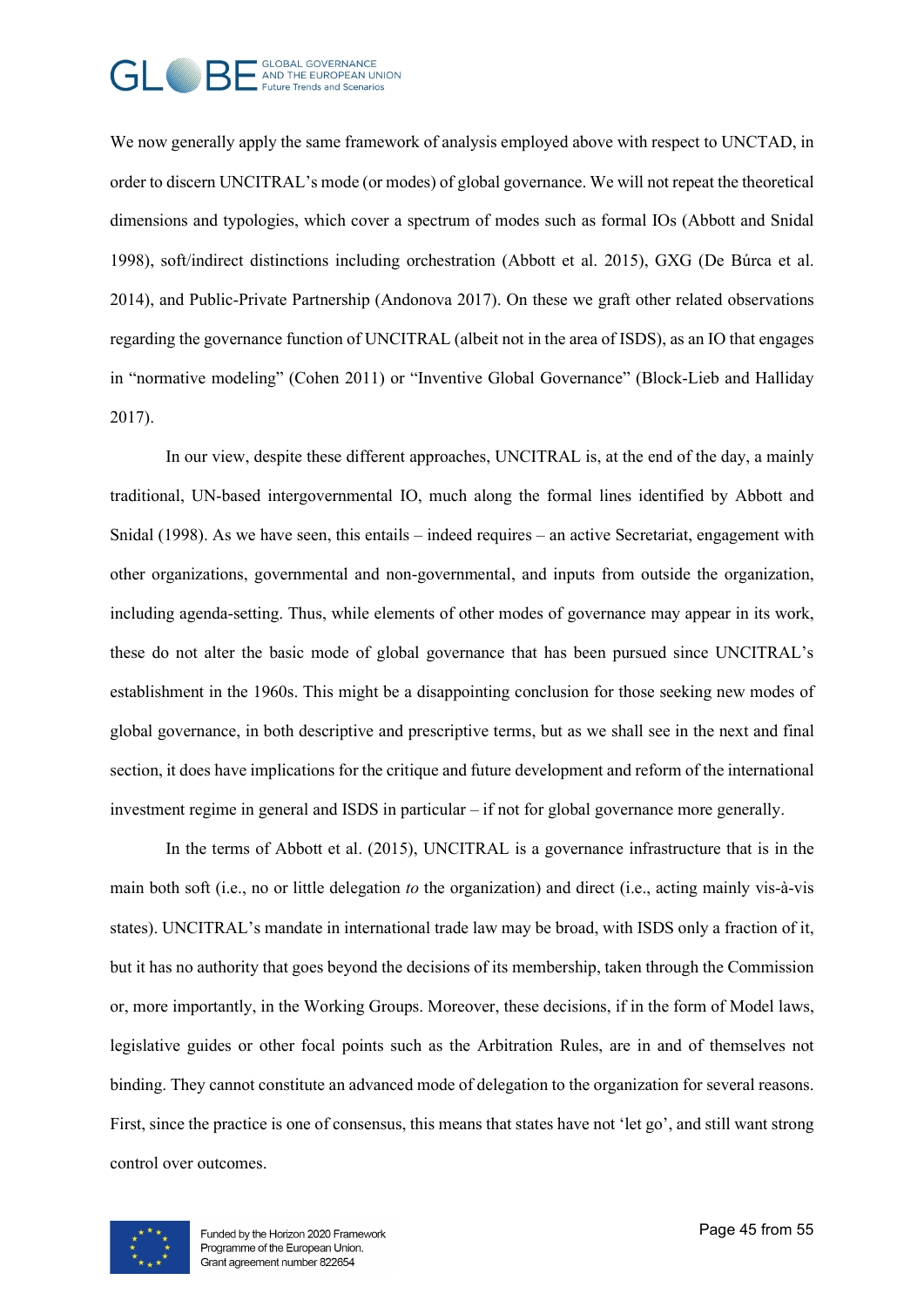

Second, as noted, nonetheless outcomes are not binding. Indeed, most of them are subsequently subject to formal adoption by states, that are entirely voluntary. States can choose whether, and how to incorporate rules in their legal systems, even when adopted by consensus in UNCITRAL. Third, commercial and also investment arbitrations involve private parties, and even when acting within the framework of UNCITRAL Arbitration Rules, they may choose to adopt procedures that stray from the Rules, whether ex ante or ex post. As a side note, although a centerpiece of UNCITRAL in general and its contribution to the investment regime is its Arbitration Rules, it is important to recognize that UNCITRAL and its Secretariat are not involved in actual ISDS proceedings. UNCITRAL is not an appointing authority for arbitrators, and does not serve as an administrator for disputes. Moreover, UNCITRAL's main interlocutors as well as addressees are states.

Is UNCITRAL nevertheless an "orchestrator", soft and indirect (Abbot et al. 2015) within its mandate in general and in the area of ISDS reform in particular? Block-Lieb and Halliday (2017 Ch. 5) – academics who themselves participated as delegates in UNCITRAL work, and hence are not entirely removed from the question - yet opining on the basis of multimethod research, have noted with respect to (non-ISDS) Working Groups that "[b]ecause the Secretariat employs fewer than a dozen of its own staff, UNCITRAL could not have achieved a fraction of its historic output except through the assistance of volunteer delegates". They describe the establishment of expert groups by invitation, purportedly at the behest of the UNCITRAL Secretariat, colloquia, "inner circles and networks", and "corridor politics". As we have seen, for example, with respect to the Academic Forum in WGIII on ISDS Reform, such practices exist also in our area of interest, the international investment regime. This indicates a degree of 'indirect' governance. However, despite this participation of non-state actors, it is hard to say that they have received delegated responsibility *from* the IO, or that they act as intermediaries of international commercial law-making. To be sure, the implementation of UNCITRAL outcomes is to large extent left to governments, non-state actors, commercial entities, lawyers, arbitrators etc., but our interest here is in the form of governance that UNCITRAL takes as a law-making forum.

Although very different in nature from UNCTAD, it is possible to discern in UNCITRAL some elements similar to the concept of PPP (in the governance sense) posited by Andonova (2017), e.g., with

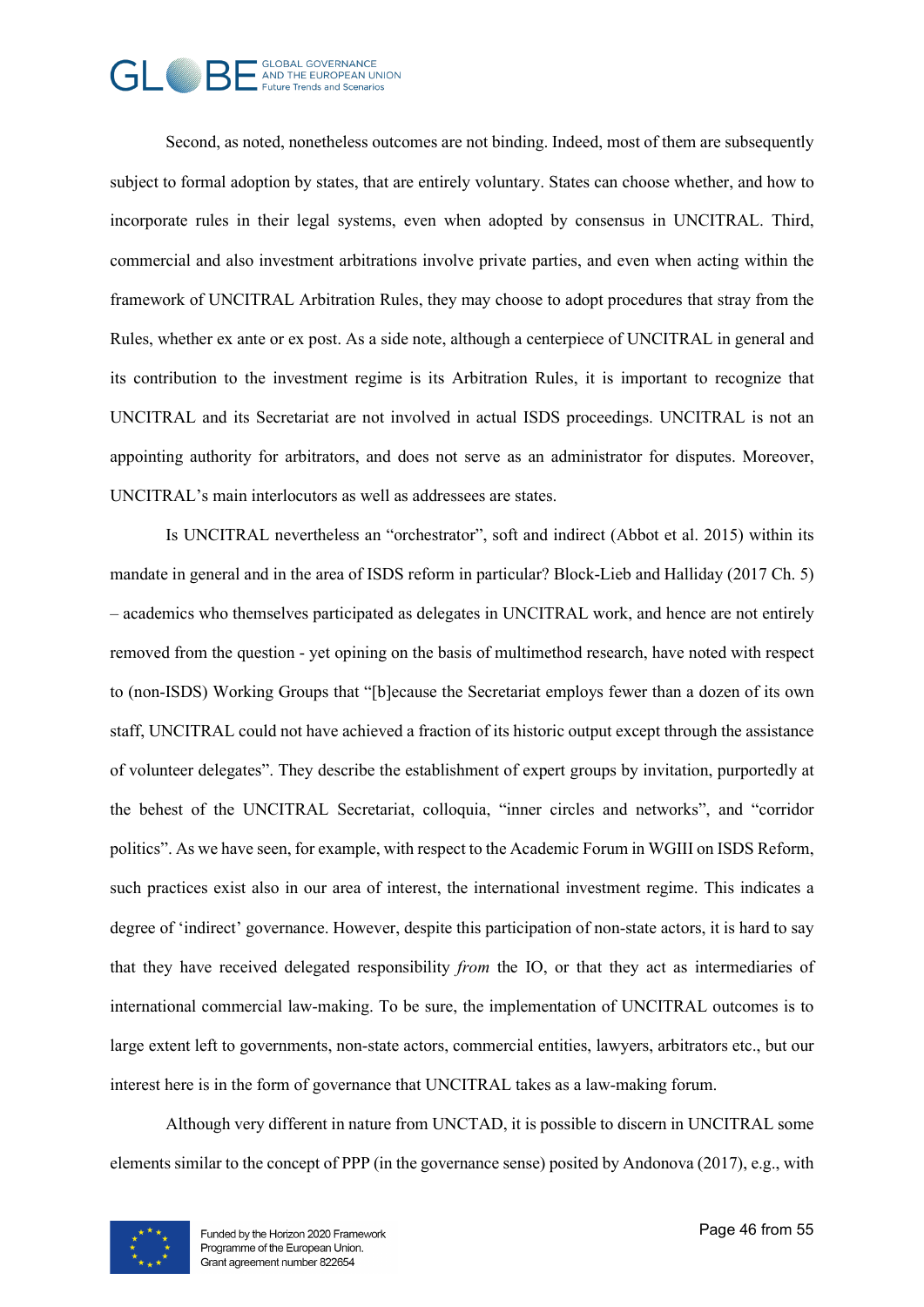

respect to the UN Secretariat, to which UNCITRAL is ultimately related. UNCITRAL has acted as a facilitator, a 'site' (Cohen 2011) or a 'space', an 'assembler' for rulemaking, and in this course of action, it has engaged with both state parties, as a matter of course, and a range of non-state actors. Having said that, while the nature of application of UNCITRAL outcomes is decentralized, as PPP would expect (non-binding, requiring application by states etc.), it is highly legalized, as a UN-mandated law-making Commission. Moreover, participants in UNCITRAL processes, primarily states, do not self-select: they are elected members of the Commission and the Working Groups. That is to say that they must gain a mandate from their regional grouping, for example, even when they wish to take on the task. Quite naturally, actors do choose their own modus operandi in negotiations (see, e.g., Block-Lieb and Halliday (2017) such as the composition of delegation and prior consultation mechanisms.

We consider now whether UNCITRAL work can be characterized as GXG, addressing the five criteria posited for this mode of governance (De Búrca et al. 2014). Regarding the first criterion - an inclusive, participatory, and nonhierarchical process set up for states and other participating units to reflect and identify a broadly shared perception of a common problem, this might be broad enough to include the work of UNCITRAL WGIII, although the process cannot truly be said to be nonhierarchical, given the dominance of states, and the role of the Commission vis-à-vis the working groups. As noted above regarding UNCTAD's role, it is also far from clear that there is a broadly shared perception of a common problem, despite the formulation of agenda items by consensus in the WGIII (Roberts 2018).

Second, regarding a "framework understanding" with open-ended goals, the agenda of WGIII can be seen as a framework, but the goals are restricted (e.g., not including substantive law issues, as discussed above) and contested. Most importantly, regarding the third, fourth and fifth conditions – leaving implementation to lower-level and contextually situated actors; continuous feedback from local contexts with reporting and monitoring; and routine reevaluation of goals – as with UNCTAD (despite the differences), it seems that GXG is not a useful way to understand the modalities in which UNCITRAL has engaged with the international investment regime. To some extent, in other (commercial) parts of its work output, implementation has been left to states, but the discretion to adapt norms is not very high. UNCITRAL can be considered as GXG only if state-driven law-making

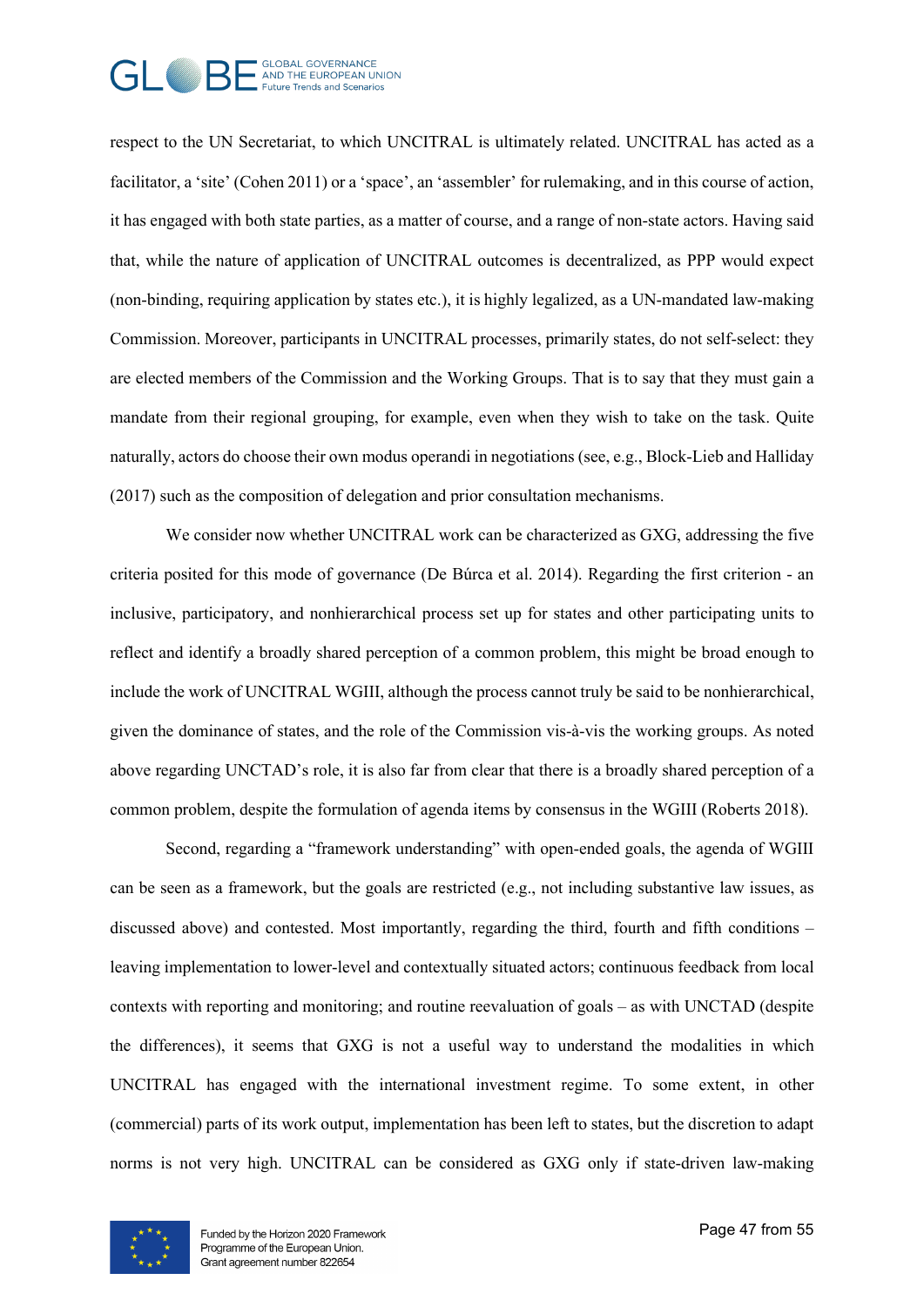

processes are considered to be 'bottom-up', or 'local' (belying their transboundary nature), but then all international law-making processes in which states are the central actor would qualify as GXG. Moreover, there is practically no 'experimental' governance in UNCITRAL, unless one considers the facilitation of debate regarding new initiatives, such as the multilateral investment court, as experimental; and there is no overt reporting and monitoring.

Finally, Cohen (2011:568), uses the term 'Normative Modeling' "through which legal norms, principles, and standards for the global political economy are articulated" to describe UNCITRAL's work, as a "site" for such (again, not in the ISDS context). Block-Lieb and Halliday (2017: Ch.10), refer to UNCITRAL's 'inventiveness', and the 'technologies' it has used in its law-making roles. In sum, we believe that UNCITRAL in general and with respect to ISDS reform in particular (in WGIII), has been operating over the last years very much in line with traditional inter-governmental IO practices. Indeed, with Secretariat involvement, engagement with non-state actors and so on, but ultimately serving as a forum for inter-state negotiation towards the development and perhaps reform of rules.

#### **4. Conclusions**

In conclusion, we return to the question we embarked upon. What are the governance roles of IOs in the international investment regime? Evidently this is not at all a simple question, though in context the answer might be simpler. The international investment regime is highly diffuse, and lacks a centralized governance authority. We have looked, in quite some detail, at what we consider to be the main intergovernmental IOs engaged in the regime and in ongoing changes and reforms (UNCTAD and UNCITRAL). These two IOs share similarities – for example being both part of the UN system and organs of UNGA, born at a comparable, not unrelated, historical point in time, and not charged with international investment at the outset – but there are also many differences. Thus, UNCTAD is not a UN lawmaking forum, whereas UNCITRAL is. UNCTAD enjoys universal membership, whereas UNCITRAL, as a lawmaking commission, and its working groups, has a more selective membership. UNCTAD has a more concrete organizational infrastructure, while UNCITRAL, as an IO, is a very small part of the UN Secretariat.

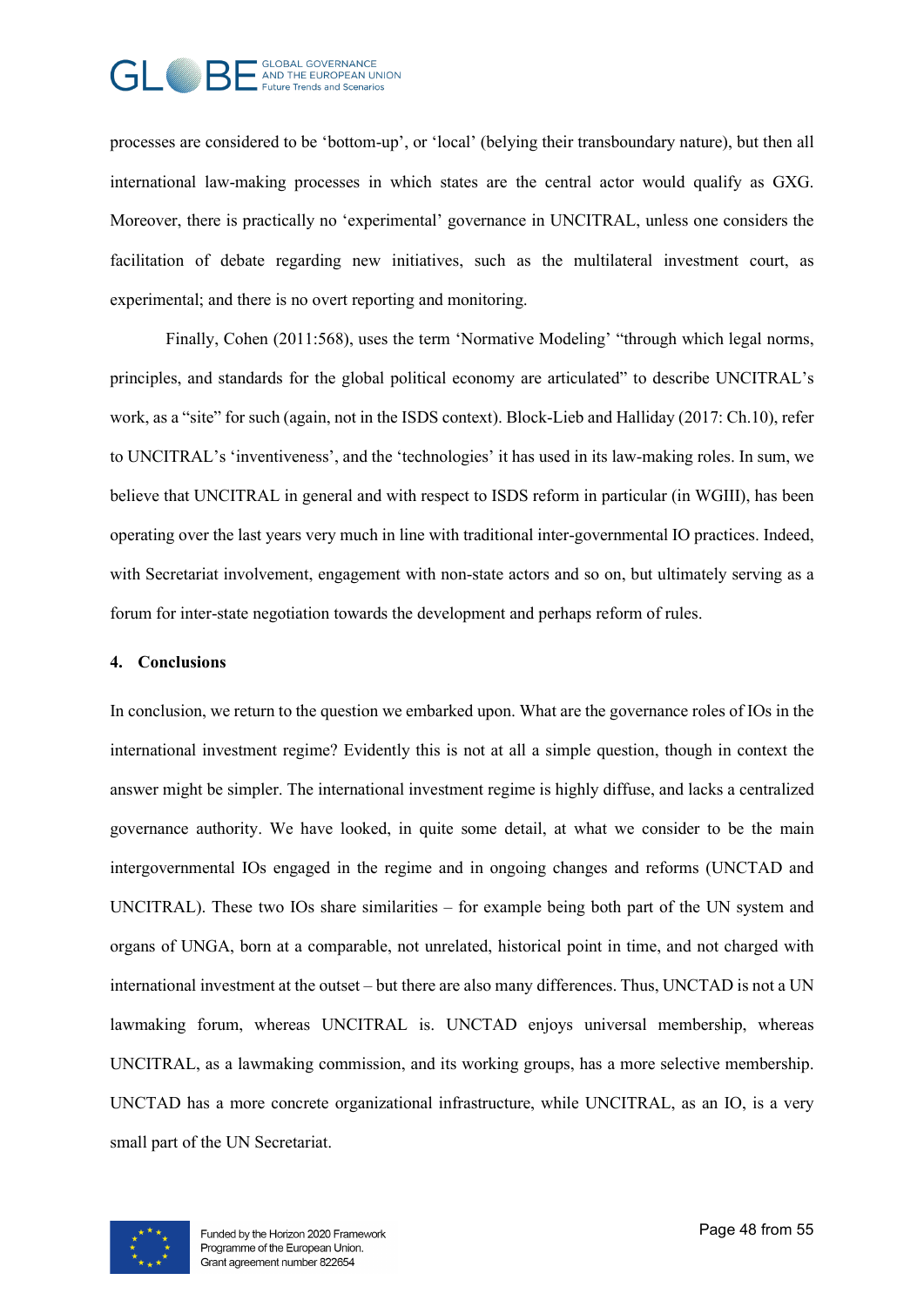

To be sure, many of these distinctions hinge on a fundamental question that we cannot answer here: who is the relevant segment of the IO? Is it the formal decision-making fora of its membership? Is it an independent entity with delegated authority? Is it the bureaucracy that maintains the organization? The answer to these questions is different with respect to UNCTAD and UNCITRAL, but if a common denominator is to be found, it is that both IOs, albeit in different ways, function as meeting places, as sites and facilitators for negotiation and debate. Many, if not most, of the governance literature we have discussed can be reduced to this, as is only to be expected in a system that has maintained its diffuseness and avoided institutional centralization.

More importantly, we find that both IOs have been working in ways that would have been wellrecognized decades ago, and can therefore be considered tradition: bureaucratic centralization, engagement with non-state actors, adoption of non-binding instruments. Ultimately, plus ca change, plus la meme chose. Tevye would have put it differently: tradition.

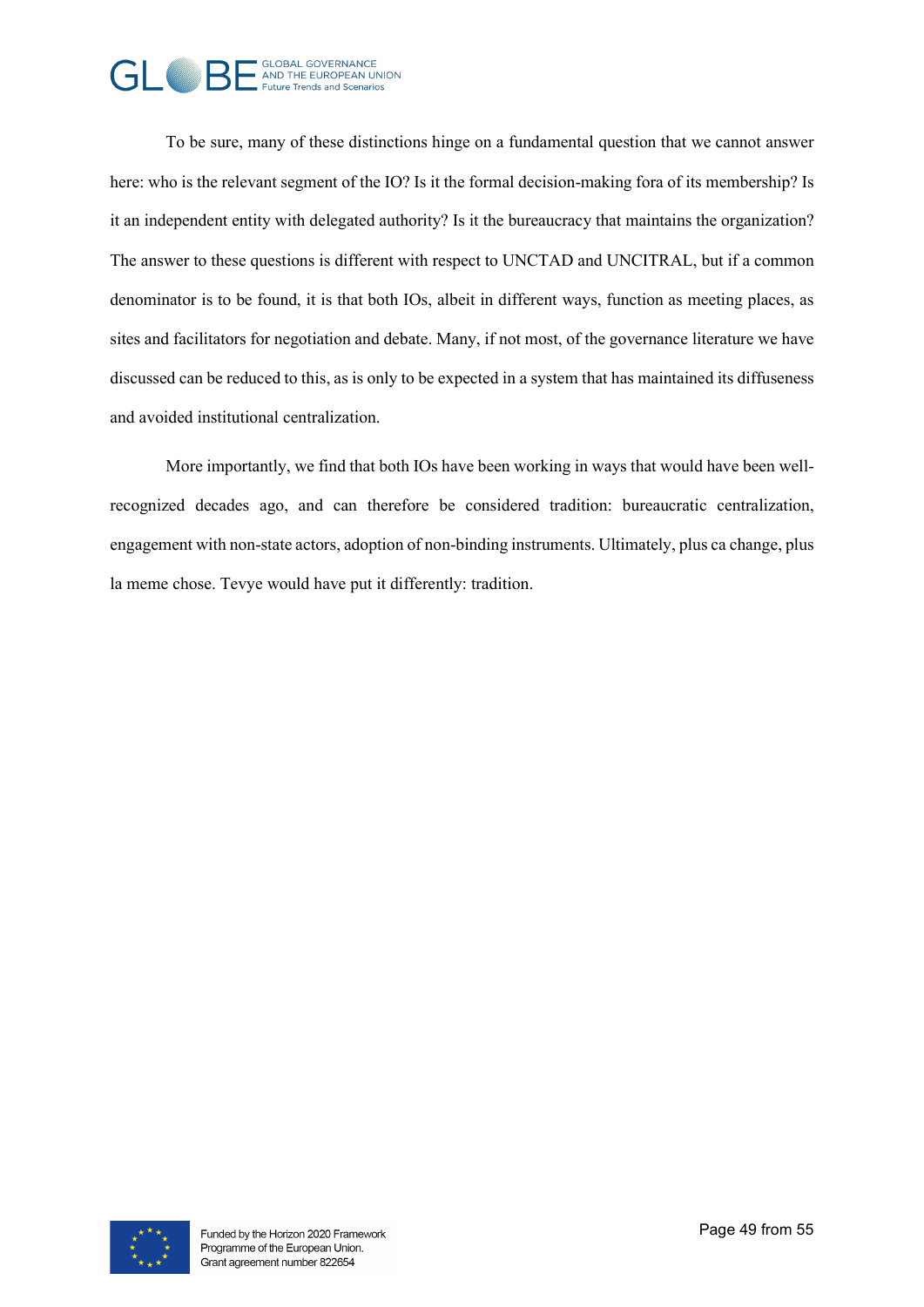

## **References**

- van Aaken, Anne and Tomer Broude. 2020. "Arbitration from a Law & Economics Perspective". In *The Oxford Handbook of International Arbitration*, Thomas Schultz and Federico Ortino (eds.)
- Abbott, Kenneth W., Philipp Genschel, Duncan Snidal, and Bernhard Zangl. 2015. "Orchestration: Global governance through intermediaries," in Kenneth W. Abbott, Philipp Genschel, Duncan Snidal, and Bernhard Zangl (eds.) *International Organizations as Orchestrators*, 3-36. Cambridge: Cambridge University Press.
- Abbott, Kenneth W., and Duncan Snidal. 1998. Why states act through formal international organizations. *Journal of conflict resolution* 42 (1): 3-32.
- Adams, John N.. 2004. "Clive M. Schmitthoff (1903-1990) in Beatson, J. and Zimmermann, R. (eds.). *Jurists Uprooted: German-speaking Émigré Lawyers in Twentieth-century Britain*. New York: Oxford University Press. 367–380.
- Alschner, Wolfgang. 2019. Heading for Divorce? Investment Protection Rules in Free Trade Agreements. in Manfred Elsig, Michael Hahn and Gabriele Spilker (eds.). *The Shifting Landscape of Global Trade Governance*, 325-358. Cambridge: Cambridge University Press.
- Andonova, Liliana B. 2017. *Governance entrepreneurs: International organizations and the rise of global public-private partnerships*. Cambridge: Cambridge University Press.
- Balassa, Bela. 1970. "The Economic Reform in Hungary". 37(145) *Economica* 1-22.

Block-Lieb, Susan and Terence C. Halliday. 2017.. Cambridge: Cambridge University Press.

- Bonnitcha, Jonathan, Lauge N. Skovgaard Poulsen, and Michael Waibel. 2017. *The political economy of the investment treaty regime*. Oxford: Oxford University Press.
- Brekoulakis, Stavros and Catherine Rogers. 2019 "Third-Party Financing in ISDS: A Framework for Understanding Practice and Policy', Academic Forum on ISDS Concept Paper 2019/11, 31 July, 2019. [https://www.jus.uio.no/pluricourts/english/projects/leginvest/academic](https://www.jus.uio.no/pluricourts/english/projects/leginvest/academic-forum/papers/papers/13-rogers-brekoulakis-tpf-isds-af-13-2019-version-2.pdf)[forum/papers/papers/13-rogers-brekoulakis-tpf-isds-af-13-2019-version-2.pdf](https://www.jus.uio.no/pluricourts/english/projects/leginvest/academic-forum/papers/papers/13-rogers-brekoulakis-tpf-isds-af-13-2019-version-2.pdf) (Last visited: January 24, 2022).
- Broude, Tomer. 2013. Investment and Trade: The 'Lottie and Lisa' of International Economic Law?. in Roberto Echandi and Pierre Sauvé (eds.) *Prospects in International Investment Law and Policy*, 139-155. Cambridge: Cambridge University Press).Broude, Tomer, Yoram Z. Haftel, and Alexander Thompson. 2018. "Who Cares about Regulatory Space in BITs? A Comparative International Approach," in Anthea Roberts, Pierre-Hugues Verdier, Mila Versteeg and Paul B. Stephan (eds.) *Comparative International Law*, 527-545. Oxford: Oxford University Press.
- Brower, Charles N.. 2019. "Keynote Remarks: State Parties in Contract-Based Arbitration: Origins, Problems and Prospects of Private-Public Arbitration". 1(2) *ITA in Review: The Journal of the Institute for Transnational Arbitration*. 103-131.
- Carey, John. 1967. "UNCITRAL: Its Origins and Prospects". 15 *American Journal of Comparative Law* 626-639.
- Carruthers, Janeen M.. 2004. "Substance and Procedure in the Conflict of Laws: A Continuing Debate in Relation to Damages". 53(3) The International and Comparative Law Quarterly. 691-711.
- Cohen, Edward S.. 2011. "Normative Modeling for Global Economic Governance: The Case of the United Nations Commission on International Trade Law (UNCITRAL)". 36(2) *Brooklyn Journal of International Law.* 567-604.

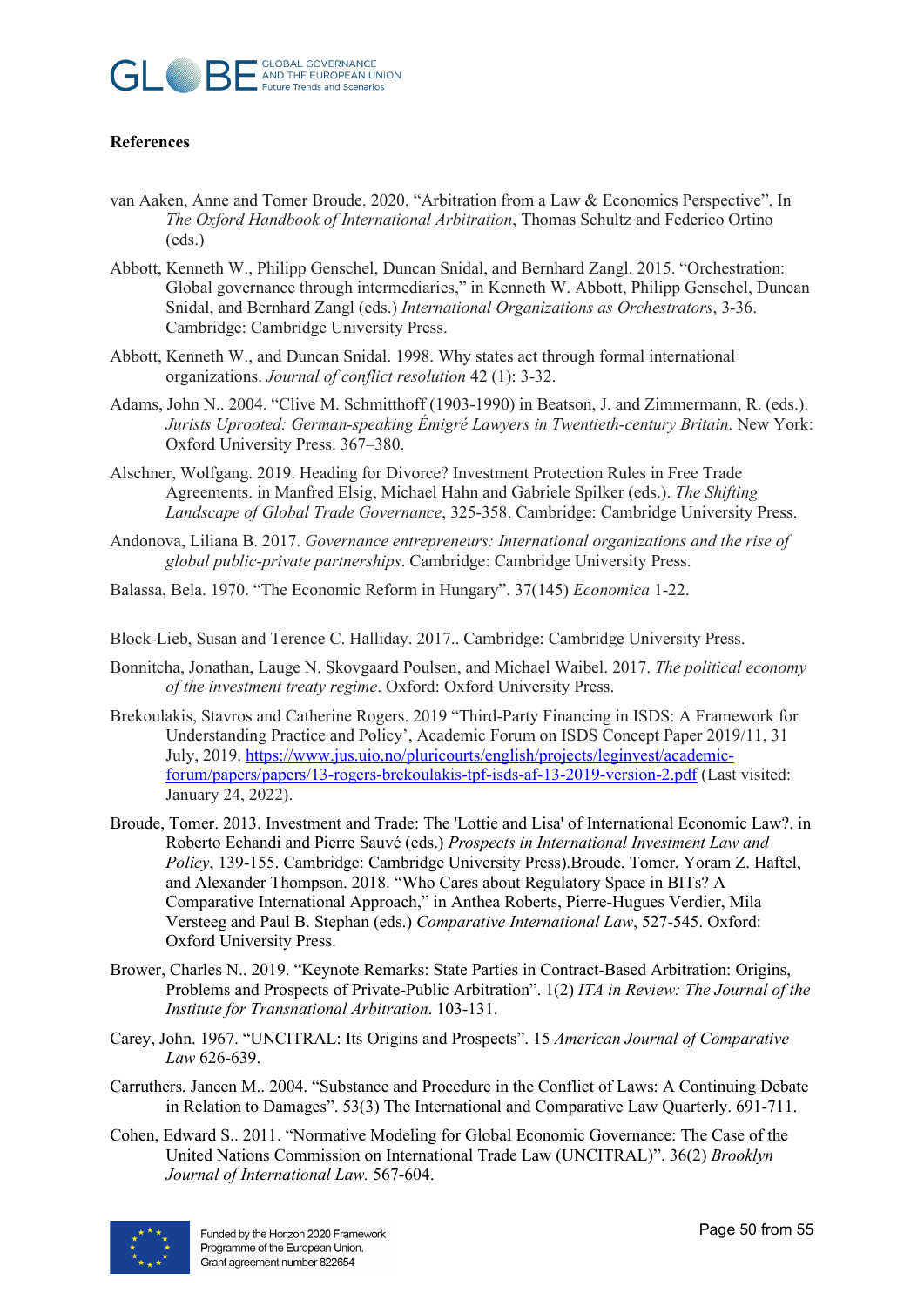

- Contini, Paolo. 1968. "Proceedings of the 1968 Annual Meeting of the American Foreign Law Association – The United Nations Commission on International Trade Law (UNCITRAL) – First Session and Preparatory Work. 16(4) *American Journal of Comparative Law*. 666-680.
- De Búrca, Gráinne, Robert O. Keohane, and Charles Sabel. 2014. Global experimentalist governance. *British Journal of Political Science* 44 (3): 477-486.
- Farnsworth, Allan E. 1972. "UNCITRAL: Why? What? How? When?". 20(2) American Journal of Comparative Law. 314-322.Finger, Matthias, and Bérangère Ruchat. 2000. The transformation of international public organizations: the case of UNCTAD. Working Paper No. 14/2000. Lausanne: IDHEAP.
- Fredriksson, Torbjörn. 2003. Forty years of UNCTAD research on FDI. *Transnational Corporations* 12 (3): 1-40.
- Fredriksson, Torbjörn, and Zbigniew Zimny. 2004. "Foreign direct investment and transnational corporations," in *UNCTAD, Beyond Conventional Wisdom in Development Policy: An Intellectual History of UNCTAD* 1964-2004. New York and Geneva: UN, 127-140.
- Gaukrodger, David. 2017. The balance between investor protection and the right to regulate in investment treaties: A scoping paper. OECD Working Papers on International Investment 2017/02. Paris: OECD.
- Gaukrodger, D. and Kathryn Gordon. 2012. "Investor-State Dispute Settlement: A Scoping Paper for the Investment Policy Community", OECD Working Papers on International Investment, 2012/03, OECD Publishing, Paris.
- Gehring, Thomas, and Benjamin Faude. 2014. A theory of emerging order within institutional complexes: How competition among regulatory international institutions leads to institutional adaptation and division of labor. *The Review of International Organizations* 9 (4): 471-498.
- Haftel, Yoram Z. 2010. Ratification Counts: U.S. Investment Treaties and FDI flows into Developing Countries. *Review of International Political Economy* 17 (2): 348-377.
- Haftel, Yoram Z., and Tobias Lenz. 2021. Measuring Institutional Overlap in Global Governance. *The Review of International Organizations.*
- Haftel, Yoram Z., Morr Link, and Tomer Broude. 2021. Last Year's Model? Investment Arbitration, Learning, and the Gap between Model BITs and IIAs. Jerusalem: Working Paper.
- Haftel, Yoram Z., and Alexander Thompson. 2006. The independence of international organizations: Concept and applications. *Journal of Conflict Resolution* 50 (2): 253-275.
- Haftel, Yoram Z., and Alexander Thompson. 2013. Delayed Ratification: The Domestic Fate of Bilateral Investment Treaties. *International Organization* 67 (2): 355-387*.*
- Haftel, Yoram Z., and Alexander Thompson. 2018. When Do States Renegotiate Investment Agreements? The Impact of Arbitration. *The Review of International Organizations* 13 (1): 25-48.
- Hermann, Gerold. 2001. "The Role of UNCITRAL" in Ian Fletcher, Loukas Mistelis and Marisa Cremona (eds.), Foundations and Perspectives of International Trade Law. London: Sweet and Maxwell.
- Honnold, John. 1979. "The United Nations Commission on International Trade Law: Mission and Methods. 27(2/3) American Journal of Comparative Law. 201-211.
- ICSID. 2021. "Proposals for Amendments of ICSID Rules", Working paper #6. [https://icsid.worldbank.org/sites/default/files/documents/ICSID\\_WP\\_Six.pdf](https://icsid.worldbank.org/sites/default/files/documents/ICSID_WP_Six.pdf) (last visited: January 16, 2022).

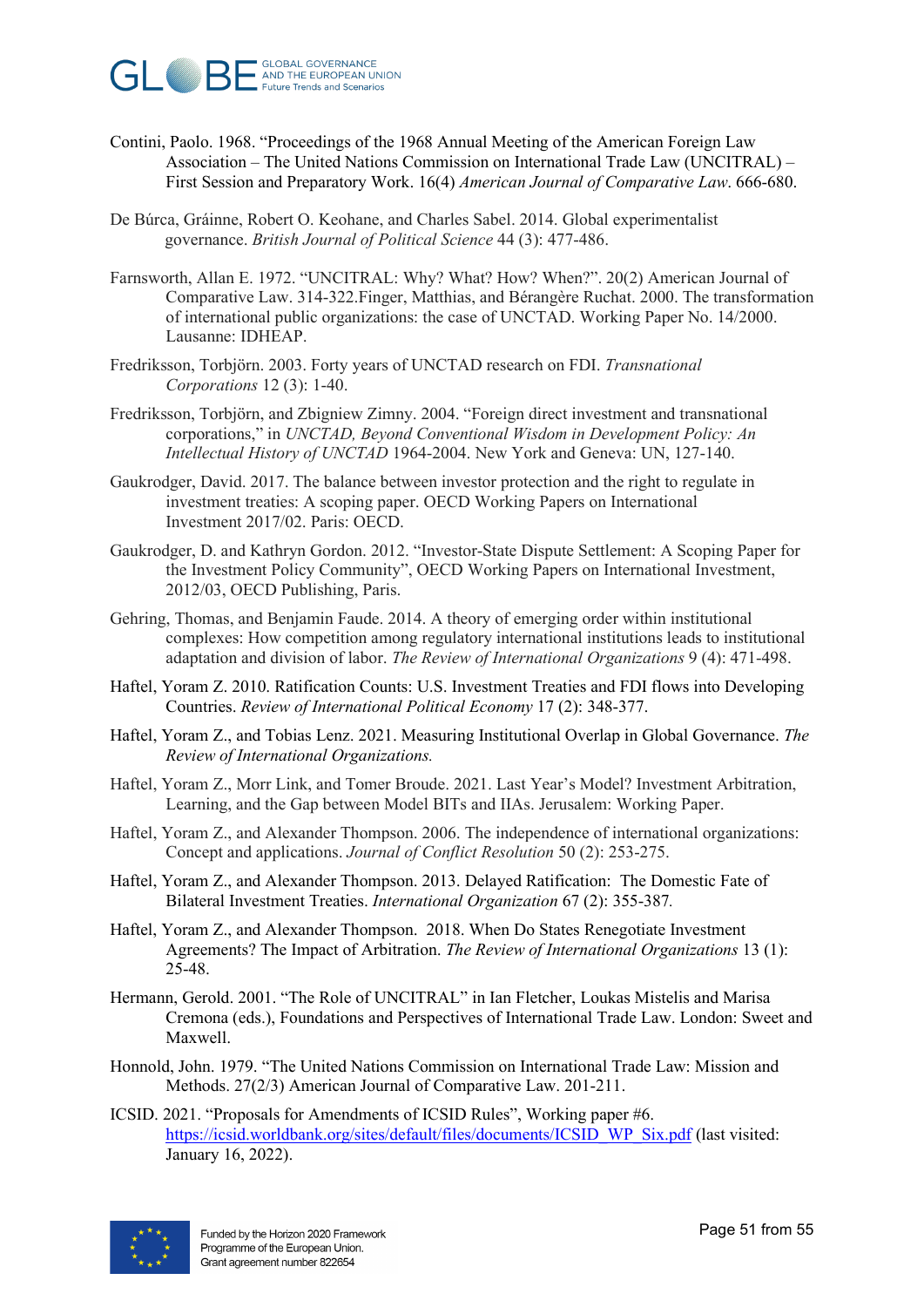

- Karsegard, Olf, Pedro Bravo, and Hubert Blom. 2005. Final In-Depth Evaluation: UNCTAD Work Programme on Capacity Building in Developing Countries on Issues in International Investment Agreements. New York and Geneva: UN.
- Kelly, Claire R.. 2011. "The Politics of Legitimacy in the UNCITRAL Working Methods". In Tomer Broude, Marc L. Busch and Amelia Porges (eds.). *The Politics of International Economic Law*. Cambridge" Cambridge University Press. 106-129.
- Keohane, Robert O., and David G. Victor. 2015. "After the failure of top-down mandates: The role of experimental governance in climate change policy." In *Towards a workable and effective climate regime*, edited by S. Barrett, C. Carraro, and J. de Melo, 201-212. London, UK: CEPR Press.
- Krasner, Stephen D. 1983. "Structural causes and regime consequences: Regimes as intervening variables." In *International regimes*, edited by Stephen D. Krasner, 1-21. Ithaca: Cornell University Press.
- Loken, Keith. 2013. "A New Global Initiative on Contract Law in UNCITRAL: Right Project, Right Forum?". 58 Villanova Law Review. 509-520.
- Malcai, Ofer and Ronit Levine-Schnur. 2014. "Which Came First, the Procedure or the Substance? Justificational Priority and the Substance—Procedure Distinction". Oxford Journal of Legal Studies. 34(1): 1-19.
- Maupin, Julie. 2013. "Transparency in International Investment Law: The Good, the Bad and the Murky". In Andrea Bianchi and Anne Peters (eds.) Transparency in International Law. Cambridge: Cambridge University Press. 142-171.
- Moens, Gabiel A. and John Trone. 2011. "The First Amendment to the UNCITRAL Arbitration Rules". International Trade and Business Law Review 14. 375-385.
- Montineri, Corinne. 2013. "The UNCITRAL Arbitration Rules and their Use in ad hoc Arbitration". In Giuditta Cordera-Moss (ed.), International Commercial Arbitration. Cambridge: Cambridge University Press. 82-106.
- Moss, Sally. 2005. "Why the United Kingdom has not Ratified the CISG". Journal of Law and Commerce. 25: 483-485.
- Muchlinski, Peter. T.. 2000. "The Rise and Fall of the Multilateral Agreement on Investment: Where Now?". The International Lawyer. 34(3): 1033-1053.
- Nye, Joseph S. 1973. "UNCTAD: Poor Nations' Pressure Groups." In *The Anatomy of Influence: Decision Making in International Organizations*, edited by Robert W. Cox and Harold K. Jacobson, 334-370. New Haven: Yale University Press.
- Pohl, Joachim. 2018. Societal benefits and costs of International Investment Agreements: A critical review of aspects and available empirical evidence. OECD Working Papers on International Investment 2018/01. Paris: OECD.
- Poulsen, Lauge N. Skovgaard. 2015. *Bounded Rationality and Economic Diplomacy: The Politics of Investment Treaties in Developing Countries*. Cambridge: Cambridge University Press.
- Poulsen, Lauge N. Skovgaard, and Emma Aisbett. 2013. When the claim hits: Bilateral investment treaties and bounded rational learning. *World Politics* 65 (2): 273-313.
- Puig, Sergio and Gregory Shaffer. 2018. "Imperfect Alternatives: Institutional Choice and the Reform

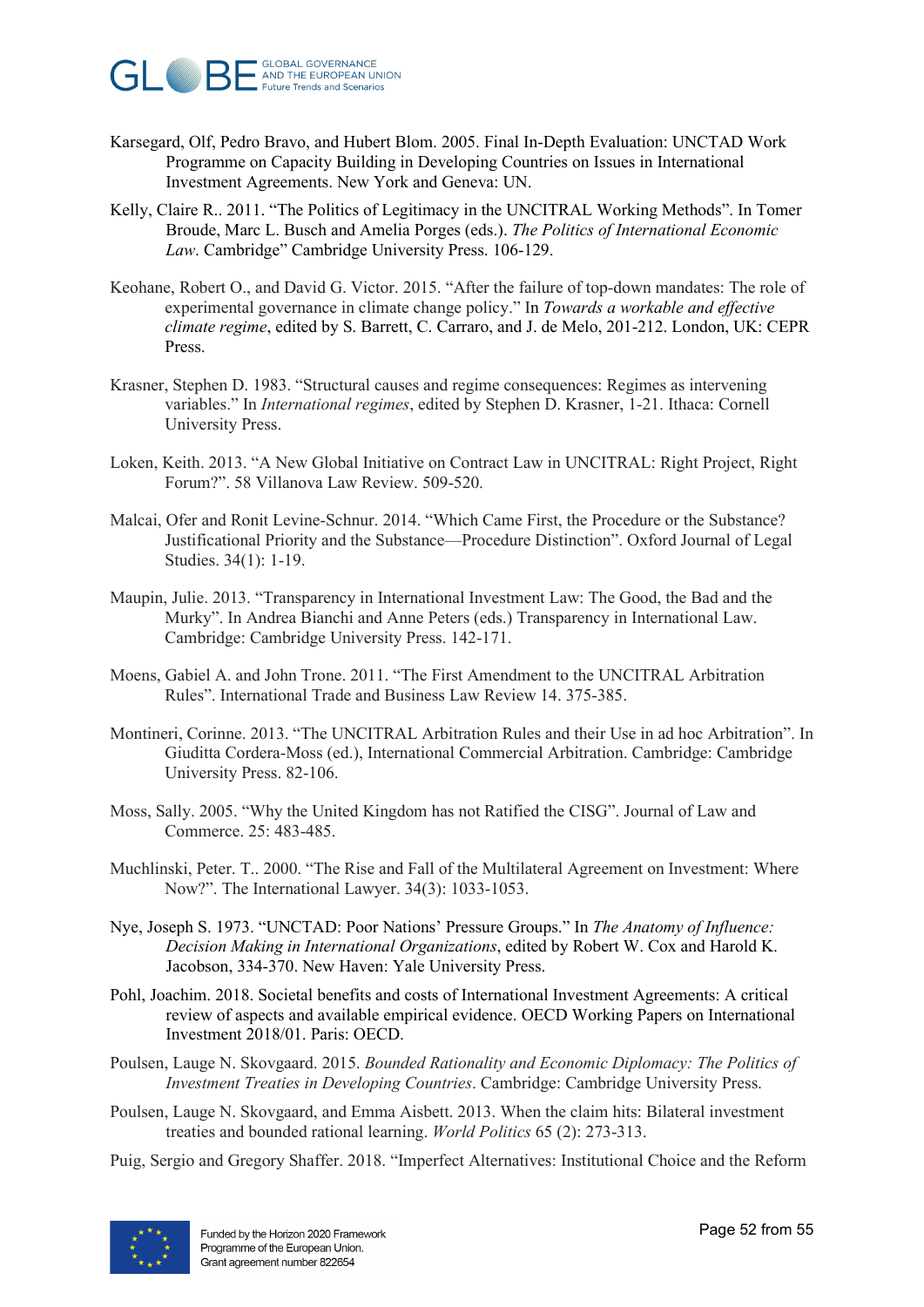

of Investment Law" 112(3): 361-409.

- Reinsberg, Bernhard, and Oliver Westerwinter. 2021. The global governance of international development: Documenting the rise of multi-stakeholder partnerships and identifying underlying theoretical explanations." *The Review of International Organizations* 16 (1): 59-94.
- Roberts, Anthea. 2017. "Clash of Paradigms: Actors and Analogies Shaping the Investment Treaty System". 107(1) American Journal of International Law. 45-94.
- Roberts, Anthea. 2018. "Incremental, Systemic, and Paradigmatic Reform of Investor-State Arbitration". 112(3) American Journal of International Law*.* 410-432.
- Roberts, Anthea and Taylor St. John. 2019. "UNCITRAL and ISDS Reform: Visualising a Flexible Framework". EJIL Talk! Blog of the European Journal of International Law. 24 October, 2019. https://www.ejiltalk.org/uncitral-and-isds-reform-visualising-a-flexible-framework/ (Last visited 8 January, 2022).
- Roberts. Anthea and Taylor St. John. 2021. "UNCITRAL and ISDS Reform (Hybrid): Season 5 Watching the Grass Grow". EJIL Talk! Blog of the European Journal of International Law. 24 November, 2021. [https://www.ejiltalk.org/uncitral-and-isds-reform-hybrid-season-5-watching](https://www.ejiltalk.org/uncitral-and-isds-reform-hybrid-season-5-watching-the-grass-grow)[the-grass-grow](https://www.ejiltalk.org/uncitral-and-isds-reform-hybrid-season-5-watching-the-grass-grow) (Last visited 8 January, 2022).
- Schmitthoff, M. Clive (ed.). 1964. The Sources of the Law of International Trade with Special Reference to East-West Trade. London: Stevens.
- Selby, Jamison M.. 1980. "UNCITRAL Considers Work Program for New International Economic Order". 74(4) American Journal of International Law. 958-961.
- Shamir, Hila. 2014. "The Public/Private Distinction Now: The Challenges of Privatization and of the Regulatory State". 15(1) Theoretical Inquiries in Law. 1-25.
- Shirlow, Esme´. 2016. "Dawn of a new era? The UNCITRAL Rules and UN Convention on Transparency in Treaty-Based Investor-State Arbitration". ICSID Review 31:3. 622-654.
- St John, Taylor. 2018. *The Rise of Investor-State Arbitration: Politics, Law, and Unintended Consequences*. Oxford: Oxford University Press.
- Suy, Erik. 1981. "Achievements of the United Nations Commission on International Trade Law". 15(1) *The International Lawyer*. 139-147.
- Swoboda, [Ondřej](https://brill.com/search?f_0=author&q_0=Ond%C5%99ej+Svoboda). 2022. "UNCITRAL Working Group III and Multilateral Investment Court Troubled Waters for EU Normative Power". *European Investment Law and Arbitration Review Online*, 6(1), 104-126.
- Taylor, Ian, and Karen Smith. 2007. *United Nations Conference on Trade and Development (UNCTAD)*. London: Routledge.
- Thompson Alexander, Tomer Broude, and Yoram Z. Haftel. 2019. Once Bitten, Twice Shy? Investment Disputes, State Sovereignty and Change in Treaty Design. *International Organization* 73 (4): 859-880.
- UN. 1993. *Proceedings of the United Nations Conference on Trade and Development, Eighth Session, Cartagena de Indias, Colombia, 8-25 February 1992, Report and Annexes*. New York: UN.
- UN. 2008. *UNCTAD XII: Accra Accord and the Accra Declaration*. New York and Geneva: UN.
- UN. 2021. *The Bridgetown Covenant: From Inequality and Vulnerability to Prosperity for All.* New York: UN, TD/541/Add.2.
- UNCITRAL. 1971. Yearbook 1968-1970. A/CN.9/SER.A/1970. UNCITRAL. 2013. A Guide to UNCITRAL: Basic facts about the United Nations Commission on International Trade Law. Vienna:UN.

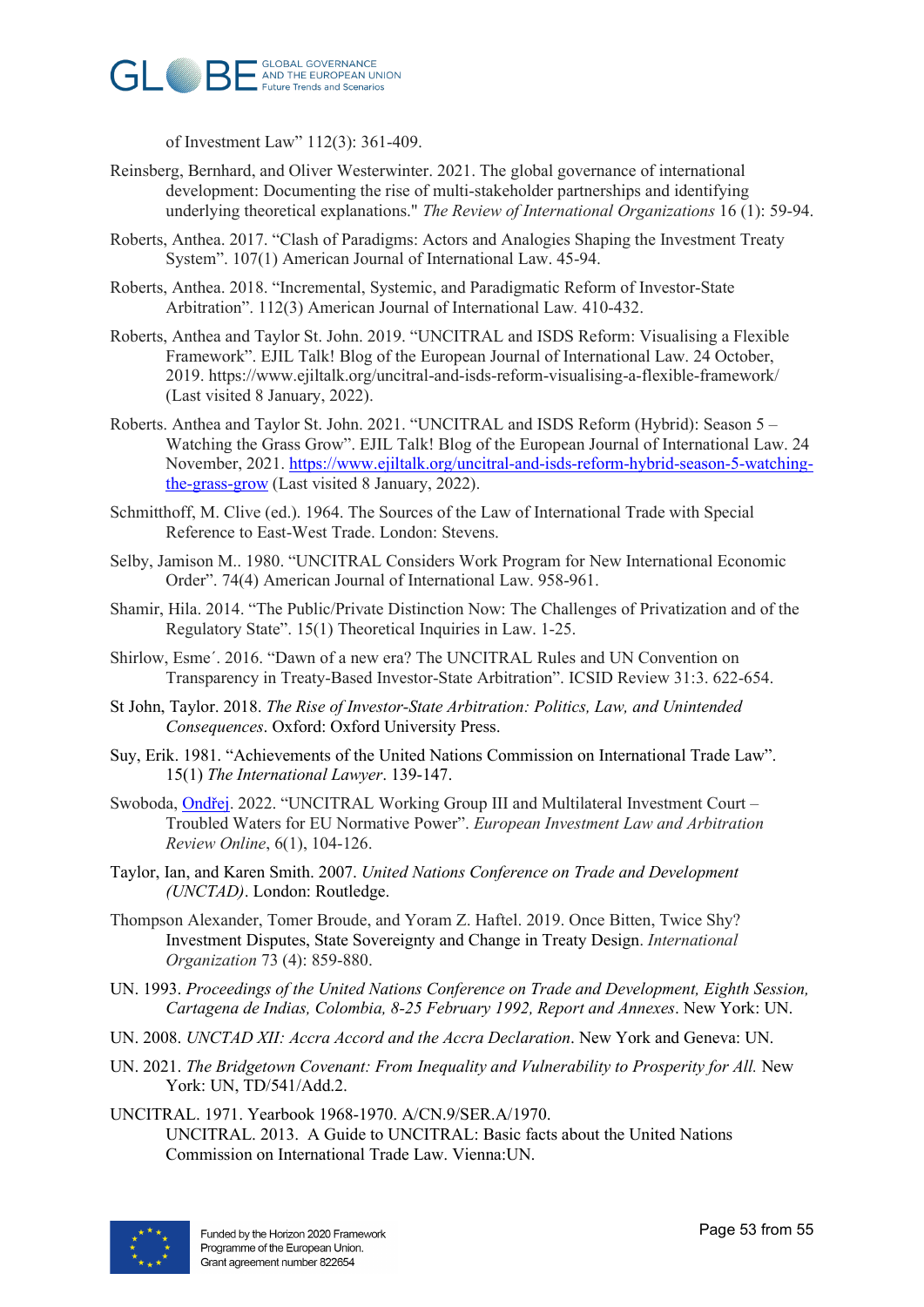

- UNCITRAL. 2014. UNCITRAL Model Law on Public Procurement. New York: UN. [https://uncitral.un.org/sites/uncitral.un.org/files/media-documents/uncitral/en/2011-model](https://uncitral.un.org/sites/uncitral.un.org/files/media-documents/uncitral/en/2011-model-law-on-public-procurement-e.pdf)[law-on-public-procurement-e.pdf](https://uncitral.un.org/sites/uncitral.un.org/files/media-documents/uncitral/en/2011-model-law-on-public-procurement-e.pdf) (last visited: January 20, 2022).
- UNCITRAL. 2021. Possible reform of investor-State dispute settlement (ISDS) Draft Code of Conduct - Note by the Secretariat. 15 September 2021. A/CN.9/WG.III/WP.209, online <https://undocs.org/en/A/CN.9/WG.III/WP.209> (Last accessed January 25, 2022).
- UNCTAD. 2002. Progress Report. Work undertaken within UNCTAD's work programme on international investment agreements between the 10th Conference of UNCTAD, Bangkok February 2000, and July 2002 (UNCTAD/ITE/Misc.58). New York and Geneva: UN.
- UNCTAD. 2005. *Occasional Note: Many BITs Have Yet to Enter into Force*. (November). New York and Geneva: UN.
- UNCTAD. 2006. *Division on Investment, Technology and Enterprise Development: Activities Report 2006*. New York and Geneva: UN.
- UNCTAD. 2010a. [Denunciation of the ICSID Convention and BITS: Impact on Investor-State Claims.](http://www.unctad.org/en/docs/webdiaeia20106_en.pdf) IIA Issues Note, No. 2 (December). New York and Geneva: UN.
- UNCTAD. 2010b. *Division on Investment and Enterprise: Activities Report 2010*. New York and Geneva: UN.
- UNCTAD 2012. *World Investment Report: Towards a New Generation of Investment Policies*. New York and Geneva: UN.
- UNCTAD. 2013. [International](http://www.unctad.org/en/docs/webdiaeia20106_en.pdf) Investment Policymaking in Transition: Challenges and Opportunities of Treaty Renewal. IIA Issues Note, No. 4 (June). New York and Geneva: UN.
- UNCTAD. 2014. Reform of the IIA Regime: Four Paths of Action and a Way Forward. IIA Issues Note No. 3 (June). New York and Geneva: UN.
- UNCTAD 2015. *World Investment Report: Reforming International Investment Governance*. New York and Geneva: UN.
- UNCTAD. 2017a. *Division on Investment and Enterprise: Results and Impact Report 2017*. New York and Geneva: UN.
- UNCTAD. 2017b. Phase 2 of IIA Reform: Modernizing the Existing Stock of Old-Generation Treaties. *IIA Issues Note*, Issue 2. York and Geneva: UN.
- UNCTAD. 2018. UNCTAD Reform Package for the International Investment Regime. *IIA Issues Note*, Issue 2. York and Geneva: UN.
- UNCTAD. 2020a. *Division on Investment and Enterprise: Results and Impact Report 2020*. New York and Geneva: UN.
- UNCTAD. 2020b. *International Investment Agreement Reform Accelerator*. New York and Geneva: UN.
- UNCTAD. 2021. *UNCTAD at a Glance*. Geneva: UNCTAD.
- Vandevelde, Kenneth J.. 2017. *The First Bilateral Investment Treaties: U.S. Postwar Friendship, Commerce and Navigation Treaties*. Oxford: Oxford University Press.
- Wagner, Markus. 2014. Regulatory Space in International Trade Law and International Investment Law. *University of Pennsylvania Journal of International Law* 36: 1-87.
- Walters, Robert S. 1971. International organizations and political communication: the use of UNCTAD by less developed countries. *International Organization* 25 (4): 818-835.